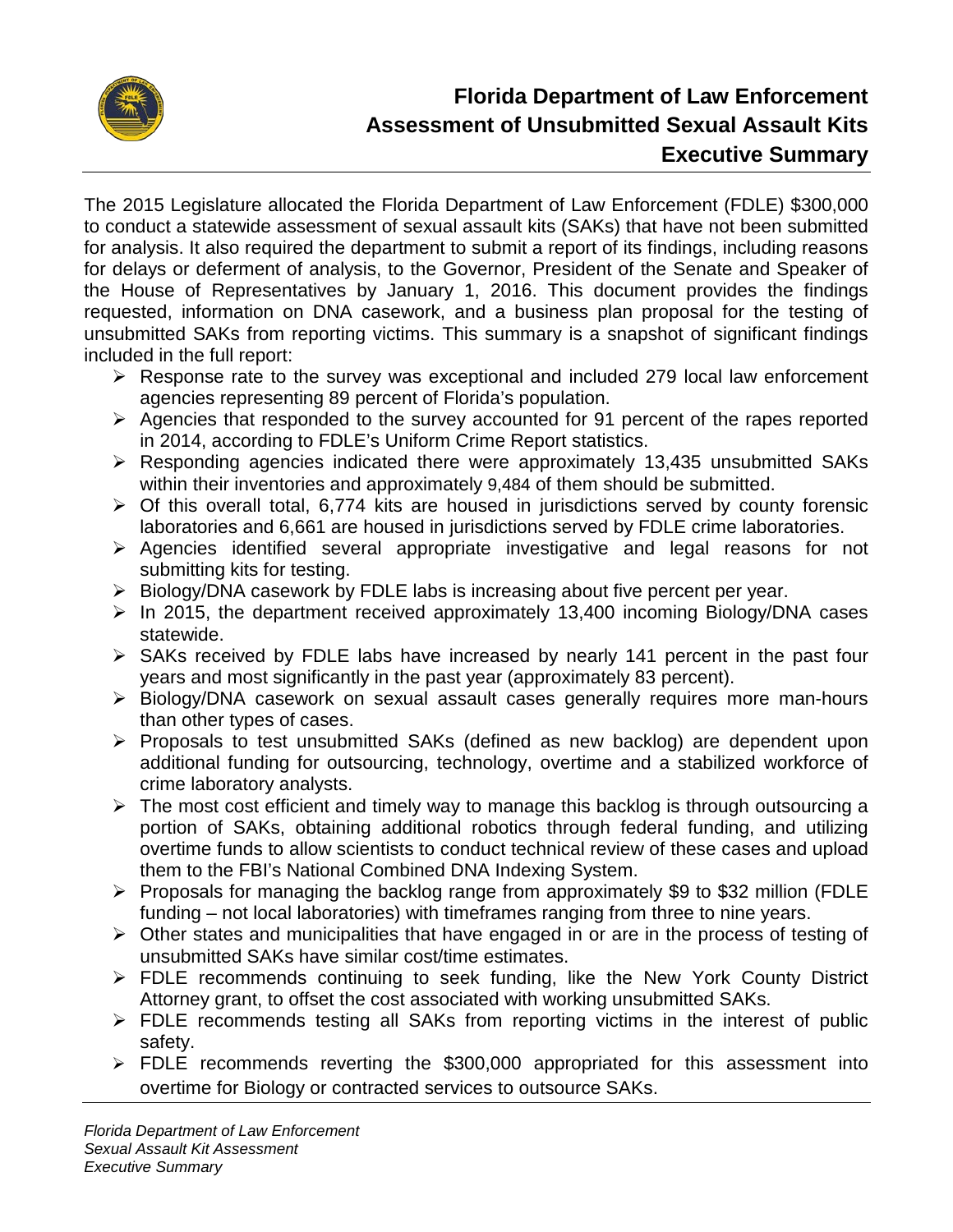

A sexual assault kit (SAK) is a package that contains items collected from the body of a sexual assault victim. The items, including swabs from the body, are collected by a medical professional and documented on accompanying forms. The kit can be processed by a laboratory and the results used to aid law enforcement investigations and the courts in the pursuit of criminal prosecution.

#### **Introduction**

Increased awareness of the potential of DNA evidence to exonerate the falsely accused or to solve cases, even beyond the case for which the evidence was collected, has grown exponentially in recent years, not just among criminal justice professionals but also among the general public. Through laws requiring the submission of DNA samples from those arrested, charged or adjudicated for felonies, local, state and national DNA databases have grown significantly thereby enhancing the potential for matches or "hits" of offenders to other unsolved crimes.

DNA awareness and enhanced federal funding have highlighted the issue of unsubmitted SAKs throughout the nation. Unsubmitted SAKs contain evidence pertaining to an allegation of sexual assault that was collected and preserved but never submitted to a forensic laboratory. Additionally, national media outlets have begun reporting on the experiences of municipalities and states that initiated the process of inventorying and testing previously unsubmitted SAKs.

The urgency to test all SAKs is due to the development of the FBI's National Combined DNA Indexing System (CODIS), which provides laboratories the ability to compare and search DNA case results submitted by a state or local DNA laboratory against national records. This has, in general, proven the public safety value for testing all kits.

For example, in the case of a sexual assault where a SAK is collected from the victim and submitted to FDLE, a DNA sample of the suspected perpetrator is developed from the swabs in the kit. The profile attributed to the perpetrator is entered into FDLE's DNA Database and searched against convicted offender and arrestee profiles through CODIS. If there is a "hit", the laboratory will go through procedures to confirm the match and, if confirmed, will obtain the identity of the suspected perpetrator. The DNA profile is also searched against the database of crime scene profiles in an attempt to link two or more crimes. The law enforcement agencies involved in these cases are then able to share the information obtained on each of the cases and possibly develop additional leads.

In 2000, the City of New York initiated the process of inventorying and testing all previously unsubmitted SAKs without regard to the status or facts of the case (forklift approach). Testing of 17,000 SAKs resulted in over 2,000 DNA matches and 200 cold case prosecutions across New York City. Those offenders are now serving more than 900 years in prison. Similar results have been reported in Michigan where the Wayne County Prosecutor's Office identified 188 potential serial rapists and obtained 15 convictions. In Houston, Texas, testing of 6,663 untested SAKs resulted in 850 matches in the federal DNA database and the prosecution of 29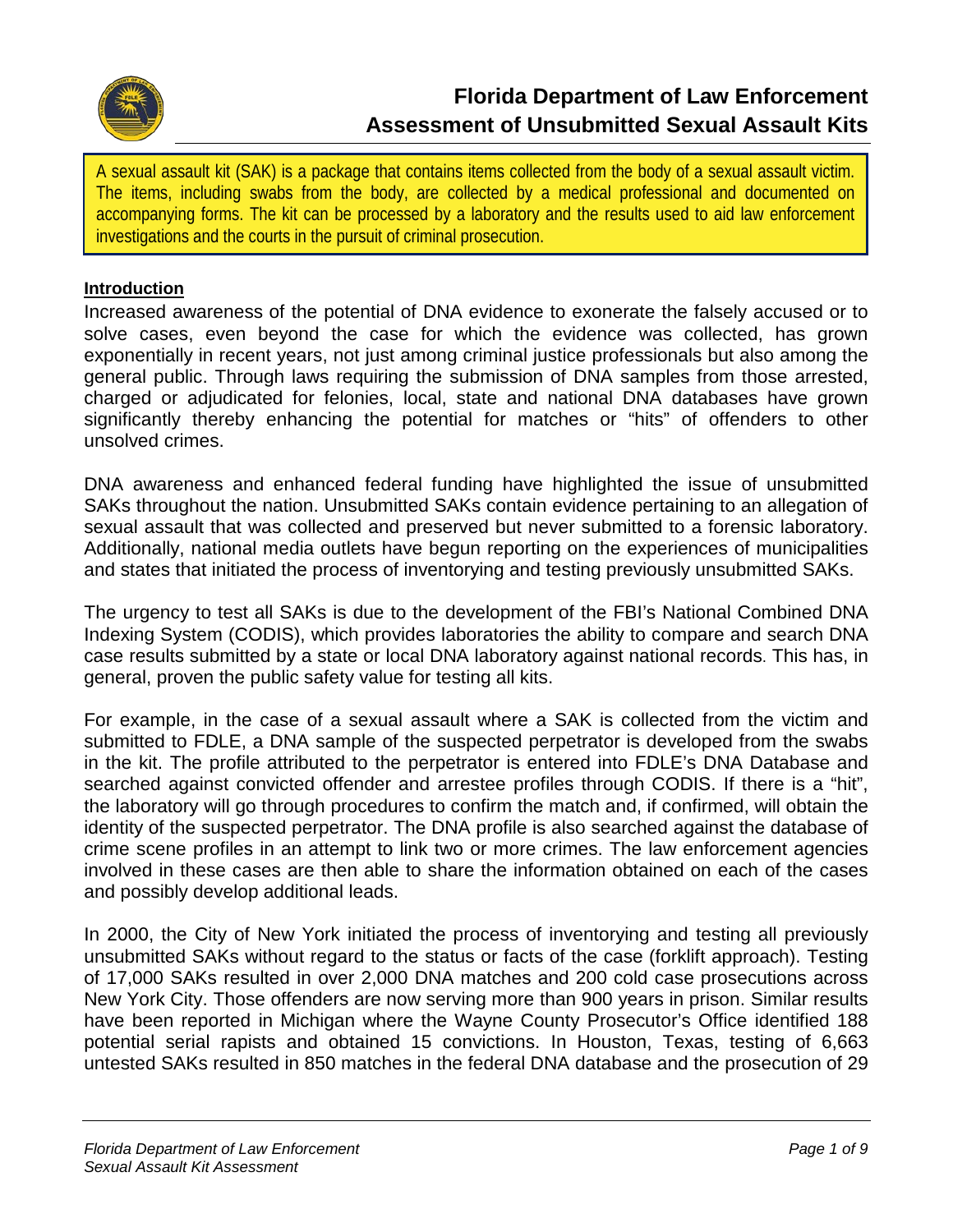offenders.<sup>[1](#page-2-0)</sup> In each of these cases, the testing took several years to accomplish and outsourcing was a major contributing factor in the ability of these entities to continue working their daily caseload while managing the testing and processing of backlogged untested SAKs.

Law enforcement agencies have an obligation to every crime victim – first and foremost to respond to reports of criminal activity and to handle the investigation and evidence collection and submission in a professional and timely manner. They also have an obligation to communicate with victims and be responsive regarding case status and any forensic results which might provide value to the investigation. There are very few "standards" that dictate when evidence must be submitted to a crime laboratory. Florida does not have a statute requiring the submission of SAKs. Unsubmitted SAKs are retained in law enforcement evidence rooms in accordance with the policies of the local law enforcement agency. The decision to submit a kit for testing rests with the local law enforcement agency. Several states including California, Illinois, Michigan, Ohio and Texas have recently passed laws requiring submission of SAKs regardless of the status of the investigation. None of these laws address the submission of kits taken from victims who wish to remain anonymous (non-reporting victims).

In August 2015, in cooperation with the Florida Sheriffs Association and the Florida Police Chiefs Association, FDLE developed and launched a survey of Florida's sheriff and police agencies to determine the number of unsubmitted SAKs and the reasons the kits had not been submitted to a forensic laboratory for testing (survey questions are included in the Appendix). The online survey instrument allowed law enforcement agencies in Florida to self-report the number of kits in their inventory and reasons that factor into their agency's decision not to submit a SAK. The survey was live from August 15 – December 15, 2015 and included responses from 69 percent of Florida's police departments and 100 percent of the state's sheriff's offices. These agencies represent 89 percent of Florida's population. According to FDLE's Uniform Crime Report statistics, agencies that responded to the survey reported 91 percent of the total number of rapes reported in 2014.

Survey results indicate there are 13,435 unsubmitted SAKs held in local law enforcement evidence rooms statewide. Summary results by type of agency are presented below. Detailed responses and the list of responding agencies can be found in the Appendix to this report.

| Agency<br><b>Type</b>     | <b>Agencies who</b><br><b>Responded</b> | <b>Unsubmitted</b><br><b>SAK</b> | Should be<br><b>Submitted SAK</b> |
|---------------------------|-----------------------------------------|----------------------------------|-----------------------------------|
| <b>Police Departments</b> | 212                                     | 6.168                            | 4.147                             |
| <b>Sheriffs' Offices</b>  | 67                                      | 7.267                            | 5,337                             |
| Totals                    | 279                                     | 13,435                           | 9,484                             |

Of this total, 6,774 kits are housed in jurisdictions served by county forensic laboratories and 6,661 are housed in jurisdictions served by FDLE crime laboratories. As noted later in this report, FDLE has utilized the total unsubmitted kits estimates rather than the "should be submitted" estimates in formulating a business plan for testing SAKs.

<span id="page-2-0"></span> $1$  The New York County District Attorney's Sexual Assault Kit Backlog Elimination Program, 2015.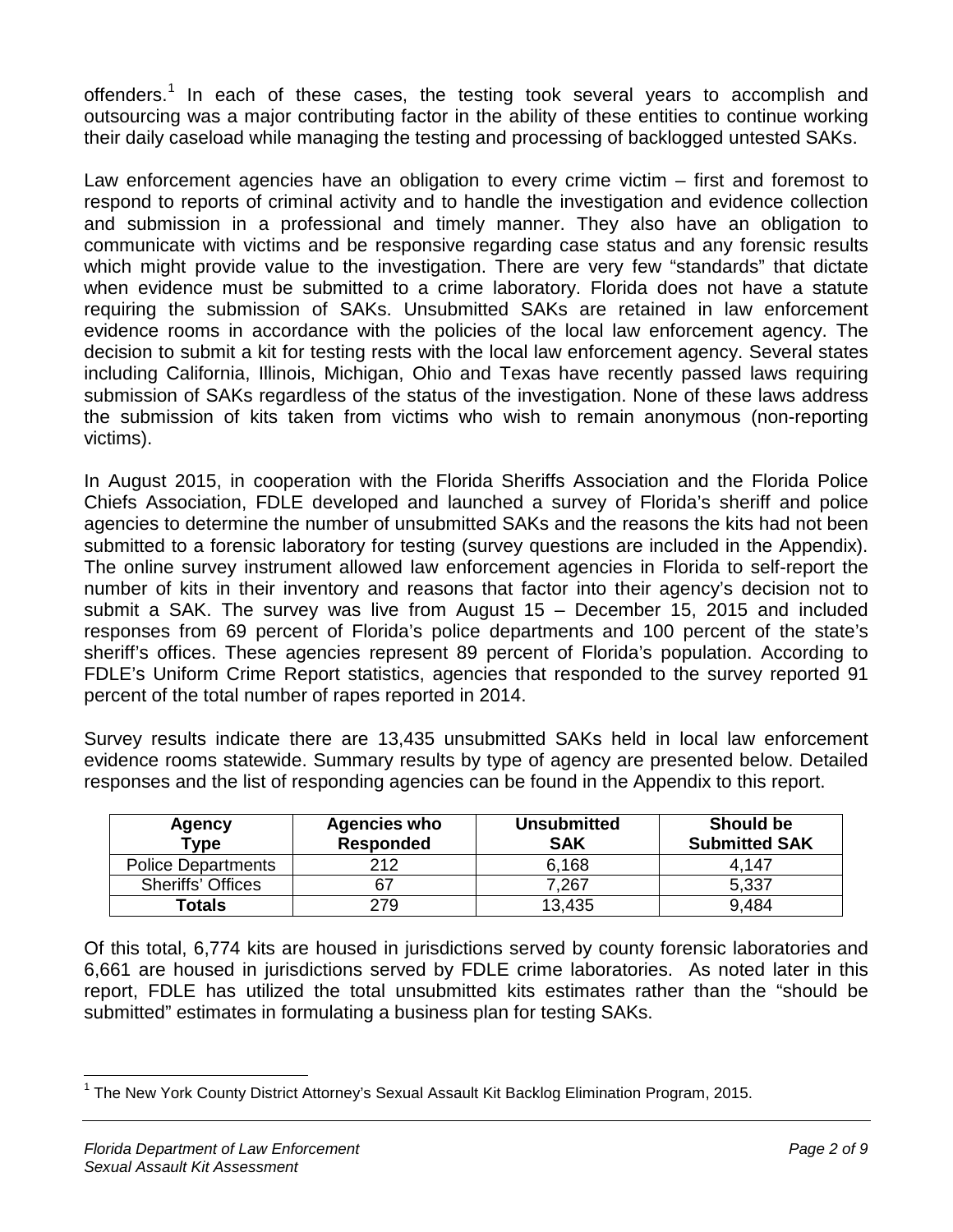The number of SAKs reported in the "Should be Submitted" column above represents the number of kits that, under agency guidelines, should be submitted to a crime laboratory for testing. As part of the survey, responding agencies were asked to identify from several possible reasons why a SAK in their evidence room may not have been submitted. The survey instrument did not specifically ask agencies to examine all case files associated with SAKs that had not been submitted. The department presumes agencies performed some form of case review or evidence log review to complete their responses. Respondents were allowed to choose more than one answer to this question. A summary of agency responses to this question is provided below:

- 41% Victim decided not to proceed with the investigation. This category includes victims who after first reporting the crime did not participate in the investigation or prosecution of the case.
- 31% State Attorney's Office declined to prosecute.
- 20% Suspect pled quilty.
- 18% SAK collected from non-reporting victim. A non-reporting victim is someone who has a kit collected pursuant to an alleged assault but does not wish to file a police report. The kit may be held by local law enforcement or by a rape crisis center for a period of time in the event the victim decides to report. Only if a report is filed, and the victim consents to testing, is the kit forwarded to a laboratory for testing.
- Additional reasons were provided:
	- o Allegation was unfounded;
	- o Case cleared by exception (victim deceased);
	- o Collection preceded analysis technology;
	- o Sexual contact is admitted by perpetrator and the case hinges on consent;
	- o Suspect convicted on other charges, SAK not needed;
	- o Environmental damage to packaging; and
	- $\circ$  Crime laboratory restrictions<sup>[2](#page-3-0)</sup>.

Although not specifically cited as reasons by Florida agencies responding to this survey, other national research such as the 2011 National Center for Victims of Crime publication entitled *Sexual Assault Kit Testing: What Victims Need to Know*, lists the following possible reasons a SAK may not be submitted for analysis:

- Lack of funding for DNA analysis;
- A decision by law enforcement that the results of the kit would not be significant to the investigation;
- Backlogged crime laboratories;
- Law enforcement not prioritizing sexual assault cases; and
- Lack of victim credibility.

<span id="page-3-0"></span> $2$  This reason was cited by an agency and refers to an incorrect interpretation of FDLE's Case Acceptance Policy for Biology/DNA discipline; the department will accept any SAK submitted for testing. This policy is part of the FDLE's Crime Laboratory Submission Manual.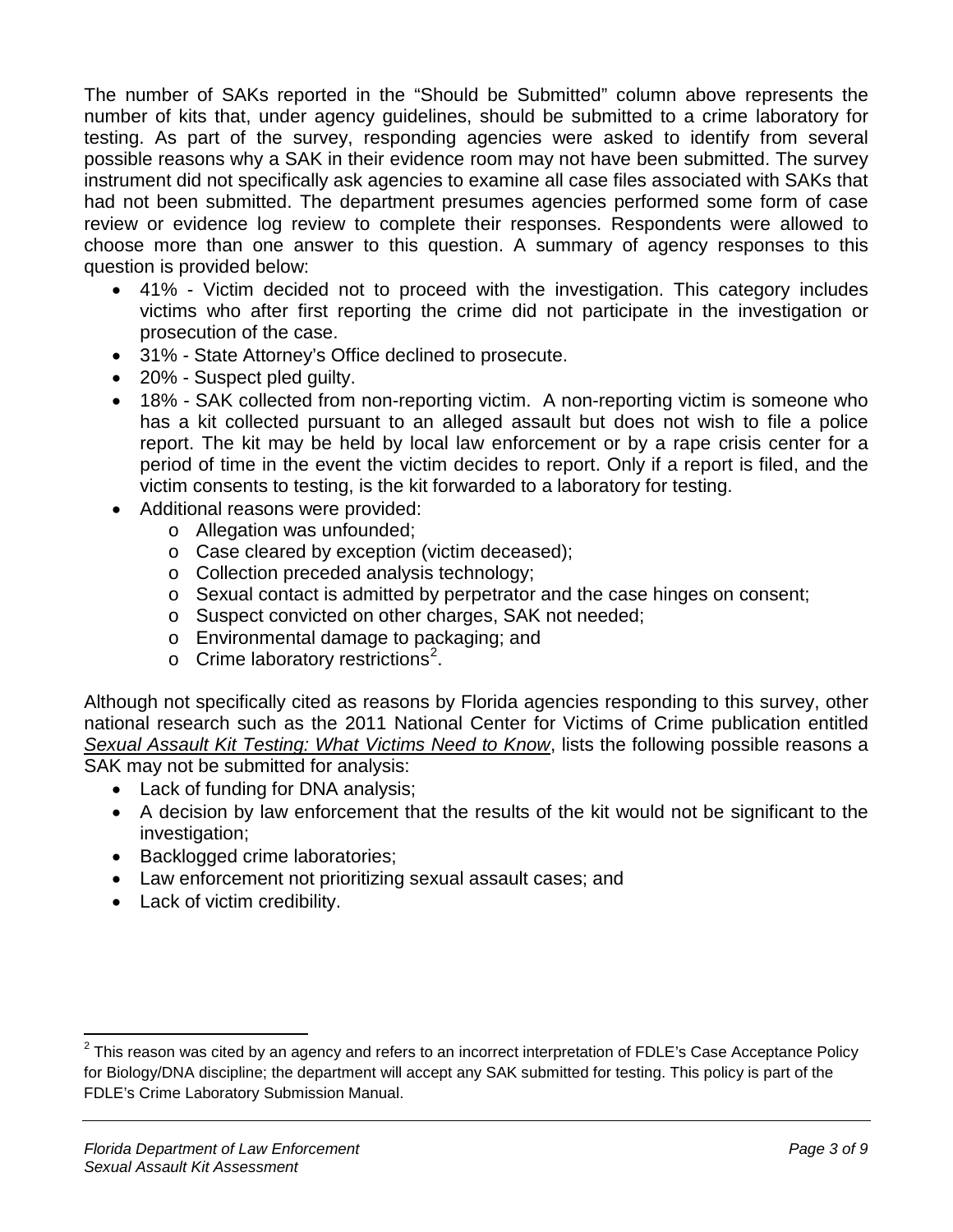#### **Biology/DNA Casework**

FDLE's crime laboratories are part of the state's crime laboratory system. Section 943.35, Florida Statutes, identifies county forensic laboratories in Broward, Miami-Dade, Palm Beach and Pinellas counties as areas within the state primarily served by a county forensic laboratory. The Indian River Regional County Laboratory is also a part of the state's crime laboratory system and provides primary forensic services to Indian River, Martin, Okeechobee and St. Lucie counties. FDLE has primary responsibility for forensic services to local law enforcement agencies in the 59 remaining Florida counties. FDLE's laboratory system consists of six facilities that offer forensic analysis service in a variety of disciplines including Chemistry, Digital Evidence, Firearms, Trace Evidence, Latent Prints, Toxicology, Questioned Documents, Crime Scene and Biology/DNA. Each discipline is staffed according to workload within the discipline and crime laboratory analysts are not usually qualified to work in multiple sections. There are 95 analysts assigned to the Biology/DNA discipline.

The FDLE laboratory system utilizes several tracking metrics to measure the forensic workload received, including the number of cases, submissions or service requests/tasks received by the laboratory system, a particular forensic section or an individual:

- Cases: Represents the number of unique cases received from a criminal justice agency. One case can have multiple submissions of evidence items and it can require testing in one or more of the forensic sections within the laboratory system.
- Submissions: A delivery of evidence packages containing one or more items for a particular case. All case evidence can be delivered in one submission or could have multiple submissions as the investigation progresses.
- Service Requests/Tasks: Represents the types of forensic services requested or required to complete the analysis for a submission of evidence. There are routinely multiple service requests per case and/or submission. Multiple service requests can exist within a section and can involve multiple sections.

As an example, when a robbery occurs at a drug store, the law enforcement agency submits evidence for latent print analysis, a gun to compare to a cartridge casing at the scene, swabbings from the crime scene for DNA analysis and Latent Print standards from a suspect. The evidence was submitted in three submissions. In this one case, there were three submissions and five service requests across three forensic sections.

The chart below shows the relationship between the three metrics as well as sexual assault case submissions to FDLE laboratories over a four year period. Statistics in this report refer to the number of cases metric because a sexual assault investigation for a single victim will only have one SAK. For this reason, using case numbers to estimate workload and costs is more accurate than other measures.

| SEX ASSAUIL CASES RECEIVEU |          |                                                                           |              |  |  |  |  |
|----------------------------|----------|---------------------------------------------------------------------------|--------------|--|--|--|--|
|                            | Cases    | <b>Submissions</b>                                                        | <b>Tasks</b> |  |  |  |  |
| 2012                       | 1,779    | 2,239                                                                     | 4,160        |  |  |  |  |
| 2013                       | 1,933    | 2,454                                                                     | 4,784        |  |  |  |  |
| 2014                       | 2,349    | 2,926                                                                     | 5,663        |  |  |  |  |
| 2015                       | $4,290+$ | 4,829                                                                     | 7,782        |  |  |  |  |
|                            |          | Draigated total cases resolved by EDLE labs based on 2015 monthly average |              |  |  |  |  |

## **Sex Assault Cases Received**

*Projected total cases received by FDLE labs based on 2015 monthly average*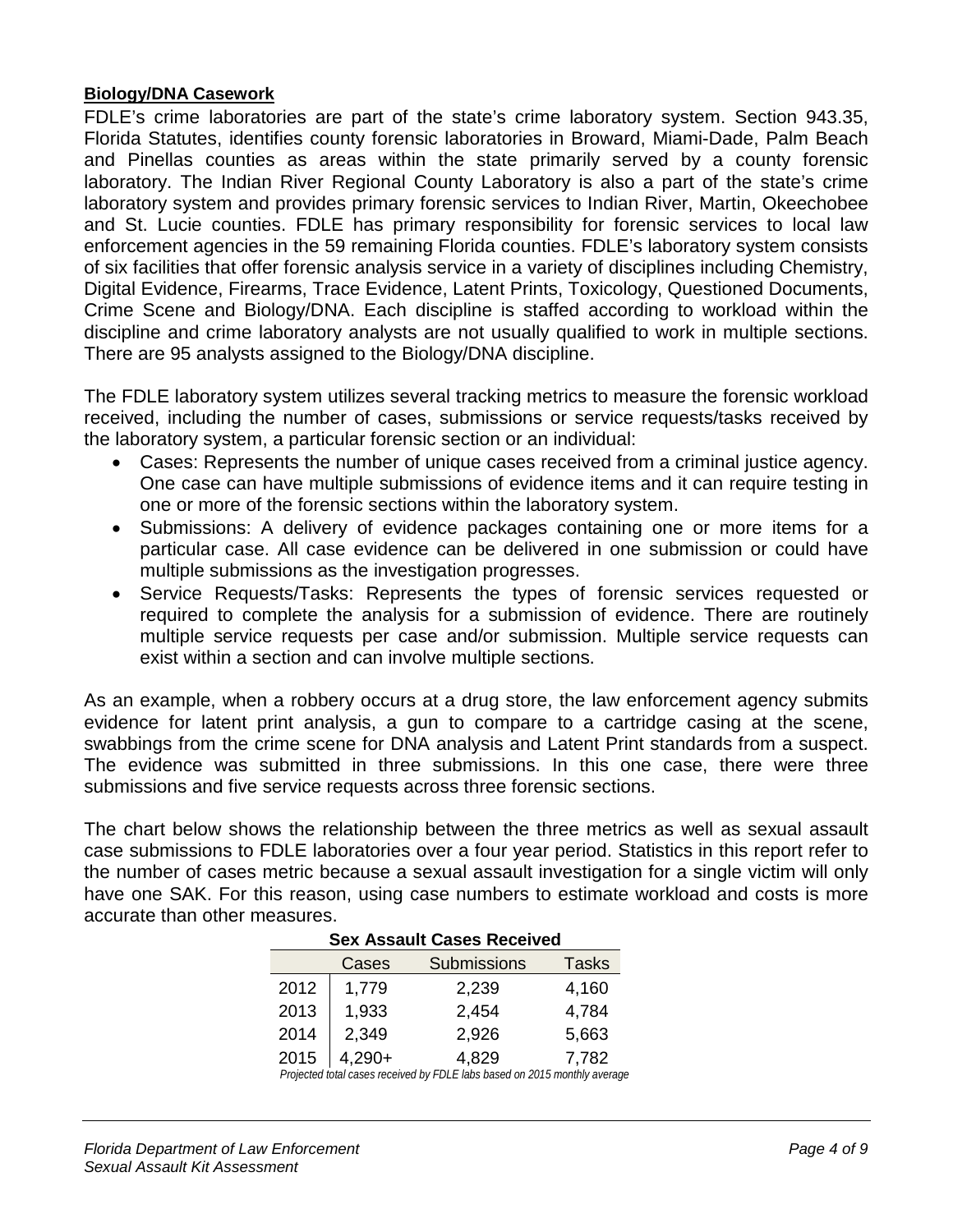SAK contents are typically very standardized and, because they are collected directly from the victim's person, generally represent the most probative evidence. Over the past five years, FDLE has received and processed an average of 2,412 SAKs. This volume is expected to grow to an estimated 3,500 kits per year. An analysis of the number of forcible rape offenses reported in Uniform Crime Reports (2011-2014) as well as information provided by the Florida Council Against Sexual Violence, leads FDLE to believe that approximately 71 percent of reported forcible rapes result in the production of a SAK. However, SAKs may not be the only evidence collected during a sexual assault investigation. Other biological evidence might include bedding, clothing, or other articles collected at the crime scene.

Biology/DNA forensic processing requires multi-step analysis. Several laboratory members, numerous consumables and an array of equipment and software are involved before data interpretation begins, quality reviews are completed and a report of the analysis released. The process begins with a screening phase to identify samples most likely to produce probative evidence, inventorying and documenting each sample and placing the samples in tubes which are then sent for DNA testing.

DNA testing involves multiple steps that can vary in time requirements based on the type of case. For example, the processing of samples from a burglary is generally less time consuming that those from sexual assault cases. The nature of sexual assault often leads to mixtures of DNA from more than one individual. Separation of male DNA is often not perfect and the mixed DNA profiles must be examined to see if a foreign donor profile can be resolved. Training, experience and mathematical calculations are used in making these determinations. To ensure quality and accuracy, the results of the analysis of all DNA samples are reviewed by a second qualified analyst. The process of screening through data interpretation can take three to five working days per item submitted. The various levels of technical and peer review can add weeks per case submission. A summary of the steps to process Biology/DNA evidence is included in the Appendix to this report.

In 2015, the department estimates receiving 13,400 incoming Biology/DNA cases statewide. Approximately onethird are related to sexual assault cases. In 2013 and 2014, burglary cases represented the majority of Biology/DNA requests totaling 36 and 35 percent, respectively. For the same period, sexual assaults represented about 22 percent. This reversal in trend reflects the increase in SAKs received during 2015.



A comprehensive business plan that considers current incoming casework as well as the recent bulk submission of older SAKs must include a combination of short and long term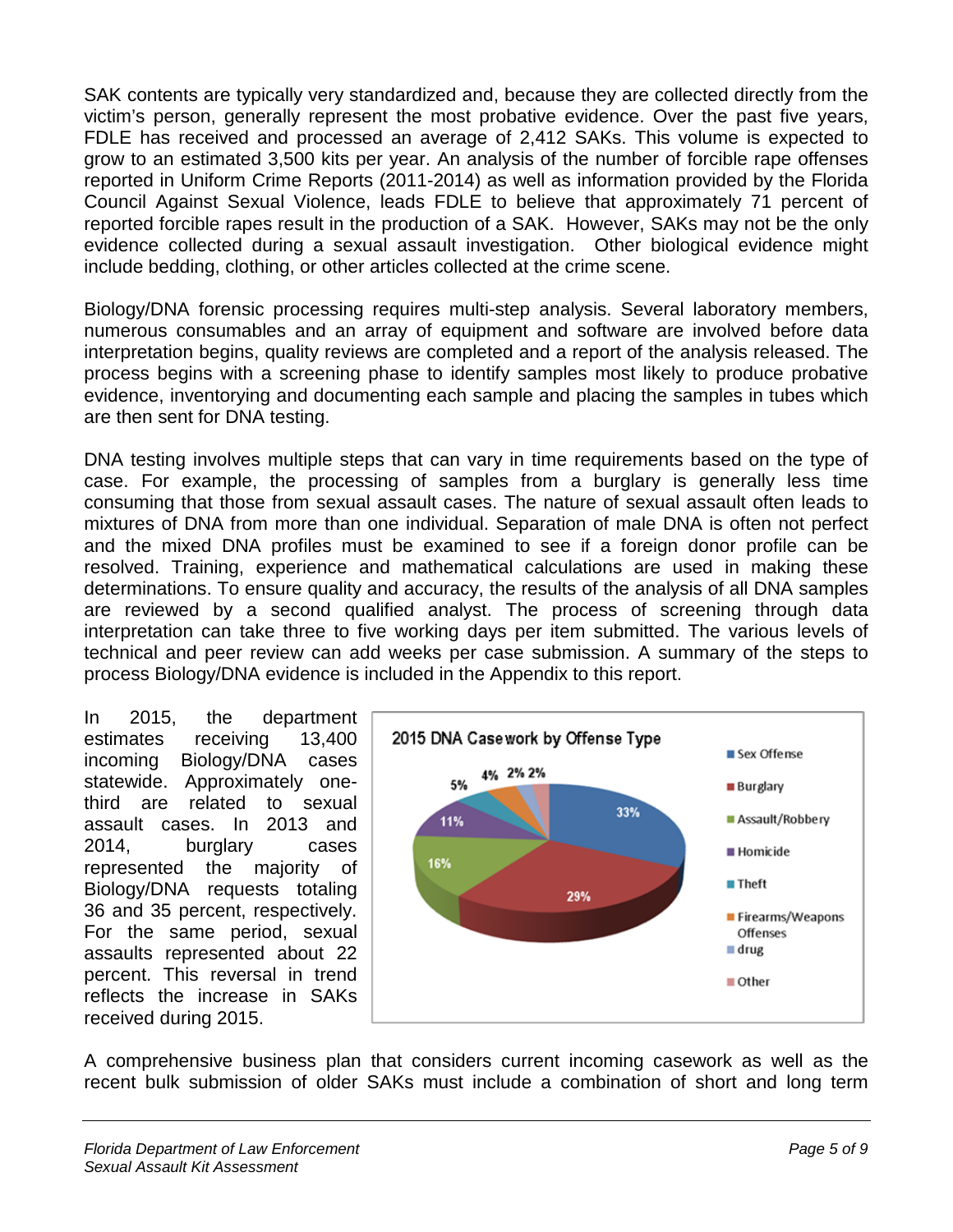strategies that have proven successful in overcoming backlogs while maintaining current case load. This requires consideration of the following *assumptions*:

- FDLE currently has 95 crime laboratory analysts assigned to Biology/DNA; however, the discipline typically operates at about 80 percent capacity due to vacancies and new analysts in training, giving an effective capacity of 76 crime laboratory analysts.
- The survey identified 6,661 unsubmitted SAKs reported by local law enforcement within FDLE laboratory jurisdictions. Additionally, an estimated 2,000 kits with offenses prior to October 1, 2014 have recently been submitted to an FDLE lab. These approximately 8,600 SAKs are defined as the FDLE SAK backlog.
- This plan does not address the 6,674 unsubmitted SAKs identified through the survey that will be handled by the five non-FDLE laboratories. FDLE suggests funding requests from these entities should be handled as appropriate at the county, state or federal level to handle the backlog in these jurisdictions.
- There are an estimated 3,500 SAKs incoming annually to FDLE.
- Total Biology/DNA incoming cases are estimated at 13,400 in 2015, increasing at an average annual rate of 5 percent.

The use of state and federal funding, as well as asset forfeiture funds such as the DANY grant, to obtain technology to enhance SAK processing and the use of outsourcing will allow the department to effectively and efficiently process the previously unsubmitted SAKs, increase production throughout the Biology/DNA discipline and maintain appropriate staffing to manage the growing demand for services:

## **1. Funding for Purchasing Technology**

- Six additional extraction robots (QIAcubes) designed to separate sperm cell DNA from non-sperm DNA. The QIAcubes increase the speed of the extraction step of the DNA process, producing a cleaner DNA sample, and making data interpretation easier and quicker.
- Three additional instruments (EZ1) used in the purification process to maximize the benefit of the QIAcube and allow for more rapid processing.
- Software programs (probabilistic genotyping) to enhance the speed of difficult mixture interpretation and allow interpretation of multi-donor samples common to SAK cases.

The new QIAcube technology has enabled FDLE to streamline screening processes to allow all male on female SAKs to be screened by differential extraction and quantitation, dropping samples that do not contain male DNA. Between 30-50 percent of SAK cases (1,000 – 1,750 cases) are now complete after the second step in the process, increasing efficiency and saving time. This strategy is credited with enabling FDLE to absorb the increase in sexual assault workload from 2,412 to 3,500 annually.

To maximize the use of the QIAcube, six-person teams will be dedicated to each robot (nine total robots). This strategy requires a commitment of 54 of FDLE's total Biology/DNA FTE (71 percent of the total effective FTE) whose primary assignment will be processing SAKs (35 percent of the workload). The remaining 22 effective FTE will have primary responsibility for the balance (65 percent) of Biology/DNA workload.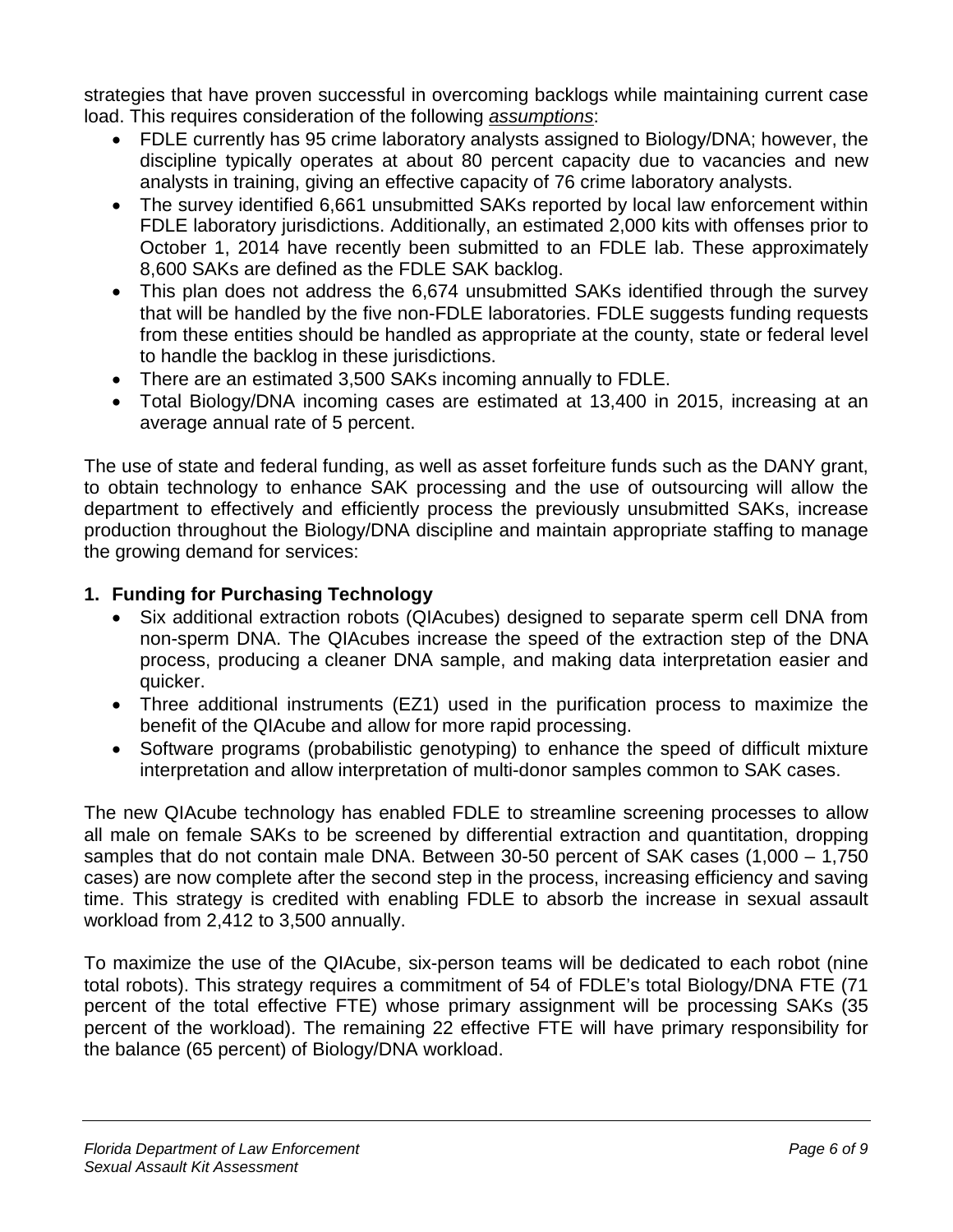At maximum capacity, nine QIAcubes and the dedicated 54-person team could process approximately 6,500 SAKs per year. However, other considerations including total staffing, vacancies, training, court requirements, rush and priority cases will reduce the number of SAKs that can be completed to an estimated 4,500 SAKs per year. This will allow FDLE to keep up with the increased annual volume of 3,500 cases and process 1,000 older SAKs each year.

#### **2. Outsourcing of Selected Cases to Increase Laboratory Production Capacity**

Outsourcing case work is a common, industry-accepted tool to help forensic laboratories manage unexpected, unplanned workload. Outsourcing means FDLE's crime laboratory packages the evidence and sends it to an accredited outsource vendor. Once completed, the vendor returns the analysis to FDLE, where each case undergoes the same rigorous technical and administrative review as a case analyzed in-house. Appropriate results are uploaded to CODIS by FDLE. Outsourcing has the potential to reduce the work hours associated with a case up to 75 percent.

The practice of outsourcing is encouraged by the National Institute of Justice through several grant programs. FDLE has successfully used it to increase productivity for more than a decade. In 2008, the Legislature provided approximately \$2 million in General Revenue funding specifically earmarked for outsourcing Biology/DNA case work. As illustrated in the table below, outsourcing is a major component of the reduction plans in other states with SAK backlog challenges.

| Location             | # SAK  | <b>Start Date</b> | Completion Date Total Time |                   | Outsourced? | <b>CODIS Hits</b> | Approx. Cost |
|----------------------|--------|-------------------|----------------------------|-------------------|-------------|-------------------|--------------|
| <b>NYC</b>           | 17,000 | 1999              | 2003                       | 4 years           | yes         | 2000              | 12 million   |
| Illinois             | 3,770  | 2010              | 2013                       | 4 years           | yes         | 927               | 3.3 million  |
| Colorado             | 6.283  | 2012              | 2500 complete              | $4 + \vee$ ears   | yes         |                   |              |
| <b>Houston</b>       | 6,663  | 2013              | 2015                       | 3 years           | yes         | 850               | 6 million    |
| Detroit              | 11,000 | 2009              | 2015                       | 6 years           | yes         | 2616              |              |
| Ohio                 | 11,400 | 2011              | 9000 complete              | $5 + \gamma$ ears | No          |                   |              |
| Memphis              | 12,364 | 2013              | 5255 complete              | $3 + \gamma$ ears | yes         |                   | 6.5 million  |
| Los Angeles          | 12,500 | 2009              | 2011                       | 3 years           | yes         | 753               |              |
| *Project ongoing (+) |        |                   |                            |                   |             |                   |              |

FDLE utilizes one vendor, which is accredited by a national forensic accrediting organization. The vendor must additionally meet FDLE standards for testing and reporting and undergo an annual on-site inspection by FDLE. Outsourcing cases is based on several factors including cost predictability, trial status, funding restrictions and overall impact to laboratory efficiency.

*Outsource Option A – 8.5 years (\$32 million)*: FDLE will outsource a maximum 4,300 burglary cases (maximum vendor volume) per year. Burglary cases represent 30 percent of the Biology/DNA incoming workload. With 54 analysts primarily dedicated to processing SAK cases, outsourcing burglary cases will allow the remaining analysts to process the balance of incoming cases, including homicide, robbery, theft, firearms and other violent crime offenses. If only burglary cases are outsourced (no SAKs), the department would work older SAKs at a rate of 1,000 cases per year, taking approximately eight and a half years to complete the processing of the 8,600 backlogged kits.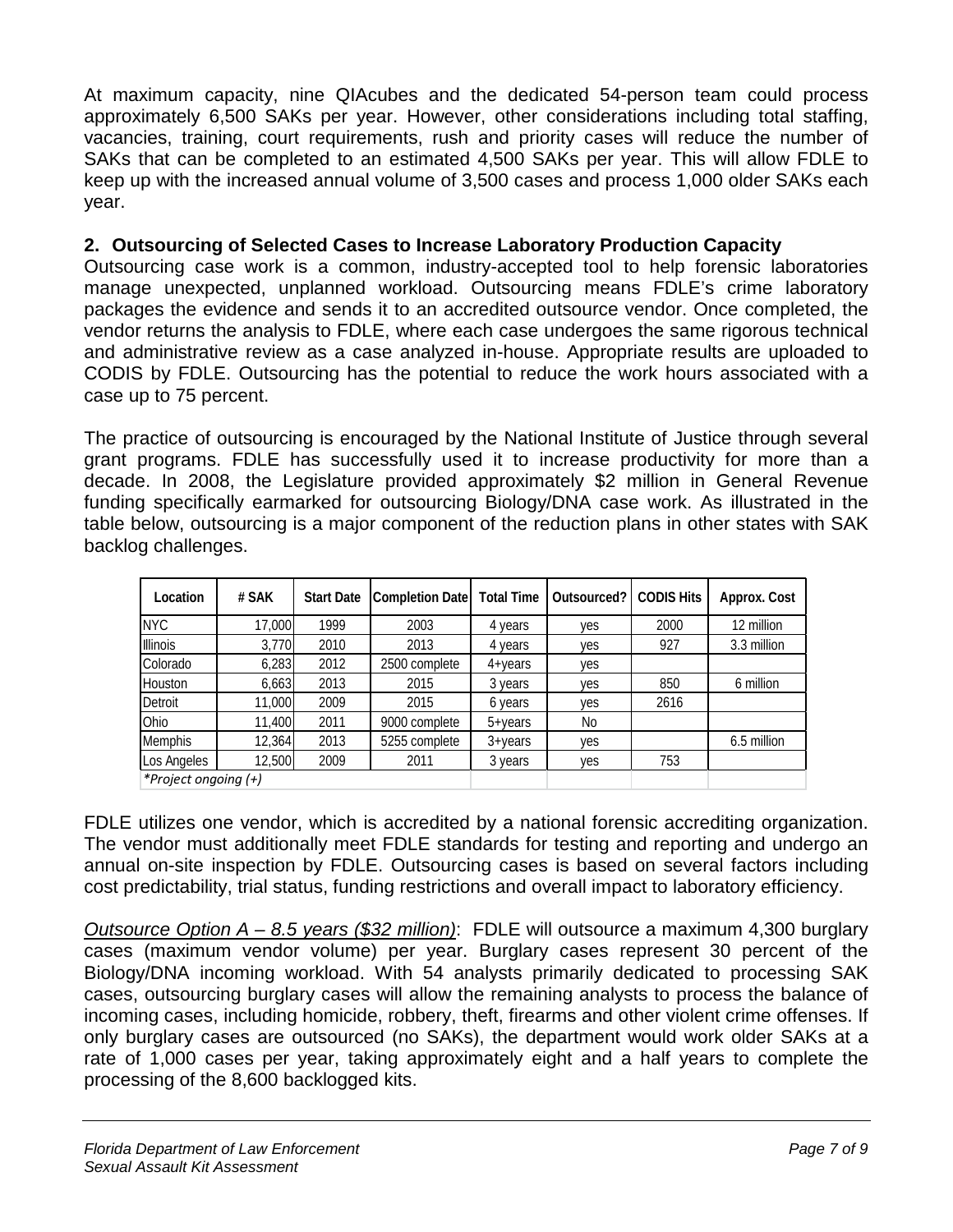*Outsource Option B – 6.5 years (\$23 million):* In addition to outsourcing burglary cases, FDLE will use recently awarded grant funds from the New York District Attorney's Office (DANY) specifically earmarked to outsource 1,776 SAKs from FDLE's Jacksonville Regional Operations Center jurisdiction. These funds, totaling \$1.2 million, are available for immediate use and will be reverted if not used for this purpose. This will reduce the total number of estimated older SAKs from 8,600 to 6,824 and could reduce the estimated time frame for processing these older SAKs to from eight and a half to six and a half years.

*Outsource Option C – 3 years (\$8.1million):* **Recommended option**. FDLE will outsource a maximum 2,800 older SAKs per year, while continuing to use the QIAcube strategy to keep up with incoming volume. The maximum number of outsourced SAKs is dictated by vendor analysis capacity and the availability of FDLE analysts to package and document the outsourced cases on the front end and quality review the cases on the back end. This includes the 1,776 outsourced SAKs recommended in Option B. FDLE will work burglary cases in house.

Use overtime to encourage trained analysts to increase work hours. These hours are most efficiently used to complete technical and administrative reviews of outsourced cases. Because of the complexity of SAK evidence and the number of samples per case, three burglary cases can be worked in the same amount of time it takes to work one sexual assault case. Outsourcing SAKs will require a smaller volume of cases to be sent to the vendor so there is significantly less administrative time consumed on the front and back end of the outsourcing process. It takes approximately .5 hours to review each outsourced SAK case. It takes approximately .25 hours to review each outsourced burglary case. Outsourcing the sexual assault cases will mean fewer cases to quality review and will eliminate the older SAK backlog more quickly – approximately three years.

#### **Additional Items to Consider**

- 1. Retaining experienced analysts to reduce productivity lost to vacancy and training is critical to long-term success in meeting increasing DNA/Biology service requests. It takes two years to replace the productive capacity of a trained analyst. Including the productivity of trainers, every lost analyst represents an estimated 240 cases. FDLE has requested a competitive pay adjustment as part of its FY 16-17 Legislative Budget Request to slow the exodus for higher paying analyst jobs in city and county crime laboratories.
- 2. Add FTE to the current number of FDLE trained analysts. Using improved technology and more efficient procedures, as well as overtime and outsourcing, FDLE can process today's incoming volume of Biology/DNA cases. With a five percent annual growth rate projected over the next five years FDLE's Biology/DNA workload will reach 17,103 cases by 2020. The department plans to request a five percent per year increase in Biology FTE to keep pace with the growth, resulting in the addition of 27 FTE over the next five years (five FTE per year 2016 – 2018; six FTE in 2019 and 2020). Three crime laboratory analyst supervisors (CLAS) will also be needed to maintain the department's ratio of one CLAS per eight analyst positions.
- 3. Increase FDLE laboratory physical capacity. To accommodate the planned growth in FTE, renovations in five of FDLE's six facilities in Ft. Myers, Jacksonville, Orlando,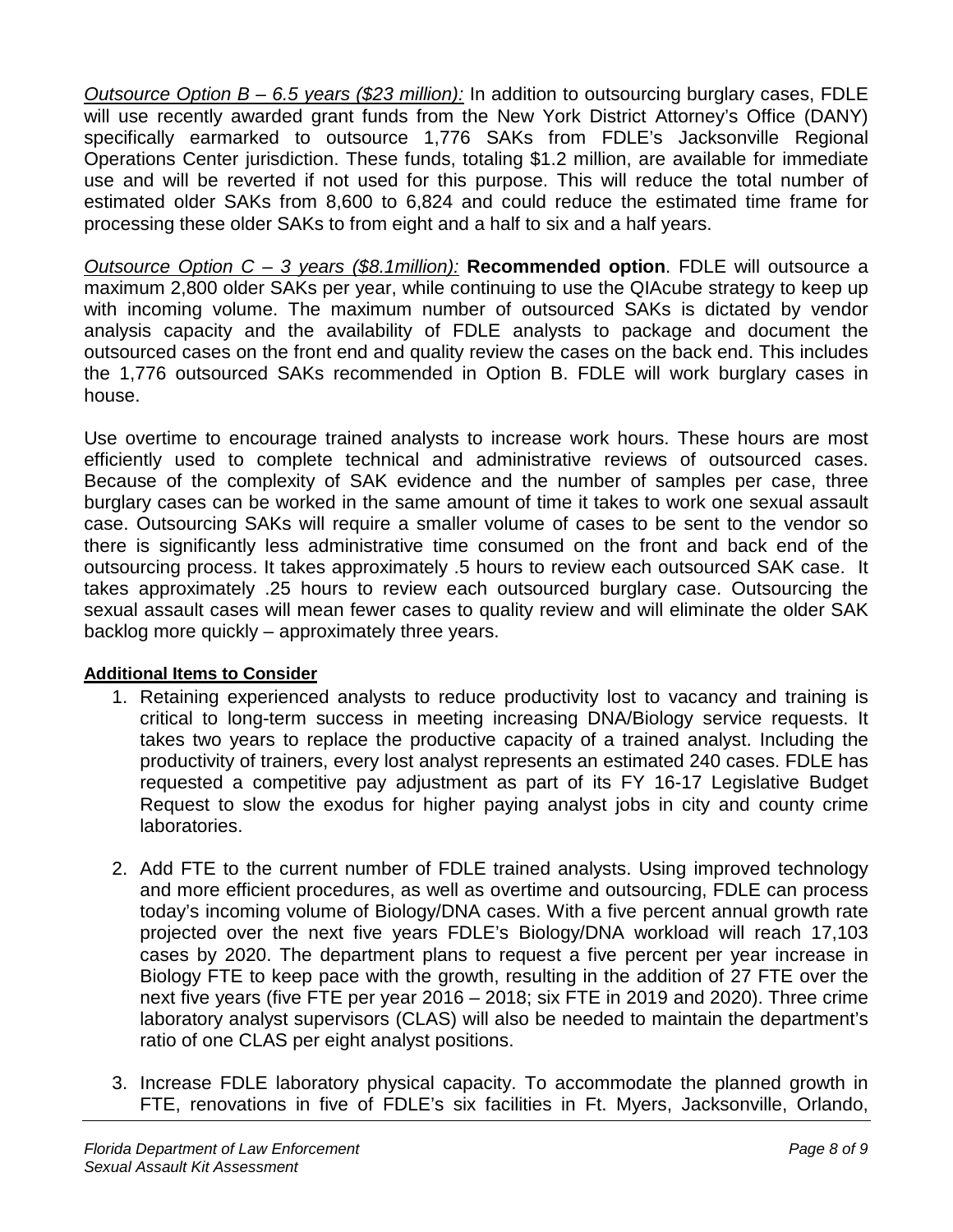Tampa and Tallahassee will be needed. If the new Pensacola facility is built, a new laboratory is included in the design so no renovation is projected for that facility.

- 4. Encourage the timely submission of SAKs and limit the impact to state and county laboratories by developing:
	- o Legislation to require law enforcement agencies to implement internal agency policies and/or tracking systems for SAKs;
	- o Formal policy requiring the submission of all SAKs except those obtained from a non-reporting victim;
	- o Standardized guidelines and procedures for collecting and submitting SAKs in connection with a sexual assault offense; and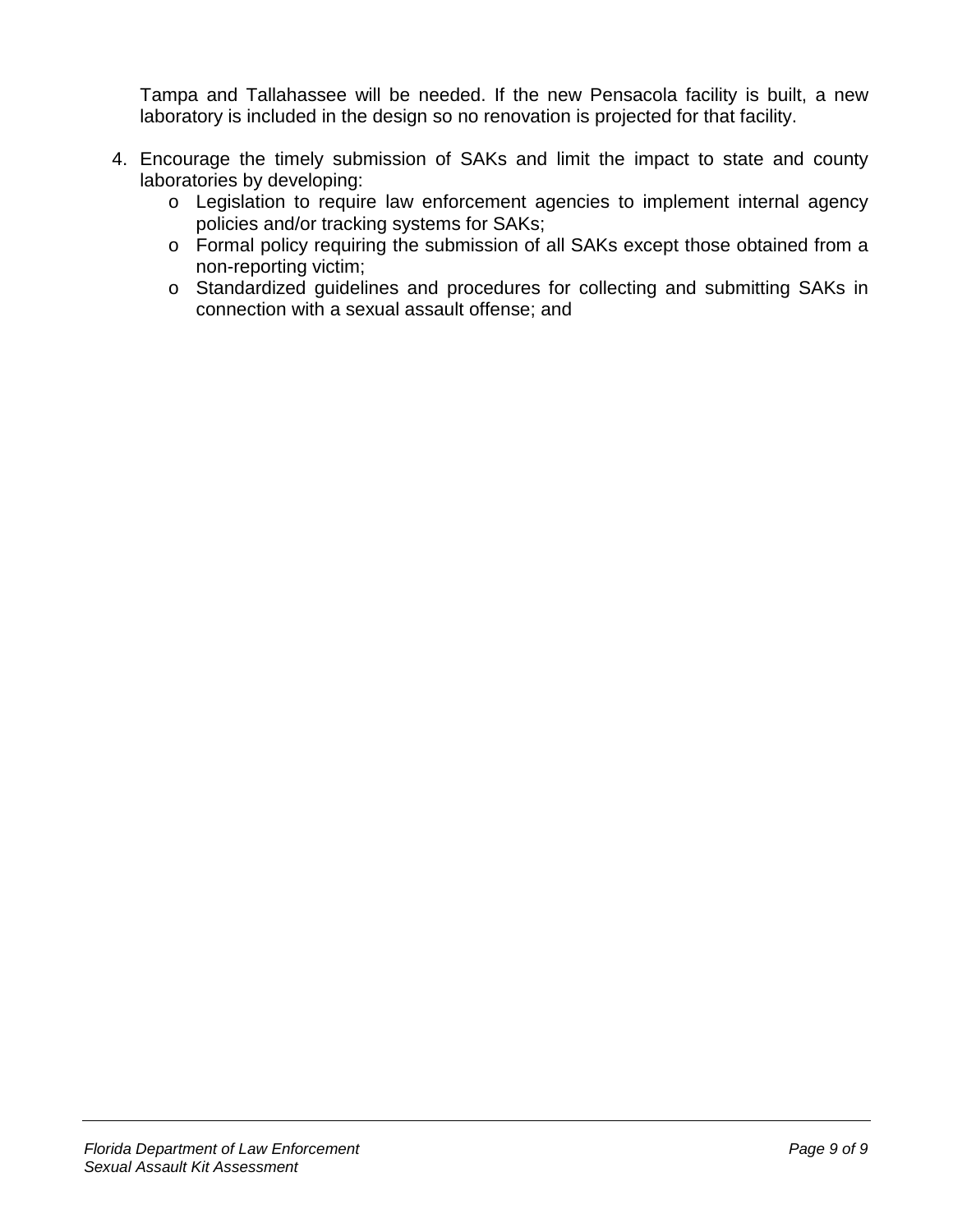# **Appendix A: FDLE Sexual Assault Kit Survey**

The Florida Department of Law Enforcement (FDLE) is conducting a statewide assessment of sex assault kits (SAKs) that have not been submitted for analysis. Through this survey to all local law enforcement agencies, FDLE is attempting to identify the number of untested SAKs stored in law enforcement evidence rooms throughout Florida. The survey will also allow FDLE to prepare for the anticipated workload of processing the SAKs.

For the purpose of this survey, when a SAK is collected but a police report is not filed, the victim is considered a non-reporting victim. The SAK is stored, but the victim does not want law enforcement involvement.

The survey consists of eight (8) questions. For questions or concerns regarding the survey, please contact Marcella Scott [MarcellaScott@fdle.state.fl.us.](mailto:MarcellaScott@fdle.state.fl.us)

# **1. Agency Contact Information**

 $\blacksquare$ 

| <b>Agency Contact</b><br>Information<br>Name of Agency |  |
|--------------------------------------------------------|--|
| <b>Your Name</b>                                       |  |
| <b>Your Phone</b><br>Number                            |  |
| <b>Your Email</b>                                      |  |

## **2. Please enter the county in which your agency is located.**

Please enter the county in which your agency is located.

## **3. Total number of SWORN LAW ENFORCEMENT (do not include corrections) members in your agency**



900 or more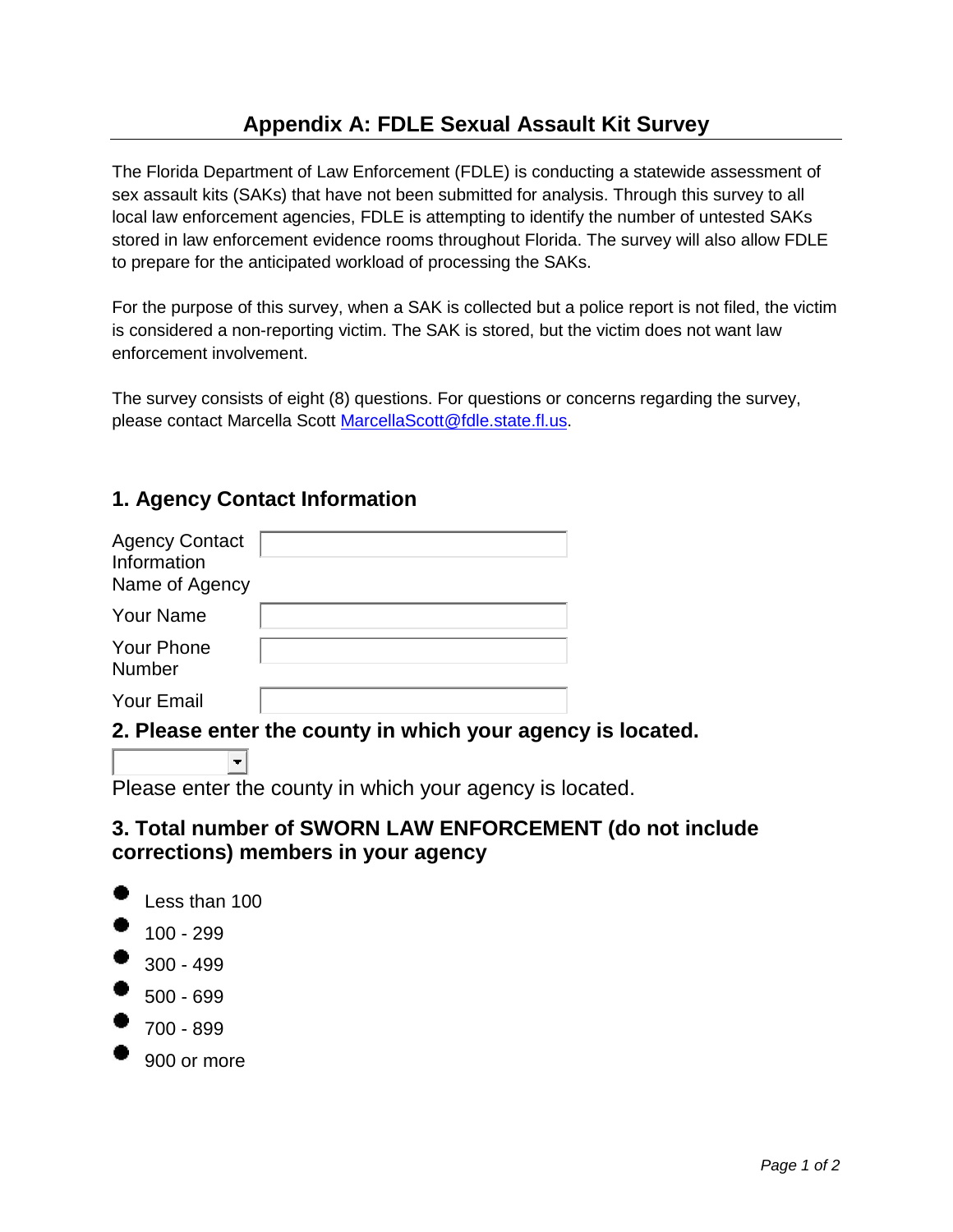## **4. Please indicate how many sexual assault kits have NOT BEEN SUBMITTED for analysis:**

Г

| 5. Of the total number of kits which have not been submitted, please<br>indicate the number of kits that SHOULD BE SUBMITTED for analysis: |
|--------------------------------------------------------------------------------------------------------------------------------------------|
| 6. Please indicate the reasons for not submitting sexual assault kits.<br>(Mark all that apply)                                            |
| Please indicate the reasons for not submitting sexual assault kits. (Mark all that<br>apply) Some kits are from non-reporting victims      |
| Victim no longer wants the investigation to proceed                                                                                        |
| Case is not being pursued by the State Attorney's Office                                                                                   |
| Suspect has pled guilty/no contest                                                                                                         |
| Agency does not require submission<br>Other (please                                                                                        |
| specify                                                                                                                                    |

# **7. Approximately how many kits does your agency anticipate submitting for analysis within a 12 month period?**

Approximately how many kits does your agency anticipate submitting for analysis within a 12 month period? Less than 25

25-50

51-100

101-200

- 201-300
- 301-400
- 401-500
- More than 500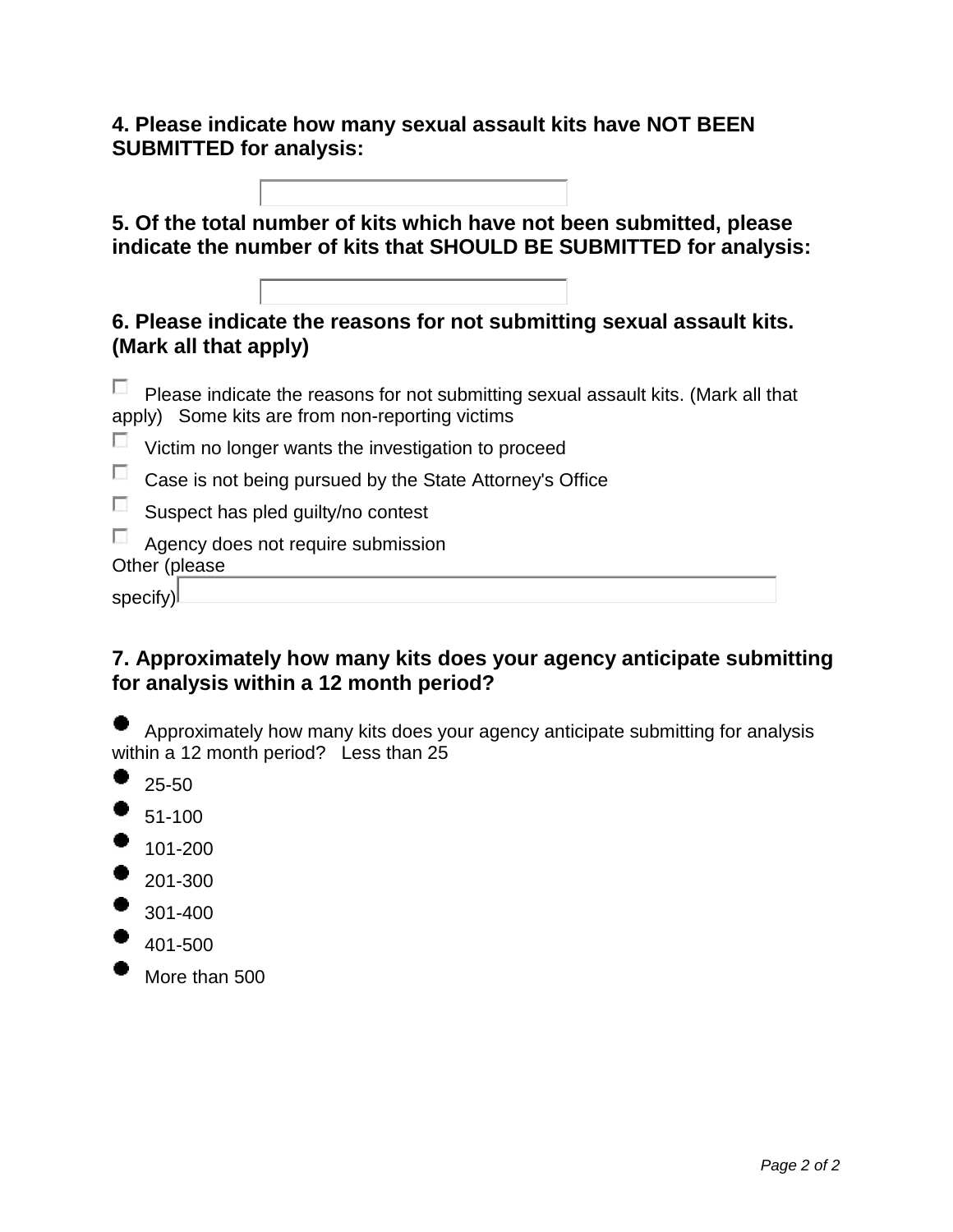|                                                                 |                | # not submitted for | # of kits that should be | # of kits from non- | <b>Expect to submit within</b> |
|-----------------------------------------------------------------|----------------|---------------------|--------------------------|---------------------|--------------------------------|
| Name of Agency                                                  | County         | analysis            | submitted                | reporting victims   | 12 months                      |
| Alachua County Sheriff's Office                                 | Alachua        | $\Omega$            |                          | 24                  | 51-100                         |
| Altamonte Springs Police Department                             | Seminole       | 27                  |                          |                     | Less than 25                   |
| Apopka Police Department                                        | Orange         |                     |                          |                     | Less than 25                   |
| Arcadia Police Department                                       | DeSoto         | ∩                   | 0                        | 0                   | Less than 25                   |
| Astatula Police Department                                      | Lake           | $\mathbf 0$         | 0                        | $\mathbf 0$         | Less than 25                   |
| Atlantic Beach Police Department                                | Duval          | 16                  | 0                        | 6                   | Less than 25                   |
| Atlantis Police Department                                      | Palm Beach     |                     | 0                        | 3                   | Less than 25                   |
| Auburndale Police Department                                    | Polk           |                     | ŋ                        |                     | Less than 25                   |
| Aventura Police Department                                      | Miami-Dade     |                     | O                        |                     | Less than 25                   |
| <b>Baker County Sheriff's Office</b>                            | <b>Baker</b>   |                     | O                        | 2                   | Less than 25                   |
| <b>Bal Harbour Police Department</b>                            | Miami-Dade     |                     |                          | 0                   | Less than 25                   |
| <b>Bartow Police Department</b>                                 | Polk           | 8                   | 6                        |                     | Less than 25                   |
| <b>Bay County Sheriff's Office</b>                              | Bay            | 28                  |                          |                     | 25-50                          |
| Bay Harbor Islands Police Department                            | Miami-Dade     | $\Omega$            | 0                        | 0                   | Less than 25                   |
| Belle Isle Police Department                                    | Orange         |                     | O                        | 0                   | Less than 25                   |
| Belleair Police Department                                      | Pinellas       |                     |                          | 0                   | Less than 25                   |
| <b>Blountstown Police Department</b>                            | Calhoun        | 0                   | O                        | 0                   | Less than 25                   |
| Boca Raton Police Services Department                           | Palm Beach     | 59                  | 0                        | 6                   | Less than 25                   |
| <b>Bowling Green Police Department</b>                          | Hardee         | $\mathbf 0$         | 0                        | 0                   | Less than 25                   |
| <b>Bradenton Police Department</b>                              | Manatee        | 40                  | 2                        |                     | Less than 25                   |
| <b>Bradford County Sheriffs Office</b>                          | Bradford       | $\mathbf{0}$        | $\Omega$                 |                     | Less than 25                   |
| <b>Brevard County Sheriff's Office</b>                          | <b>Brevard</b> | 168                 | 38                       | 11                  | 25-50                          |
| Brevard Public Schools - Office of District and School Security | Brevard        | ∩                   | $\Omega$                 | 0                   | Less than 25                   |
| <b>Brooksville Police Department</b>                            | Hernando       |                     |                          | 0                   | Less than 25                   |
| <b>Broward Sheriff's Office</b>                                 | <b>Broward</b> | 277                 | 277                      | 0                   | 201-300                        |
| <b>Calhoun County Sheriff Office</b>                            | Calhoun        | $\Omega$            | 0                        | 0                   | Less than 25                   |
| Cape Coral Police Department                                    | Lee            | 65                  | 0                        |                     |                                |
| <b>Casselberry Police Department</b>                            | Seminole       | $\Omega$            | 0                        | 0                   | Less than 25                   |
| Cedar Key Police Department                                     | Levy           | $\Omega$            | 0                        | 0                   | Less than 25                   |
| <b>Charlotte County Sheriff's Office</b>                        | Charlotte      | 45                  | 83                       |                     | Less than 25                   |
| Chattahoochee Police Department                                 | Gadsden        | $\Omega$            | 0                        |                     | Less than 25                   |
| <b>Chiefland Police Dpartment</b>                               | Levy           | ∩                   | 0                        | 0                   | Less than 25                   |
| <b>Chipley Police Department</b>                                | Washington     |                     | 0                        |                     | Less than 25                   |
| Citrus County Sheriff's Office                                  | Citrus         | 88                  | 51                       | 8                   | Less than 25                   |
| City of Bunnell Police Department                               | Flagler        | 0                   | 0                        | 0                   | Less than 25                   |
| City of Daytona Beach Shores Police Department                  | Volusia        | $\Omega$            |                          | $\overline{0}$      | Less than 25                   |
| City of Miami Police Department                                 | Miami-Dade     | 2243                | 2243                     | 0                   | 25-50                          |
| City of Ocoee Police Department                                 | Orange         |                     |                          |                     | Less than 25                   |
| City of Venice Police Department                                | Sarasota       |                     |                          |                     |                                |
| Clay County Sheriff's Office                                    | Clay           | $\overline{2}$      | 0                        |                     | $25 - 50$                      |
| <b>Clearwater Police Department</b>                             | Pinellas       | 10                  | 0                        |                     | $25 - 50$                      |
| <b>Clermont Police Department</b>                               | Lake           | $\pmb{0}$           | $\overline{0}$           | 0                   | Less than 25                   |
| Cocoa Police Department                                         | <b>Brevard</b> | $\pmb{0}$           | $\overline{0}$           | 0                   | Less than 25                   |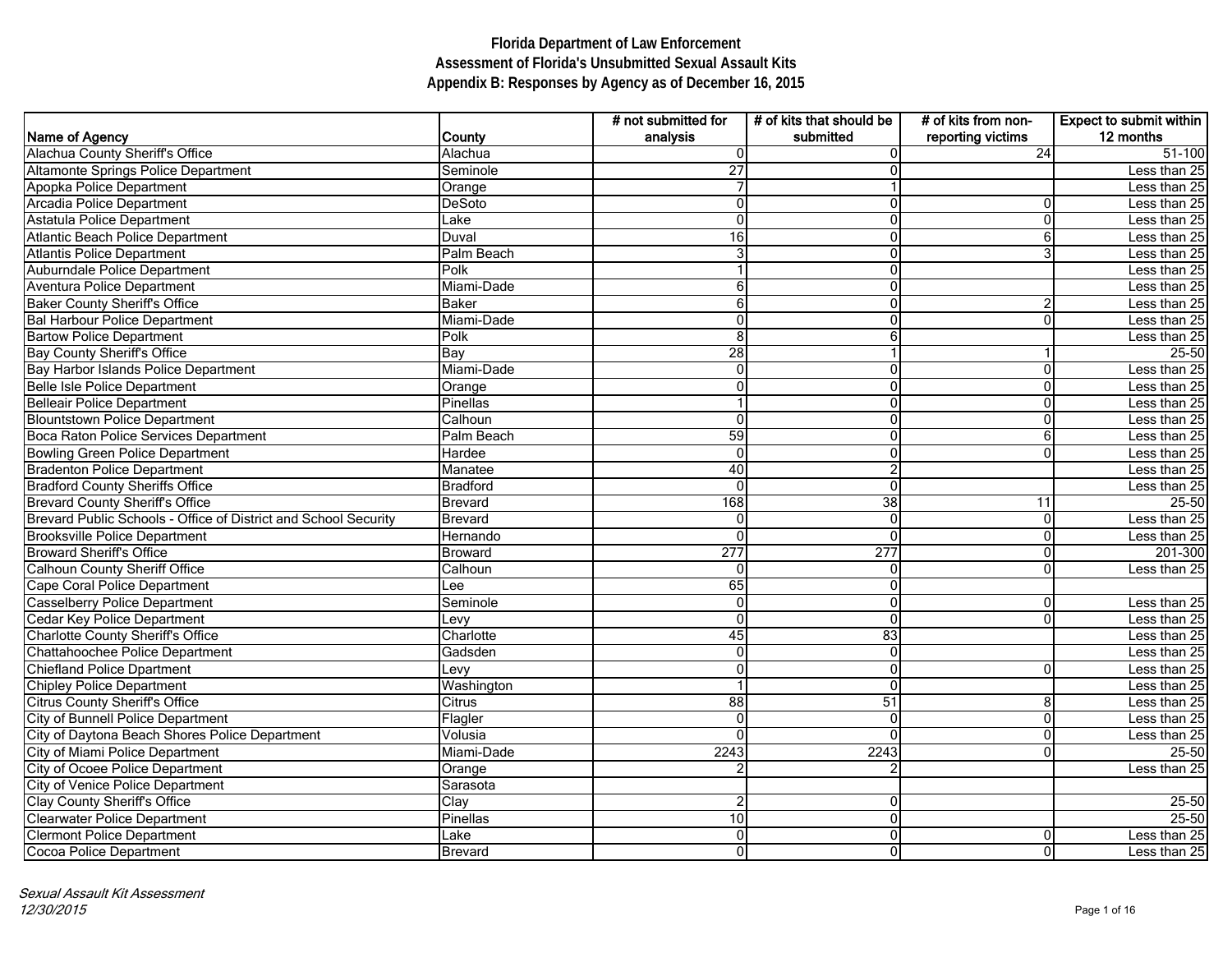|                                                                              |                     | # not submitted for | # of kits that should be | # of kits from non- | <b>Expect to submit within</b> |
|------------------------------------------------------------------------------|---------------------|---------------------|--------------------------|---------------------|--------------------------------|
| Name of Agency                                                               | County              | analysis            | submitted                | reporting victims   | 12 months                      |
| Coconut Creek Police Department                                              | <b>Broward</b>      | $\overline{2}$      |                          |                     | Less than 25                   |
| <b>Collier County Sheriff's Office</b>                                       | Collier             | 40                  |                          | 10                  | 25-50                          |
| <b>Columbia County Sheriff's Office</b>                                      | Columbia            | $\mathbf 0$         |                          | 0                   | $25 - 50$                      |
| <b>Coral Springs Police Department</b>                                       | <b>Broward</b>      | 38                  | ∩                        | 0                   | Less than 25                   |
| <b>Crestview Police Department</b>                                           | Okaloosa            | $\overline{9}$      | n                        |                     | Less than 25                   |
| Dade City Police Department                                                  | Pasco               | 6                   |                          |                     | Less than 25                   |
| <b>Davenport Police Department</b>                                           | Polk                | $\mathbf 0$         | 0                        | 0                   | Less than 25                   |
| Davie Police Department                                                      | <b>Broward</b>      | $\mathbf 0$         | ∩                        |                     |                                |
| Daytona Beach Police Department                                              | Volusia             | 140                 | 140                      | 0                   | 51-100                         |
| Daytona Beach Shores Department of Public safety                             | Volusia             |                     |                          |                     | Less than 25                   |
| DeFuniak Springs Police Department                                           | Walton              |                     |                          |                     | Less than 25                   |
| <b>Deland Police Department</b>                                              | Volusia             | 28                  |                          | 0                   | Less than 25                   |
| <b>Desoto County Sheriff's Office</b>                                        | <b>DeSoto</b>       | 9                   | ŋ                        |                     | Less than 25                   |
| Dixie County Sheriff's Office                                                | <b>Dixie</b>        | 0                   | 0                        | 0                   | Less than 25                   |
| <b>Dunllon Police Department</b>                                             | Marion              |                     |                          | 0                   | Less than 25                   |
| Eatonville Police Department                                                 | Orange              |                     |                          |                     | Less than 25                   |
| <b>Edgewater Police Department</b>                                           | Volusia             |                     |                          |                     | Less than $25$                 |
| <b>Edgewood Police Department</b>                                            | Orange              |                     |                          | 0                   | Less than 25                   |
| Escambia County Sheriff's Office                                             | Escambia            | 8                   | 0                        | 8                   | 201-300                        |
| <b>Eustis Police Department</b>                                              | Lake                |                     |                          |                     |                                |
| <b>Fellsmere Police Department</b>                                           | <b>Indian River</b> | $\overline{0}$      | 0                        | 0                   | Less than 25                   |
| Fernandina Beach Police Department                                           | Nassau              | $\overline{0}$      | $\Omega$                 | 0                   | Less than 25                   |
| Flagler Beach Police Department                                              | Flagler             |                     |                          |                     |                                |
| <b>Flagler County Sheriff's Office</b>                                       | Flagler             | 15                  | 0                        |                     | 25-50                          |
| Florida Atlantic University Police Department                                | Palm Beach          |                     | ∩                        | -1                  | Less than 25                   |
| Florida Gulf Coast University Police Department                              | Lee                 | 0                   | ∩                        | 0                   | Less than 25                   |
| Florida International University Police Department                           | Miami-Dade          | $\Omega$            | ∩                        | 0                   | Less than 25                   |
| Florida Polytechnic University Police Department                             | Polk                | 0                   |                          | 0                   | Less than 25                   |
| Florida School for the Deaf and the Blind Campus Police Department St. Johns |                     | 0                   | 0                        |                     | Less than 25                   |
| Florida SouthWestern State College DPS                                       | Lee                 |                     | 0                        | 1                   | Less than 25                   |
| Florida State University Police Department                                   | Leon                | 6                   | ∩                        |                     | Less than 25                   |
| Fort Lauderdale Police Department                                            | <b>Broward</b>      | 527                 | 200                      |                     | 25-50                          |
| Fort Myers Police Department                                                 | Lee                 | 92                  | $\overline{25}$          | 25                  | 25-50                          |
| Fort Pierce Police Department                                                | St. Lucie           | 23                  | 23                       |                     | 25-50                          |
| Fort Walton Beach Police Department                                          | Okaloosa            | ა                   | b.                       |                     | Less than 25                   |
| Franklin County Sheriff's Office                                             | Franklin            |                     | 0                        | 3                   | Less than 25                   |
| <b>Frutiland Park Police Department</b>                                      | Lake                | 0                   | 0                        | 0                   | Less than 25                   |
| Gadsden County Sheriff's Office                                              | Gadsden             | $\overline{0}$      | ∩                        | $\mathbf 0$         | Less than 25                   |
| Gainesville Police Department                                                | Alachua             | 11                  |                          | 53                  | 51-100                         |
| Gilchrist County Sheriff's Office                                            | Gilchrist           | 6                   |                          | 3                   | Less than 25                   |
| <b>Glades County Sheriff's Office</b>                                        | Glades              | $\Omega$            | 0                        | 0                   | Less than 25                   |
| Golden Beach Police Department                                               | Miami-Dade          | 0                   | 0                        | 0                   | Less than 25                   |
| <b>Green Cove Springs Police Department</b>                                  | Clay                | $\overline{0}$      | 0                        | 0                   | Less than 25                   |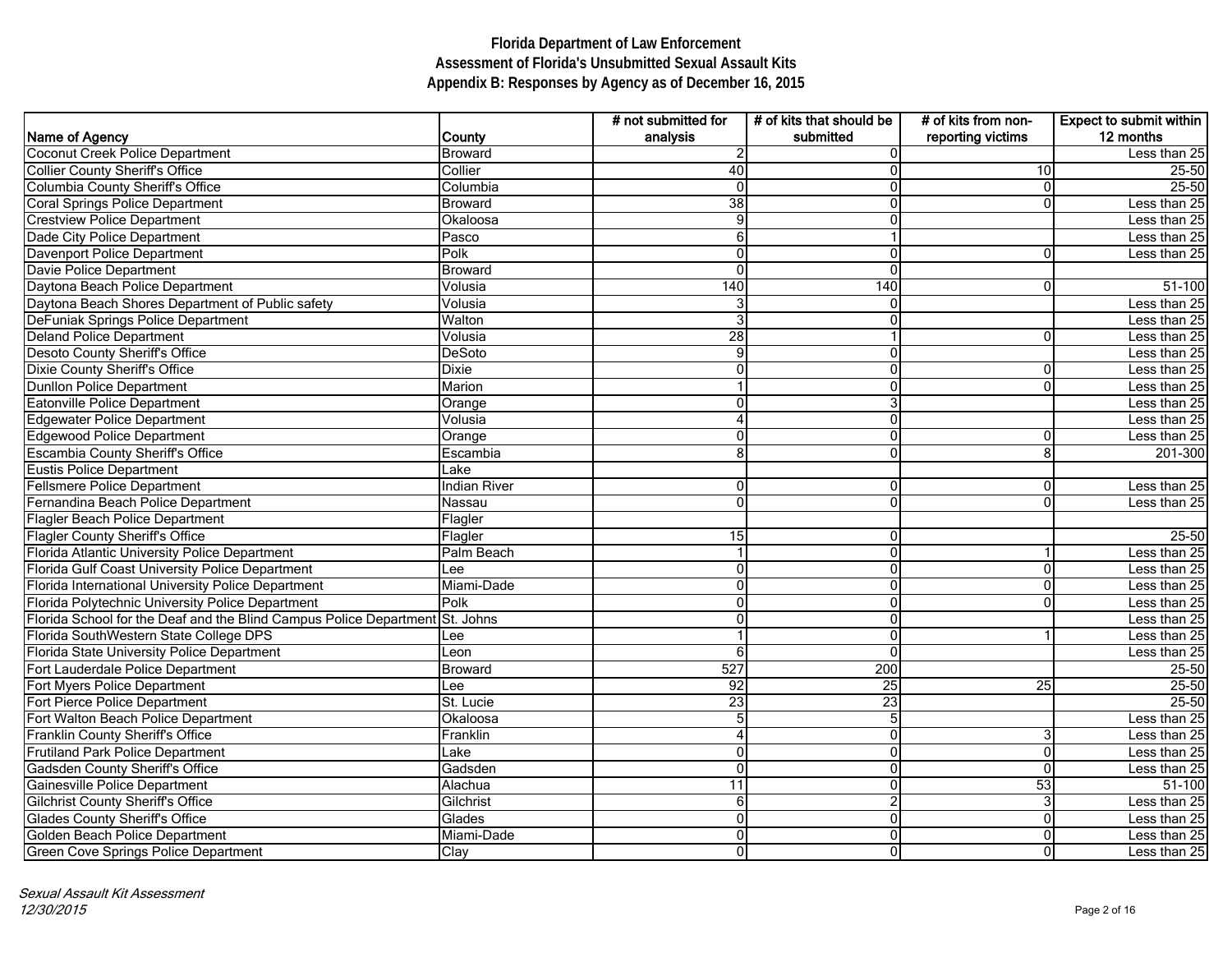|                                                   |                     | # not submitted for | # of kits that should be | $#$ of kits from non- | <b>Expect to submit within</b> |
|---------------------------------------------------|---------------------|---------------------|--------------------------|-----------------------|--------------------------------|
| Name of Agency                                    | County              | analysis            | submitted                | reporting victims     | 12 months                      |
| Gretna Police Department                          | Gadsden             |                     | 0                        | $\mathbf 0$           | Less than 25                   |
| <b>Gulf Breeze Police Department</b>              | Santa Rosa          |                     | 0                        | $\mathbf 0$           | Less than 25                   |
| <b>Gulf County Sheriff's Office</b>               | Gulf                |                     |                          | $\mathbf 0$           | Less than 25                   |
| <b>Gulf Stream Police Department</b>              | Palm Beach          |                     | 0                        | $\overline{0}$        | Less than 25                   |
| <b>Gulfport Police Department</b>                 | Pinellas            | 0                   | 0                        | $\overline{0}$        | Less than 25                   |
| Haines City Police Department                     | Polk                | 18                  | 6                        |                       | Less than 25                   |
| Hallandale Beach Police Department                | <b>Broward</b>      | $\Omega$            | 0                        | $\overline{0}$        | Less than 25                   |
| Hamilton County Sheriffs Office                   | Hamilton            | ∩                   | 0                        | 0                     | Less than 25                   |
| Hardee County Sheriff's Office                    | Hardee              |                     |                          |                       | Less than 25                   |
| Havana Police Department                          | Gadsden             |                     |                          | $\mathbf 0$           | Less than 25                   |
| Hendry County Sheriff's Office                    | Hendry              | 63                  | 48                       |                       | Less than 25                   |
| Hernando County Sheriff's Office                  | Hernando            | 30                  | $\Omega$                 |                       | Less than 25                   |
| <b>Hialeah Police Department</b>                  | Miami-Dade          | 102                 | 102                      |                       | 25-50                          |
| High Springs Police Department                    | Alachua             |                     | 0                        | $\mathbf 0$           | Less than 25                   |
| Highlands County Sheriff's Office                 | Highlands           | 12                  | 0                        |                       | Less than 25                   |
| Hillsboro Beach Police Department                 | <b>Broward</b>      | $\Omega$            | 0                        | $\mathbf 0$           | Less than 25                   |
| Hillsborough County Sheriff's Office              | Hillsborough        | 108                 | 0                        |                       | 51-100                         |
| Holly Hill Police Department                      | Volusia             | 14                  | 0                        |                       | Less than 25                   |
| <b>Hollywood Police Department</b>                | <b>Broward</b>      |                     |                          |                       |                                |
| Holmes Beach Police Department                    | Manatee             | 0                   | 0                        | 0                     | Less than 25                   |
| Holmes County Sheriff's Office                    | Holmes              |                     | 0                        |                       | Less than 25                   |
| Howey in the Hills Police Department              | Lake                | 0                   | 0                        | $\overline{0}$        | Less than 25                   |
| Indialantic Police Department                     | <b>Brevard</b>      |                     | 0                        |                       | Less than 25                   |
| Indian Creek Village Police Department            | Miami-Dade          |                     | 0                        | $\overline{0}$        | Less than 25                   |
| Indian Harbour Beach Police Department            | <b>Brevard</b>      |                     | 0                        | $\overline{0}$        | Less than 25                   |
| Indian River County Sheriff's Office              | <b>Indian River</b> | 62                  | 0                        | $\overline{10}$       | Less than 25                   |
| Indian River Shores Pulbic Safety                 | <b>Indian River</b> |                     | 0                        | $\mathbf 0$           | Less than 25                   |
| Indian Shores Police Department                   | Pinellas            |                     | 0                        | $\mathbf 0$           | Less than 25                   |
| Jackson County Sheriff's Office                   | Jackson             |                     | 0                        |                       | Less than 25                   |
| Jacksonville Aviation Authority Police Department | Duval               | 0                   | 0                        | $\overline{0}$        | Less than 25                   |
| Jacksonville Beach Police Department              | Duval               | 21                  | 21                       | $\mathbf 0$           | Less than 25                   |
| Jacksonville Sheriff's Office                     | Duval               | 1302                | 1302                     | 148                   | More than 500                  |
| Jasper Police Department                          | Hamilton            | 0                   | $\mathbf 0$              | $\mathbf 0$           | Less than 25                   |
| Jefferson County Sheriffs Office                  | Jefferson           | $\Omega$            | 0                        | $\mathbf 0$           | Less than 25                   |
| Jupiter Inlet Colony Police Department            | Palm Beach          |                     | 0                        | 0                     | Less than 25                   |
| Kenneth City Police Department                    | Pinellas            | 0                   | $\Omega$                 | $\overline{0}$        | Less than 25                   |
| Key West Police Department                        | Monroe              | 80                  | 0                        |                       | Less than 25                   |
| Kissimmee Police Department                       | Osceola             | $\overline{31}$     | 31                       | $\overline{0}$        | Less than 25                   |
| Lady Lake Police Department                       | Lake                |                     | 0                        | $\mathbf 0$           | Less than 25                   |
| Lafayette County Sherif's Office                  | Lafayette           |                     |                          | $\pmb{0}$             | Less than 25                   |
| Lake Alfred Police Department                     | Polk                | 9                   |                          | $\pmb{0}$             | Less than 25                   |
| Lake City Police Department                       | Columbia            | 0                   | 0                        | $\overline{0}$        | 301-400                        |
| Lake Clarke Shores Police Department              | Palm Beach          | 0                   | 0                        | $\overline{0}$        | Less than 25                   |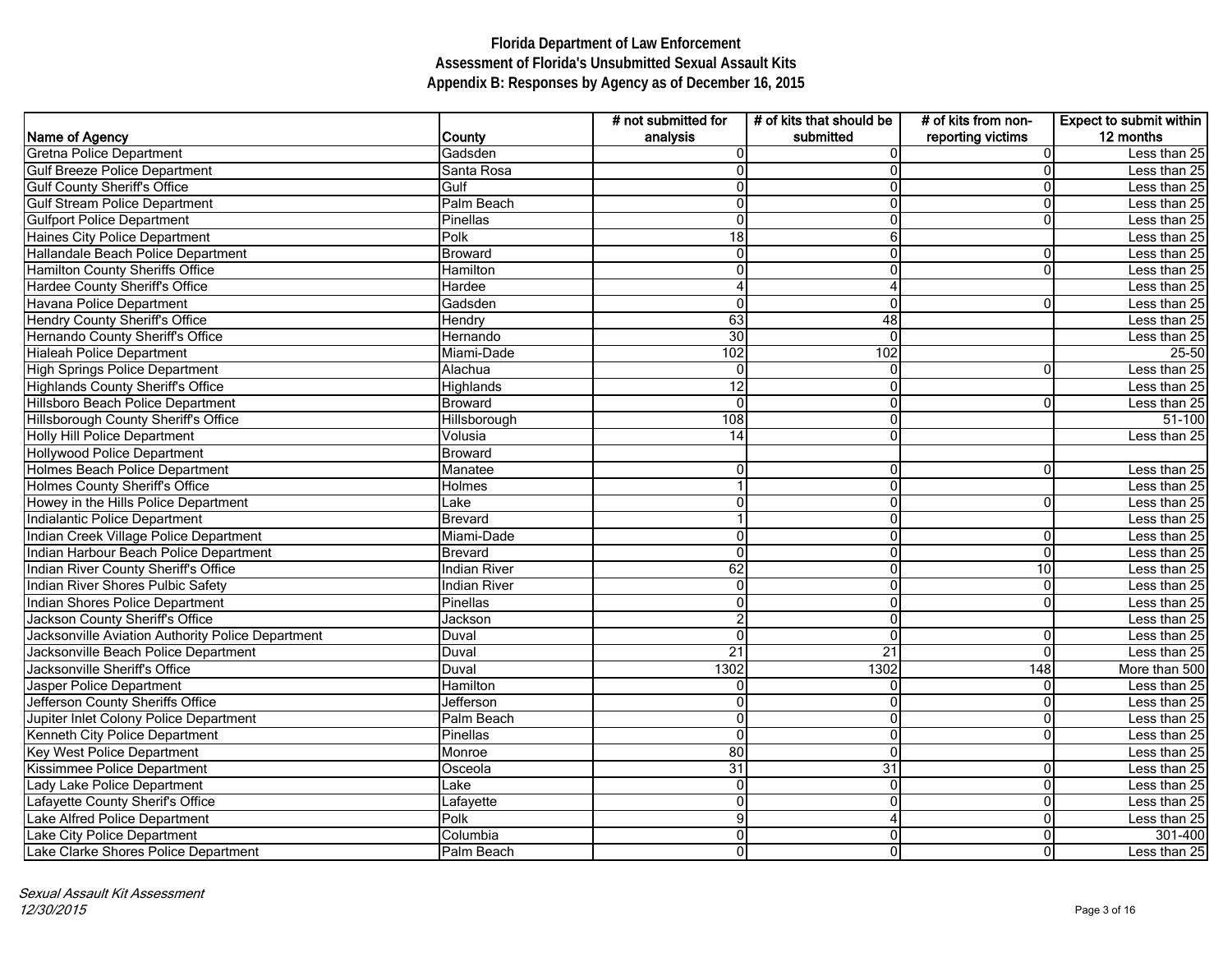|                                             |                | # not submitted for | # of kits that should be | # of kits from non- | Expect to submit within |
|---------------------------------------------|----------------|---------------------|--------------------------|---------------------|-------------------------|
| Name of Agency                              | County         | analysis            | submitted                | reporting victims   | 12 months               |
| Lake County Sheriff's Office                | Lake           | 42                  |                          | 5                   | Less than 25            |
| Lake Hamilton Police Department             | Polk           |                     | $\Omega$                 | 0                   | Less than 25            |
| Lake Helen Police Department                | Volusia        |                     | 0                        | 0                   | Less than 25            |
| Lake Mary Police Department                 | Seminole       |                     | $\Omega$                 | $\mathbf 0$         | Less than 25            |
| Lake Placid Police Department               | Highlands      |                     | 0                        | 0                   | Less than 25            |
| Lake Wales Police Department                | Polk           |                     | $\Omega$                 |                     | Less than 25            |
| <b>Lakeland Police Department</b>           | Polk           | 314                 | 177                      |                     | 101-200                 |
| Largo Police Department                     | Pinellas       | $\Omega$            | $\mathbf 0$              |                     |                         |
| Lee County Port Authority Police Department | Lee            | O                   | $\Omega$                 | 0                   | Less than 25            |
| Lee County Sheriff's Office                 | Lee            | 498                 | 498                      | $\mathbf 0$         | $\overline{401}$ -500   |
| Leesburg Police Department                  | Lake           | 16                  |                          |                     | Less than 25            |
| Leon County Sheriff's Office                | Leon           | 18                  |                          |                     | 51-100                  |
| Levy County Sheriff's Office                | Levy           | 26                  |                          |                     | Less than 25            |
| <b>Liberty County Sheriffs Office</b>       | Liberty        |                     | $\overline{0}$           | 0                   | Less than 25            |
| Lighthouse Point Police Department          | <b>Broward</b> |                     | $\overline{0}$           | 0                   | Less than 25            |
| Longboat Key Police Department              | Manatee        |                     | 0                        | 0                   | Less than 25            |
| Longwood Police Department                  | Seminole       |                     |                          |                     | Less than 25            |
| Madison County Sheriff's Office             | Madison        |                     | $\Omega$                 |                     | Less than 25            |
| <b>Maitland Police Department</b>           | Orange         |                     | 0                        |                     | Less than 25            |
| Manatee County Sheriff's Office             | Manatee        | 90                  | 90                       | 0                   | 51-100                  |
| Margate Police Department                   | <b>Broward</b> | 13                  | $\overline{0}$           |                     | Less than 25            |
| Marianna Police Department                  | Jackson        |                     |                          |                     | Less than 25            |
| Marion County Sheriff's Office              | Marion         | 50                  | 15                       | 6                   | 25-50                   |
| Martin County Sheriff's Office              | Martin         | 68                  | $\overline{0}$           | 32                  | Less than 25            |
| <b>Mascotte Police Department</b>           | Lake           | $\Omega$            | $\Omega$                 |                     | Less than 25            |
| <b>Medley Police Department</b>             | Miami-Dade     |                     | 0                        | 0                   | Less than 25            |
| Melbourne Airport Police Department         | <b>Brevard</b> |                     | $\Omega$                 |                     | Less than 25            |
| Melbourne Beach Police Department           | <b>Brevard</b> |                     | $\Omega$                 | $\mathbf 0$         | Less than 25            |
| Melbourne Police Department                 | <b>Brevard</b> |                     | $\overline{0}$           |                     | Less than 25            |
| Melbourne Village Police Department         | Brevard        |                     | $\overline{0}$           |                     | Less than $25$          |
| Mexico Beach Police Deartment               | Bay            |                     | $\overline{0}$           | 0                   | Less than 25            |
| Miami Shores Police Department              | Miami-Dade     | 0                   | $\Omega$                 | $\mathbf 0$         | Less than 25            |
| Miami-Dade Police Department                | Miami-Dade     | 1350                | 1350                     |                     | $\overline{101-200}$    |
| Miramar Police Department                   | <b>Broward</b> | 8                   | $\overline{0}$           |                     | Less than 25            |
| Monroe County Sheriff's Office              | Monroe         | 47                  | $\overline{0}$           |                     |                         |
| Monticello Police Department                | Jefferson      | $\Omega$            | $\overline{0}$           | 0                   | Less than 25            |
| Mount Dora Police Department                | Lake           | 0                   | $\Omega$                 | 0                   | Less than 25            |
| Naples Police Department                    | Collier        | 6                   | $\overline{0}$           | $\overline{c}$      | Less than 25            |
| Nassau County Sheriff's Office              | Nassau         | 6                   | 6                        | 4                   | Less than 25            |
| Neptune Beach Police Department             | Duval          | 3                   | 3                        |                     | Less than 25            |
| New College of Florida Police Department    | Sarasota       |                     | $\overline{0}$           | $\mathbf 0$         | Less than 25            |
| New Port Richey Police Department           | Pasco          |                     | 9                        |                     | Less than 25            |
| New Smyrna Beach Police Department          | Volusia        |                     |                          |                     | Less than 25            |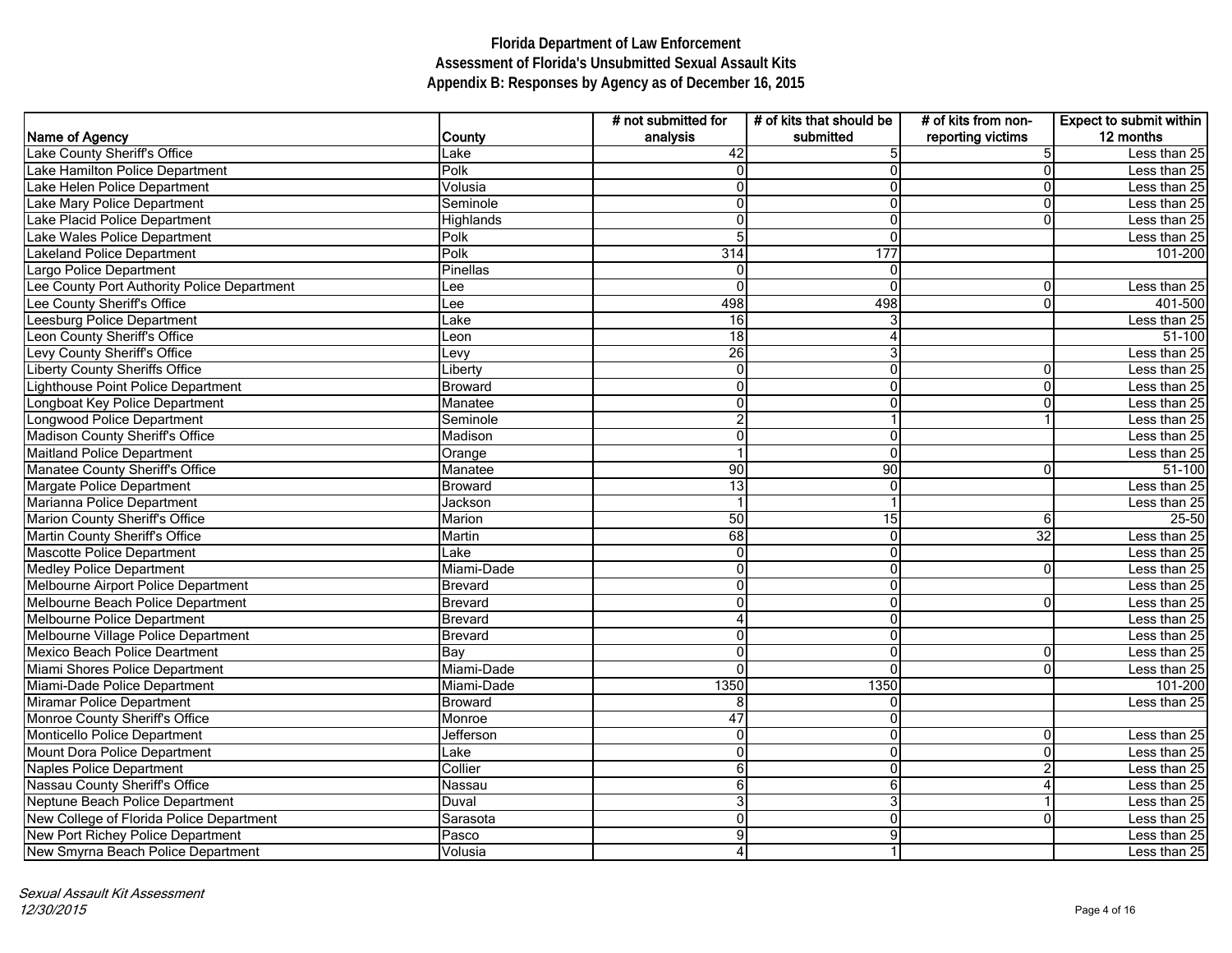|                                                         |                | # not submitted for | # of kits that should be | # of kits from non- | <b>Expect to submit within</b> |
|---------------------------------------------------------|----------------|---------------------|--------------------------|---------------------|--------------------------------|
| Name of Agency                                          | County         | analysis            | submitted                | reporting victims   | 12 months                      |
| Niceville Police Department                             | Okaloosa       |                     |                          | 0                   | Less than 25                   |
| North Miami Police Department                           | Miami-Dade     |                     |                          |                     | Less than 25                   |
| North Palm Beach Police Department                      | Palm Beach     |                     |                          | 0                   | Less than 25                   |
| North Port Police Department                            | Sarasota       |                     | O                        | 3                   | Less than 25                   |
| Oakland Police Department                               | Orange         | $\Omega$            | 0                        | 0                   | Less than 25                   |
| Ocala Police Department                                 | Marion         | 163                 | 0                        | 9                   | Less than 25                   |
| Ocean Ridge Police Department                           | Palm Beach     | $\Omega$            | 0                        |                     | Less than 25                   |
| Office of the State Attorney, 20th Judicial Circuit     | Lee            | 0                   | 0                        | 0                   | Less than 25                   |
| Okaloosa County Airports Police Department              | Okaloosa       | $\Omega$            | O                        | 0                   | Less than 25                   |
| Okaloosa County Sheriff's Office                        | Okaloosa       | 201                 | 10                       | 15                  | 25-50                          |
| Okeechobee County Sheriffs Office                       | Okeechobee     | 22                  | O                        |                     | 25-50                          |
| Orange City Police Department                           | Volusia        | ∩                   | O                        | 0                   | Less than 25                   |
| Orange County Public Schools District Police Department | Orange         |                     |                          | 0                   | Less than 25                   |
| Orange County Sheriff's Office                          | Orange         | 200                 | 200                      | 120                 | $101 - 200$                    |
| Orange Park Police Department                           | Clay           | $\Omega$            | 0                        | 0                   | Less than 25                   |
| <b>Orchid Police Department</b>                         | Indian River   | 0                   | ŋ                        | 0                   | Less than 25                   |
| Orlando Police Department                               | Orange         | 751                 | 375                      |                     | 51-100                         |
| Ormond Beach Police Department                          | Volusia        | 5                   | 0                        |                     | Less than $25$                 |
| Osceola County Sheriff's Office                         | Osceola        | 36                  |                          |                     | Less than 25                   |
| Oviedo Police Deparment                                 | Seminole       | $\mathbf 0$         | $\Omega$                 | 0                   | Less than 25                   |
| Palm Bay Police Department                              | <b>Brevard</b> | 26                  | ŋ                        |                     | Less than 25                   |
| Palm Beach County Sheriff's Office                      | Palm Beach     | 1232                | 938                      | 15                  | 51-100                         |
| Palm Beach Gardens Police Department                    | Palm Beach     | $\Omega$            | ∩                        | 0                   | Less than 25                   |
| Palm Beach Shores Police Department                     | Palm Beach     |                     | O                        |                     | Less than 25                   |
| Palmetto Police Department                              | Manatee        |                     | O                        |                     | Less than 25                   |
| Panama City Police Department                           | Bay            |                     |                          | 0                   | Less than 25                   |
| Parker Police Department                                | Bay            | $\Omega$            | O                        | 0                   | Less than 25                   |
| Pasco Sheriff's Office                                  | Pasco          | 250                 | 200                      |                     | 201-300                        |
| Pembroke Pines Police Department                        | <b>Broward</b> | 25                  | 0                        |                     | Less than 25                   |
| Pensacola Police Department                             | Escambia       |                     |                          |                     |                                |
| Perry Police Department                                 | Taylor         | 15                  |                          |                     | Less than 25                   |
| Pinellas County Schools Police Department               | Pinellas       | $\Omega$            | 0                        | 0                   | Less than 25                   |
| Pinellas County Sheriff's Office                        | Pinellas       | $\mathbf{0}$        | 0                        |                     | 51-100                         |
| Plant City Police Department                            | Hillsborough   | $\overline{37}$     | 0                        |                     | Less than 25                   |
| Plantation Police Department                            | <b>Broward</b> | 0                   | 0                        | 0                   | Less than 25                   |
| Polk County Sheriff's Office                            | Polk           | 281                 | $\Omega$                 |                     | 51-100                         |
| Ponce Inlet Police Department                           | Volusia        | 0                   | 0                        | 0                   | Less than 25                   |
| Port Orange Police Department                           | Volusia        |                     | 0                        | $\overline{7}$      | Less than 25                   |
| Port Richey Police Department                           | Pasco          | $\Omega$            | O                        | 0                   | Less than 25                   |
| Port St. Lucie Police Department                        | St. Lucie      | $\overline{67}$     | 9                        | 6                   | 25-50                          |
| Punta Gorda Police Department                           | Charlotte      | $\overline{2}$      | 0                        |                     | Less than 25                   |
| Putnam County Sheriff's Office                          | Putnam         | 21                  | 0                        |                     | Less than 25                   |
| Rockledge Police Department                             | Brevard        | 3                   | $\overline{0}$           |                     | Less than 25                   |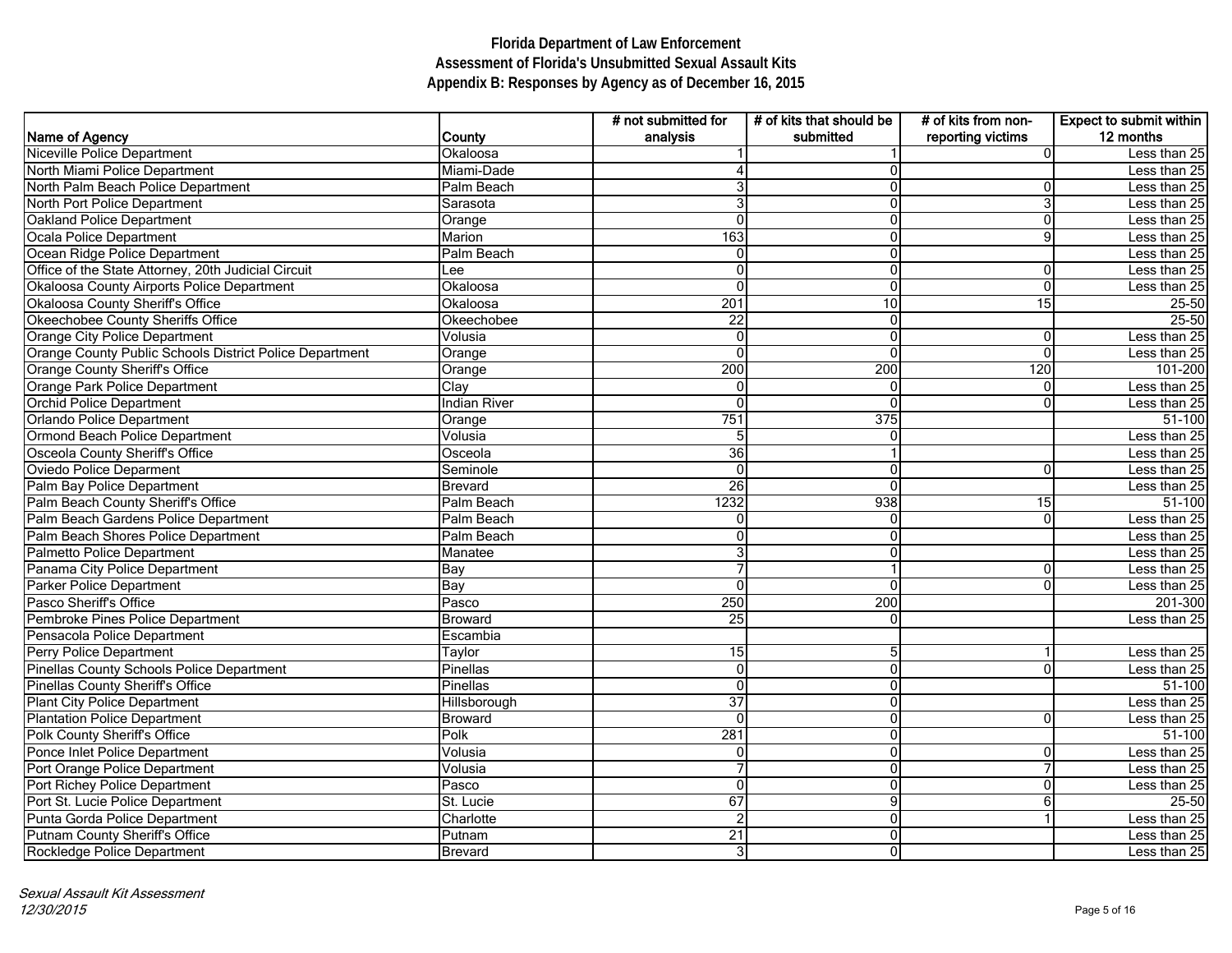|                                                              |                     | # not submitted for | # of kits that should be | # of kits from non- | <b>Expect to submit within</b> |
|--------------------------------------------------------------|---------------------|---------------------|--------------------------|---------------------|--------------------------------|
| Name of Agency                                               | <b>County</b>       | analysis            | submitted                | reporting victims   | 12 months                      |
| Sanford Airport Police Department                            | Seminole            |                     |                          | 0                   | Less than 25                   |
| Sanford Police Department                                    | Seminole            |                     |                          |                     | 25-50                          |
| Santa Fe College Police Department                           | Alachua             | O                   |                          | 0                   | Less than 25                   |
| Santa Rosa County Sheriff's Office                           | Santa Rosa          | 18                  | 0                        |                     | Less than 25                   |
| Sarasota County Sheriff's Office                             | Sarasota            | 89                  | 0                        | 7                   | Less than 25                   |
| Sarasota Manatee Alrport Authority                           | Sarasota            | $\mathbf{0}$        | 0                        | 0                   | Less than 25                   |
| Sarasota Police Department                                   | Sarasota            | 108                 | 0                        | 5                   | Less than 25                   |
| Satellite Beach Police Department                            | <b>Brevard</b>      |                     | 0                        |                     | Less than 25                   |
| Sea Ranch Lakes Police Department                            | Broward             |                     | O                        | 0                   | Less than 25                   |
| Sebastian Police Department                                  | <b>Indian River</b> |                     |                          | 0                   | Less than 25                   |
| Sebring Police Department                                    | Highlands           |                     | ŋ                        |                     | Less than 25                   |
| Seminole County Sheriff's Office                             | Seminole            |                     | ŋ                        | 0                   | Less than 25                   |
| South Daytona Police Department                              | Volusia             |                     |                          | 0                   | Less than 25                   |
| South Miami Police Department                                | Miami-Dade          |                     | 0                        | 0                   | Less than 25                   |
| South Palm Beach Police Department                           | Palm Beach          |                     | 0                        | 0                   | Less than 25                   |
| Springfield Police Department                                | Bay                 |                     | U                        | 0                   | Less than 25                   |
| St. Augustine Police Department                              | St. Johns           |                     | $\Omega$                 |                     | Less than 25                   |
| St Lucie County Sheriff's Office                             | St. Lucie           | 123                 | $\overline{24}$          | 2                   | 25-50                          |
| St. Petersburg Police Department                             | Pinellas            | $\mathbf 0$         | 0                        |                     | 101-200                        |
| St. Augustine Beach Police Department                        | St. Johns           |                     |                          |                     |                                |
| St. Cloud Police Department                                  | Osceola             | 14                  | 0                        |                     | Less than 25                   |
| St. Johns County Sheriff's Office                            | St. Johns           | 76                  | 0                        |                     | Less than 25                   |
| Stuart Police Department                                     | Martin              |                     | O                        |                     | Less than 25                   |
| Sumter County Sheriff's Office                               | Sumter              |                     | 0                        |                     | Less than 25                   |
| Sunrise Police Department                                    | Broward             |                     | O                        | 0                   | Less than 25                   |
| Surfside Police Deaprtment                                   | Miami-Dade          |                     | O                        | 0                   | Less than 25                   |
| Suwannee County Sheriff's Office                             | Suwannee            |                     | 0                        | 0                   | Less than 25                   |
| Tallahassee Community College Police Department              | Leon                | 0                   | 0                        | $\mathbf 0$         | Less than 25                   |
| Tallahassee Police Department                                | Leon                | $\overline{243}$    | 225                      | $\overline{35}$     | 51-100                         |
| <b>Tampa Police Department</b>                               | Hillsborough        | 11                  | 11                       |                     |                                |
| <b>Tavares Police Department</b>                             | Lake                | 0                   | 0                        | 0                   | Less than $25$                 |
| <b>Taylor County Sheriff's Office</b>                        | Taylor              | $\mathbf{0}$        | 0                        | 0                   | Less than 25                   |
| <b>Temple Terrace Police Department</b>                      | Hillsborough        | 14                  | 0                        |                     | $25 - 50$                      |
| <b>Tequesta Police Department</b>                            | Palm Beach          | $\overline{2}$      |                          |                     | Less than 25                   |
| <b>Titusville Police Department</b>                          | <b>Brevard</b>      | 8                   | 0                        |                     | 25-50                          |
| Treasure Island Police Department                            | Pinellas            | $\Omega$            | 0                        | 0                   | Less than 25                   |
| <b>Trenton Police Department</b>                             | Gilchrist           | ∩                   | O                        | 0                   | Less than 25                   |
| Umatilla Police Deprtment                                    | Lake                |                     | O                        | $\mathbf 0$         | Less than 25                   |
| University of North Florida Police Department                | Duval               |                     | ∩                        |                     | Less than 25                   |
| UnionCounty Sheriff's Office                                 | Union               | 0                   | 0                        | 0                   | Less than 25                   |
| University of Central Florida Police Department              | Orange              | $\Omega$            | 0                        | 0                   | Less than 25                   |
| University of South Florida Police Department                | Hillsborough        | 0                   | 0                        | 0                   | Less than 25                   |
| University of South Florida St. Petersburg Police Department | Pinellas            | 0                   | $\Omega$                 | 0                   | Less than 25                   |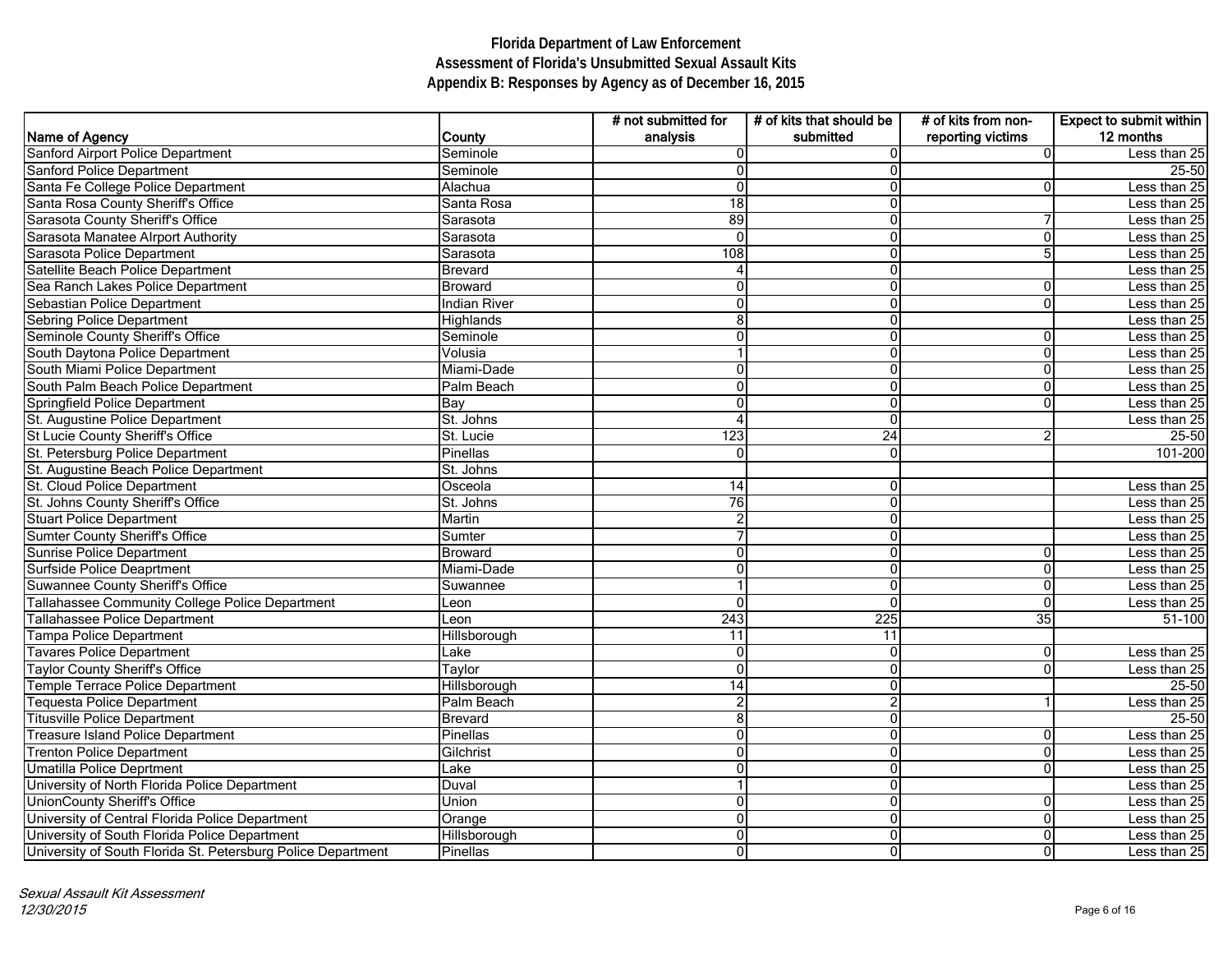|                                               |                     | # not submitted for | # of kits that should be | # of kits from non- | <b>Expect to submit within</b> |
|-----------------------------------------------|---------------------|---------------------|--------------------------|---------------------|--------------------------------|
| Name of Agency                                | County              | analysis            | submitted                | reporting victims   | 12 months                      |
| Valparaiso Police Department                  | Okaloosa            |                     |                          |                     | Less than 25                   |
| Vero Beach Police Department                  | <b>Indian River</b> |                     |                          |                     | Less than 25                   |
| Village of Pinecrest Police Department        | Miami-Dade          |                     |                          |                     | Less than 25                   |
| Volusia County Beach Safety Ocean Rescue      | Volusia             |                     |                          |                     | Less than 25                   |
| <b>Volusia County Division of Corrections</b> | Volusia             |                     |                          | $\mathbf 0$         | Less than 25                   |
| <b>Volusia County Sheriff's Office</b>        | Volusia             | 199                 | 187                      | 12                  | 101-200                        |
| <b>Wakulla County Sheriff's Office</b>        | Wakulla             | 10                  |                          |                     | Less than 25                   |
| <b>Walton County Sheriff's Office</b>         | Walton              | 26                  |                          |                     | Less than 25                   |
| <b>Washington County sheriff's office</b>     | Washington          |                     |                          | 0                   | Less than 25                   |
| <b>Wauchula Police Department</b>             | Hardee              |                     |                          |                     | Less than 25                   |
| <b>Webster Police Dept</b>                    | Sumter              |                     |                          |                     | Less than 25                   |
| <b>West Melbourne Police Department</b>       | <b>Brevard</b>      |                     |                          |                     | Less than 25                   |
| West Palm Beach Police Department             | Palm Beach          | 500                 | 500                      |                     | 25-50                          |
| <b>White Springs Police Department</b>        | Hamilton            |                     |                          | 0                   | Less than 25                   |
| <b>Wildwood Police Department</b>             | Sumter              |                     |                          |                     | Less than 25                   |
| <b>Wilton Manors Police Department</b>        | Broward             |                     |                          |                     | Less than 25                   |
| Windermere Police Department                  | Orange              |                     |                          |                     | Less than 25                   |
| Winter Garden Police Department               | Orange              |                     |                          |                     | Less than 25                   |
| <b>Winter Haven Police Department</b>         | Polk                | 58                  |                          |                     | Less than 25                   |
| <b>Winter Park Police Department</b>          | Orange              |                     |                          |                     | Less than 25                   |
| <b>Winter Springs Police Department</b>       | Seminole            |                     |                          |                     | Less than 25                   |
| Zephyrhills Police Department                 | Pasco               |                     |                          |                     | Less than 25                   |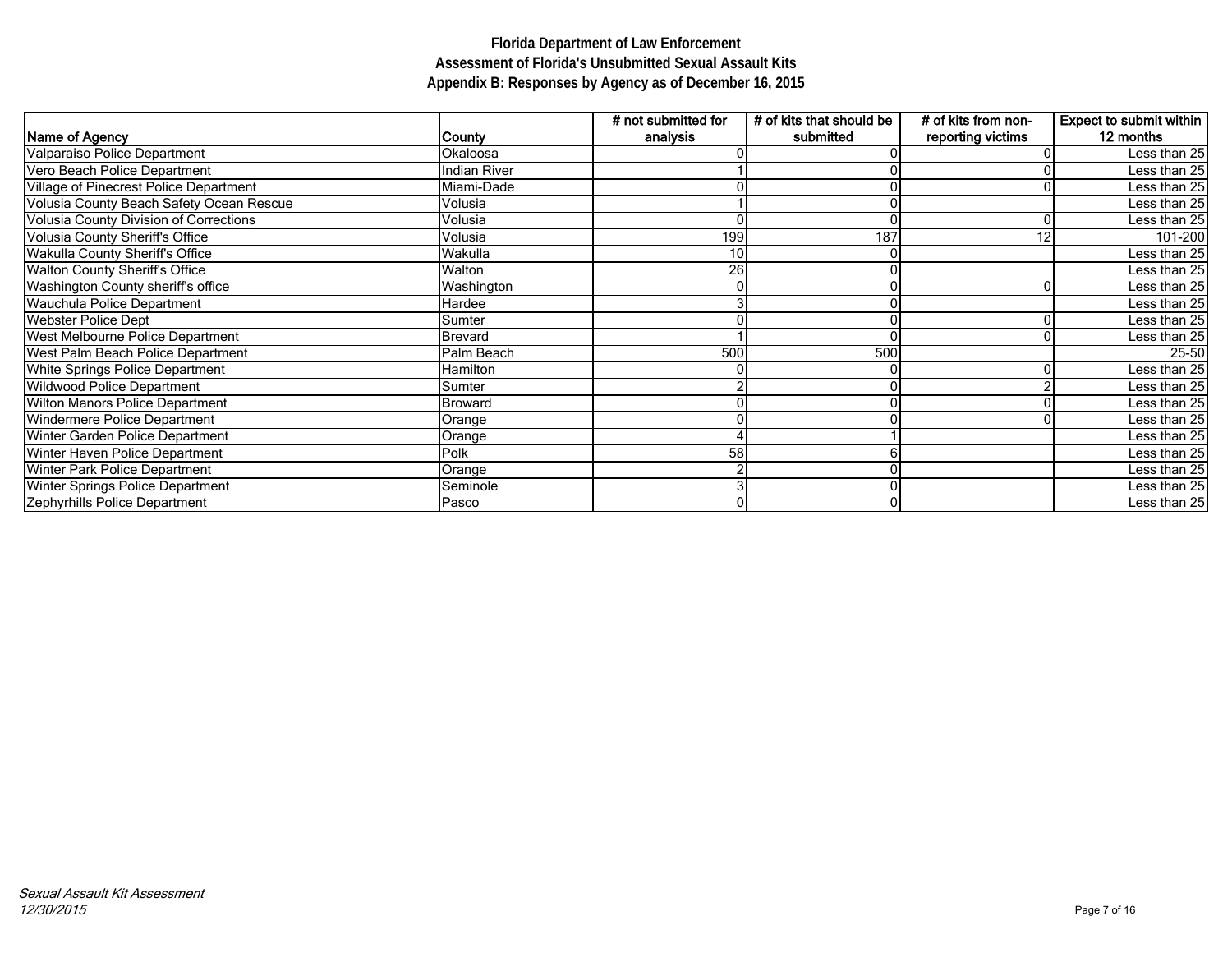| Name of Agency                                                  | Some kits are from non-reporting | Victim no longer wants the                             | Case is not being pursued by the                            |                                    | Agency does not require            |                                              |
|-----------------------------------------------------------------|----------------------------------|--------------------------------------------------------|-------------------------------------------------------------|------------------------------------|------------------------------------|----------------------------------------------|
|                                                                 | victims                          | investigation to proceed                               | <b>State Attorney's Office</b>                              | Suspect has pled guilty/no contest | submission                         | Other (please specify)                       |
|                                                                 |                                  |                                                        |                                                             |                                    |                                    |                                              |
|                                                                 |                                  |                                                        |                                                             |                                    |                                    | It should be noted that consistency is       |
|                                                                 |                                  |                                                        |                                                             |                                    |                                    | necessary amongst agencies as it             |
|                                                                 |                                  |                                                        |                                                             |                                    |                                    | pertains to the statute of limitations       |
|                                                                 |                                  |                                                        |                                                             |                                    |                                    | for non-reporting victims. We have           |
| Alachua County Sheriff's Office                                 |                                  |                                                        |                                                             |                                    |                                    | discovered that there is gross               |
|                                                                 |                                  |                                                        |                                                             |                                    |                                    | inconsistencies among the agencies           |
|                                                                 |                                  |                                                        |                                                             |                                    |                                    | in how long agencies hold sexual             |
|                                                                 |                                  |                                                        |                                                             |                                    |                                    | battery kits. Our investigations have        |
|                                                                 |                                  |                                                        |                                                             |                                    |                                    | shown that some agencies hold the            |
|                                                                 |                                  |                                                        |                                                             |                                    |                                    | kits for 90 days and others hold the         |
|                                                                 |                                  |                                                        |                                                             |                                    |                                    | kits for 4 years and others hold them        |
|                                                                 |                                  |                                                        |                                                             |                                    |                                    | for periods of time between the two.         |
|                                                                 |                                  |                                                        |                                                             |                                    |                                    | Total Cases Not Filed: 4 - No intnent        |
|                                                                 |                                  |                                                        |                                                             |                                    |                                    | to prosecute, 4 - Unfounded, 3 -             |
| Altamonte Springs Police Department                             |                                  |                                                        |                                                             |                                    |                                    | Cleared by exception, 2 - Inactive, 1-       |
|                                                                 |                                  |                                                        |                                                             |                                    |                                    | No cooperation from victim, 1 -              |
|                                                                 |                                  | Victim no longer wants the                             |                                                             |                                    |                                    | Capias filed, 13 - No filed by SAO, 8 -      |
|                                                                 |                                  |                                                        | Case is not being pursued by the                            |                                    |                                    |                                              |
|                                                                 |                                  | investigation to proceed                               | State Attorney's Office<br>Case is not being pursued by the | Suspect has pled guilty/no contest |                                    | Plea                                         |
| Apopka Police Department                                        |                                  | Victim no longer wants the<br>investigation to proceed | State Attorney's Office                                     | Suspect has pled guilty/no contest |                                    |                                              |
| Arcadia Police Department                                       |                                  |                                                        |                                                             |                                    |                                    | We have none                                 |
| Astatula Police Department                                      |                                  |                                                        |                                                             |                                    |                                    |                                              |
| Atlantic Beach Police Department                                | Some kits are from non-reporting | Victim no longer wants the                             | Case is not being pursued by the                            |                                    |                                    |                                              |
|                                                                 | victims                          | investigation to proceed                               | State Attorney's Office                                     | Suspect has pled guilty/no contest |                                    |                                              |
| Atlantis Police Department                                      | Some kits are from non-reporting |                                                        |                                                             |                                    |                                    |                                              |
|                                                                 | victims                          |                                                        |                                                             |                                    |                                    |                                              |
| Auburndale Police Department                                    |                                  |                                                        |                                                             | Suspect has pled guilty/no contest |                                    | and is also already in CODIS                 |
|                                                                 |                                  | Victim no longer wants the                             | Case is not being pursued by the                            |                                    |                                    |                                              |
| Aventura Police Department                                      |                                  | investigation to proceed                               | State Attorney's Office                                     |                                    |                                    |                                              |
|                                                                 | Some kits are from non-reporting | Victim no longer wants the                             | Case is not being pursued by the                            |                                    |                                    |                                              |
| <b>Baker County Sheriff's Office</b>                            | victims                          | investigation to proceed                               | State Attorney's Office                                     |                                    |                                    |                                              |
| <b>Bal Harbour Police Department</b>                            |                                  | Victim no longer wants the                             | Case is not being pursued by the                            |                                    |                                    | No incidents                                 |
| <b>Bartow Police Department</b>                                 |                                  | investigation to proceed                               | State Attorney's Office                                     | Suspect has pled guilty/no contest |                                    |                                              |
|                                                                 |                                  |                                                        |                                                             |                                    |                                    | Several cases were determined to be          |
|                                                                 |                                  |                                                        |                                                             |                                    |                                    | unfounded after being reported but           |
| <b>Bay County Sheriff's Office</b>                              | Some kits are from non-reporting | Victim no longer wants the                             | Case is not being pursued by the                            |                                    |                                    | prior to evidence being submitted for        |
|                                                                 | victims                          | investigation to proceed                               | State Attorney's Office                                     | Suspect has pled guilty/no contest |                                    | analysis.                                    |
| Bay Harbor Islands Police Department                            |                                  |                                                        |                                                             |                                    |                                    |                                              |
| Belle Isle Police Department                                    |                                  |                                                        |                                                             |                                    |                                    |                                              |
| <b>Belleair Police Department</b>                               |                                  |                                                        |                                                             |                                    |                                    | The case proved to be unfounded              |
|                                                                 |                                  |                                                        |                                                             |                                    |                                    | before submission was done.                  |
| <b>Blountstown Police Department</b>                            |                                  |                                                        |                                                             |                                    |                                    | All reported offenses have been<br>submitted |
|                                                                 | Some kits are from non-reporting | Victim no longer wants the                             | Case is not being pursued by the                            |                                    |                                    |                                              |
| Boca Raton Police Services Department                           | victims                          | investigation to proceed                               | State Attorney's Office                                     | Suspect has pled guilty/no contest | Agency does not require submission |                                              |
| <b>Bowling Green Police Department</b>                          |                                  |                                                        |                                                             |                                    |                                    | None to submit.                              |
| <b>Bradenton Police Department</b>                              |                                  | Victim no longer wants the                             | Case is not being pursued by the                            |                                    |                                    | <b>BPD</b> did assist only for another       |
|                                                                 |                                  | investigation to proceed                               | State Attorney's Office                                     | Suspect has pled guilty/no contest |                                    | agency                                       |
|                                                                 |                                  |                                                        |                                                             |                                    |                                    | Our local hospital, Shands of Starke,        |
|                                                                 |                                  |                                                        |                                                             |                                    |                                    | does not perform sexual assault              |
|                                                                 |                                  |                                                        |                                                             |                                    |                                    | forensic exams; therefore our agency         |
| <b>Bradford County Sheriffs Office</b>                          |                                  |                                                        |                                                             |                                    |                                    | does not receive non reporting kits.         |
|                                                                 |                                  |                                                        |                                                             |                                    |                                    | Our victim exams are completed at            |
|                                                                 |                                  |                                                        |                                                             |                                    |                                    | Shands of U.F. Any non reporting             |
|                                                                 |                                  |                                                        |                                                             |                                    |                                    | kits are held by authorities in Alachua      |
|                                                                 |                                  |                                                        |                                                             |                                    | Agency does not require submission | County.                                      |
| <b>Brevard County Sheriff's Office</b>                          | Some kits are from non-reporting | Victim no longer wants the                             | Case is not being pursued by the                            |                                    |                                    |                                              |
|                                                                 | victims                          | investigation to proceed                               | State Attorney's Office                                     | Suspect has pled guilty/no contest | Agency does not require submission |                                              |
| Brevard Public Schools - Office of District and School Security |                                  |                                                        |                                                             |                                    |                                    | No open criminal investigations              |
| <b>Brooksville Police Department</b>                            |                                  |                                                        |                                                             |                                    |                                    |                                              |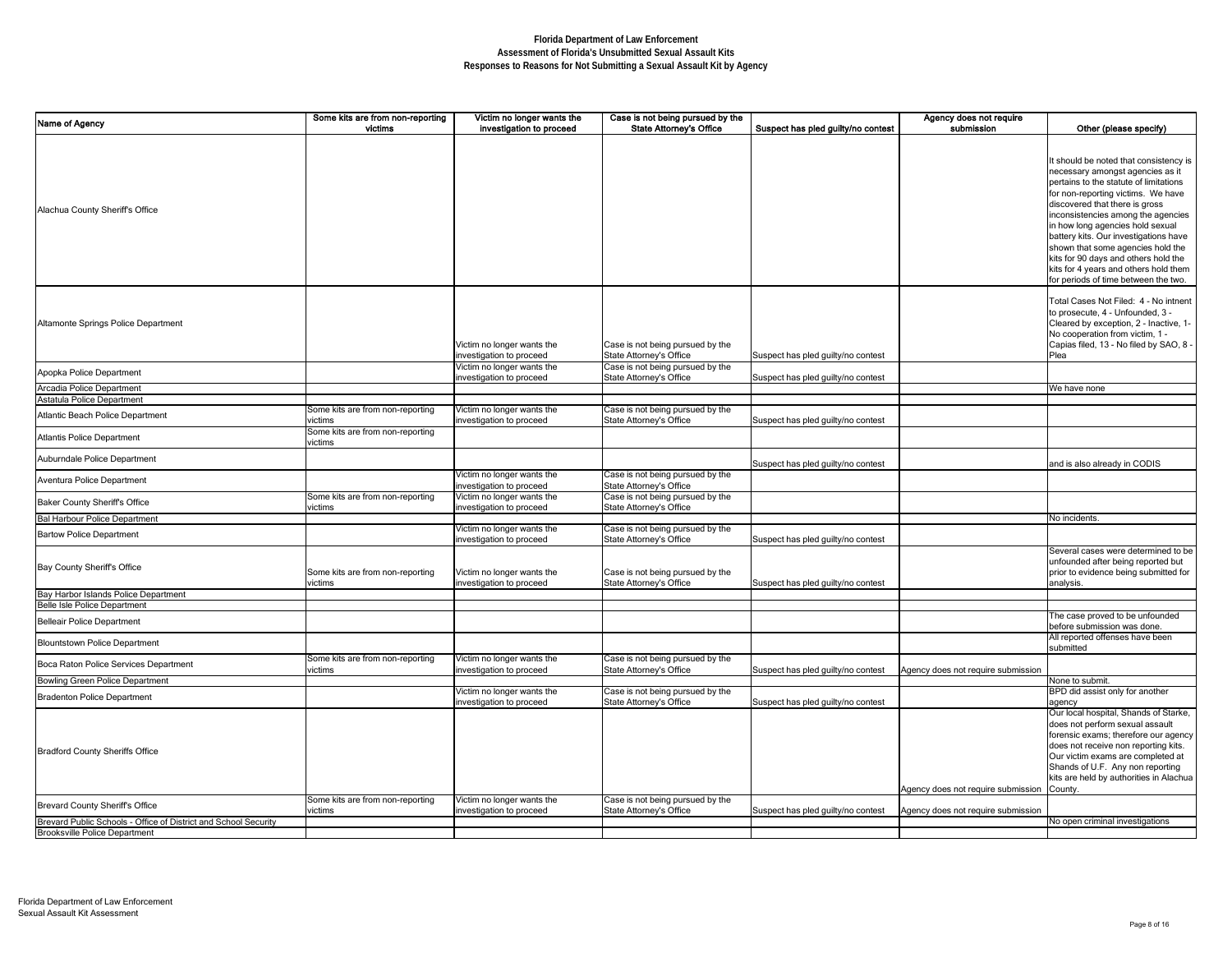| Name of Agency                                   | Some kits are from non-reporting<br>victims | Victim no longer wants the<br>investigation to proceed | Case is not being pursued by the<br><b>State Attorney's Office</b> | Suspect has pled guilty/no contest | Agency does not require<br>submission                                    | Other (please specify)                                                                                                                                                                                     |
|--------------------------------------------------|---------------------------------------------|--------------------------------------------------------|--------------------------------------------------------------------|------------------------------------|--------------------------------------------------------------------------|------------------------------------------------------------------------------------------------------------------------------------------------------------------------------------------------------------|
|                                                  |                                             |                                                        |                                                                    |                                    |                                                                          |                                                                                                                                                                                                            |
| <b>Broward Sheriff's Office</b>                  | Some kits are from non-reporting<br>victims | Victim no longer wants the<br>investigation to proceed | Case is not being pursued by the<br>State Attorney's Office        | Suspect has pled guilty/no contest | Agency does not require submission                                       | All of the above, as well as different<br>technology of the time. The SAK are<br>being reviewed for submission                                                                                             |
| Calhoun County Sheriff Office                    | Some kits are from non-reporting<br>victims | Victim no longer wants the<br>investigation to proceed | Case is not being pursued by the<br>State Attorney's Office        | Suspect has pled guilty/no contest | Agency does not require submission                                       |                                                                                                                                                                                                            |
| Cape Coral Police Department                     | Some kits are from non-reporting<br>victims | Victim no longer wants the<br>investigation to proceed | Case is not being pursued by the<br>State Attorney's Office        |                                    |                                                                          |                                                                                                                                                                                                            |
| <b>Casselberry Police Department</b>             |                                             |                                                        |                                                                    |                                    |                                                                          | N/A                                                                                                                                                                                                        |
| Cedar Key Police Department                      |                                             | Victim no longer wants the                             | Case is not being pursued by the                                   |                                    |                                                                          | No sexual assualt crimes                                                                                                                                                                                   |
| <b>Charlotte County Sheriff's Office</b>         |                                             | investigation to proceed                               | State Attorney's Office                                            | Suspect has pled guilty/no contest |                                                                          |                                                                                                                                                                                                            |
| Chattahoochee Police Department                  |                                             | Victim no longer wants the<br>investigation to proceed |                                                                    |                                    |                                                                          |                                                                                                                                                                                                            |
| <b>Chiefland Police Dpartment</b>                |                                             |                                                        |                                                                    |                                    |                                                                          | We sent all we collected                                                                                                                                                                                   |
| <b>Chipley Police Department</b>                 |                                             | Victim no longer wants the<br>investigation to proceed |                                                                    |                                    |                                                                          |                                                                                                                                                                                                            |
| <b>Citrus County Sheriff's Office</b>            | Some kits are from non-reporting<br>victims | Victim no longer wants the<br>investigation to proceed | Case is not being pursued by the<br>State Attorney's Office        | Suspect has pled guilty/no contest |                                                                          |                                                                                                                                                                                                            |
| City of Bunnell Police Department                |                                             |                                                        |                                                                    |                                    |                                                                          | Anytime one is utilized it is submitted.                                                                                                                                                                   |
| City of Daytona Beach Shores Police Department   |                                             |                                                        |                                                                    |                                    |                                                                          | If the victim is not wanting Law<br>Enforcement assistance, the kit is<br>stored at the Volusia County Sheriff's<br>Ofc.                                                                                   |
| City of Miami Police Department                  | Some kits are from non-reporting<br>victims | Victim no longer wants the<br>investigation to proceed | Case is not being pursued by the<br>State Attorney's Office        |                                    |                                                                          | Some kits are from known offender                                                                                                                                                                          |
| City of Ocoee Police Department                  |                                             | Victim no longer wants the<br>investigation to proceed |                                                                    |                                    |                                                                          |                                                                                                                                                                                                            |
| <b>City of Venice Police Department</b>          |                                             |                                                        |                                                                    |                                    |                                                                          |                                                                                                                                                                                                            |
| Clay County Sheriff's Office                     |                                             |                                                        | Case is not being pursued by the<br>State Attorney's Office        |                                    |                                                                          | Suspect was arrested on one case<br>and due to the circumstances, the kit<br>was not needed.                                                                                                               |
| <b>Clearwater Police Department</b>              |                                             | Victim no longer wants the<br>investigation to proceed | Case is not being pursued by the<br>State Attorney's Office        |                                    |                                                                          | Incident witnessed by sworn police<br>officer; Incident determined to be<br>"unfounded" allegation; sexual<br>contact between parties not in<br>dispute, critical element was dispute<br>over forced used. |
| <b>Clermont Police Department</b>                |                                             |                                                        |                                                                    |                                    |                                                                          | N/A. All kits have been submitted.                                                                                                                                                                         |
| Cocoa Police Department                          |                                             |                                                        |                                                                    |                                    |                                                                          | None apply - all kits have been<br>submitted                                                                                                                                                               |
| Coconut Creek Police Department                  |                                             |                                                        |                                                                    | Suspect has pled guilty/no contest |                                                                          | No supportive evidence that a sexual<br>assault occurred. (Unfounded)                                                                                                                                      |
| Collier County Sheriff's Office                  | Some kits are from non-reporting<br>victims | Victim no longer wants the<br>investigation to proceed | Case is not being pursued by the<br>State Attorney's Office        | Suspect has pled guilty/no contest | Agency does not require submission                                       |                                                                                                                                                                                                            |
| Columbia County Sheriff's Office                 |                                             |                                                        |                                                                    |                                    |                                                                          | N/A                                                                                                                                                                                                        |
| Coral Springs Police Department                  | Some kits are from non-reporting<br>victims | Victim no longer wants the<br>investigation to proceed | Case is not being pursued by the<br>State Attorney's Office        | Suspect has pled guilty/no contest |                                                                          |                                                                                                                                                                                                            |
| <b>Crestview Police Department</b>               |                                             | Victim no longer wants the<br>investigation to proceed | Case is not being pursued by the<br>State Attorney's Office        | Suspect has pled guilty/no contest |                                                                          | Other jurisdiction, Unfounded Case                                                                                                                                                                         |
| Dade City Police Department                      |                                             | Victim no longer wants the<br>investigation to proceed | Case is not being pursued by the<br>State Attorney's Office        |                                    | Agency does not require submission                                       |                                                                                                                                                                                                            |
| Davenport Police Department                      |                                             |                                                        |                                                                    |                                    |                                                                          |                                                                                                                                                                                                            |
| Davie Police Department                          |                                             |                                                        |                                                                    |                                    |                                                                          |                                                                                                                                                                                                            |
| Daytona Beach Police Department                  | Some kits are from non-reporting<br>victims | Victim no longer wants the<br>investigation to proceed | Case is not being pursued by the<br>State Attorney's Office        | Suspect has pled guilty/no contest | Agency does not require submission   It is a combination of all of above |                                                                                                                                                                                                            |
| Daytona Beach Shores Department of Public safety |                                             |                                                        | Case is not being pursued by the<br>State Attorney's Office        | Suspect has pled guilty/no contest | Agency does not require submission   Case determined not Sex Assault     |                                                                                                                                                                                                            |
| DeFuniak Springs Police Department               |                                             |                                                        |                                                                    |                                    | Agency does not require submission                                       | One case determined not to be a<br>sexual assault after kit conducted.                                                                                                                                     |
| Deland Police Department                         | Some kits are from non-reporting<br>victims | Victim no longer wants the<br>investigation to proceed |                                                                    |                                    |                                                                          | Cases closed Unfounded or false<br>report.                                                                                                                                                                 |
| Desoto County Sheriff's Office                   |                                             | Victim no longer wants the<br>investigation to proceed | Case is not being pursued by the<br>State Attorney's Office        |                                    |                                                                          |                                                                                                                                                                                                            |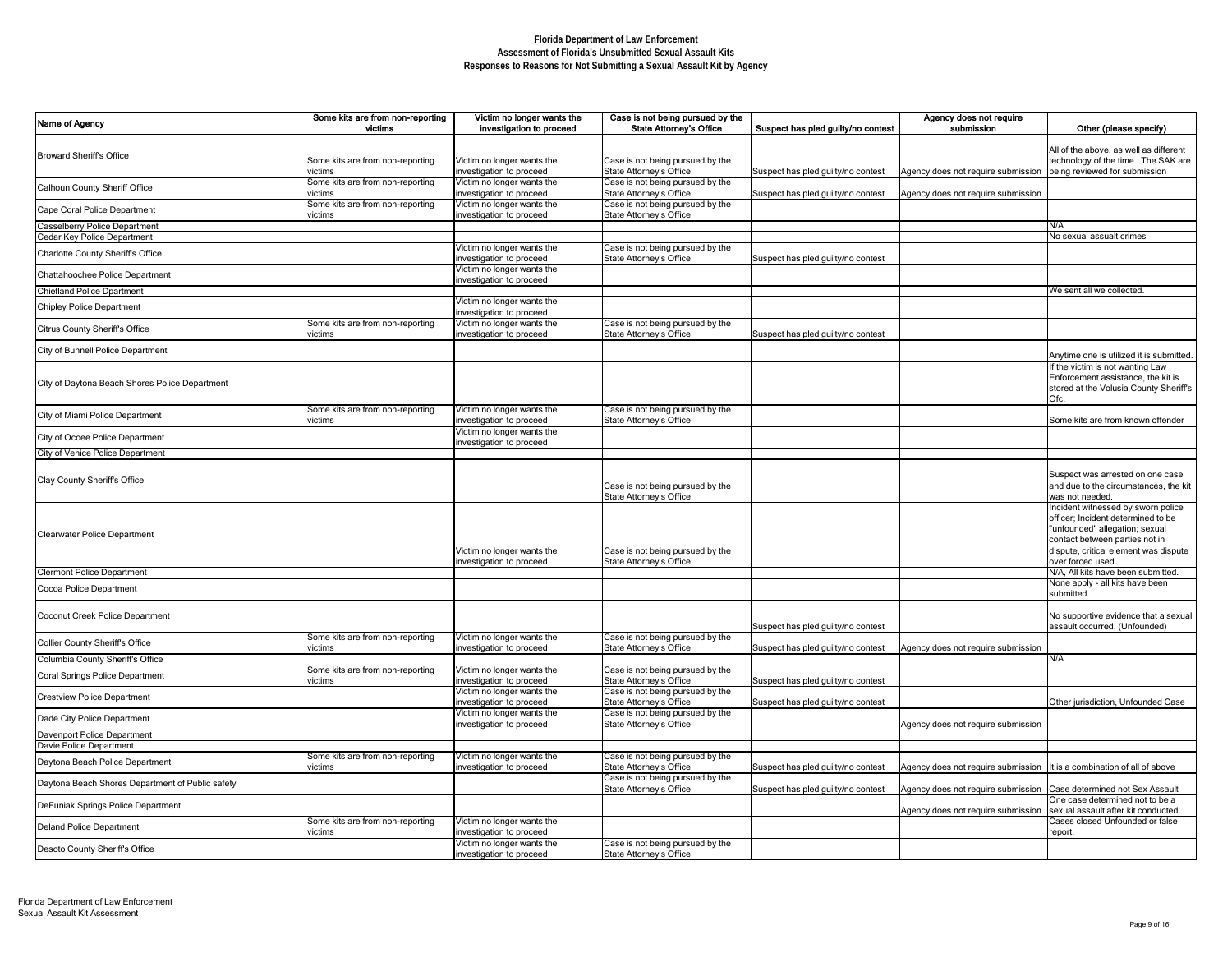| ect has pled guilty/no contest | Agency does not require<br>submission | Other (please specify)                                                                                                                                                                                                                                                                                                  |
|--------------------------------|---------------------------------------|-------------------------------------------------------------------------------------------------------------------------------------------------------------------------------------------------------------------------------------------------------------------------------------------------------------------------|
|                                |                                       | alleged victim lied about assault and<br>was charged as such.                                                                                                                                                                                                                                                           |
| ct has pled guilty/no contest  |                                       |                                                                                                                                                                                                                                                                                                                         |
|                                |                                       |                                                                                                                                                                                                                                                                                                                         |
|                                |                                       | N/A                                                                                                                                                                                                                                                                                                                     |
|                                |                                       |                                                                                                                                                                                                                                                                                                                         |
|                                |                                       | We have no kits to submit                                                                                                                                                                                                                                                                                               |
|                                |                                       |                                                                                                                                                                                                                                                                                                                         |
|                                |                                       |                                                                                                                                                                                                                                                                                                                         |
|                                |                                       |                                                                                                                                                                                                                                                                                                                         |
|                                |                                       | N/A<br>N/A                                                                                                                                                                                                                                                                                                              |
|                                |                                       | We are a new start up Agency and<br>when we do have a case involving a<br>sexual assault Lakeland Police will<br>assume the investigation and<br>submission of the kit.                                                                                                                                                 |
|                                | Agency does not require submission    |                                                                                                                                                                                                                                                                                                                         |
|                                |                                       |                                                                                                                                                                                                                                                                                                                         |
|                                |                                       |                                                                                                                                                                                                                                                                                                                         |
| ct has pled guilty/no contest  |                                       | Kit may have been collected, but<br>investigation revelaed no crime<br>occurred.                                                                                                                                                                                                                                        |
| ct has pled guilty/no contest  |                                       | Secual Assault kit collected during<br>Homicide Investigation wherein there<br>was no sexual assault of the victim/<br>Case was unfounded/ Case involved<br>penetration with other object (Not<br>penis)/ crime reported several days<br>later/victim and suspect were in<br>domestic relationship at time of<br>crime/ |
|                                |                                       |                                                                                                                                                                                                                                                                                                                         |
|                                |                                       |                                                                                                                                                                                                                                                                                                                         |
|                                |                                       |                                                                                                                                                                                                                                                                                                                         |
|                                |                                       | No cases that would have required<br>the kit                                                                                                                                                                                                                                                                            |
|                                |                                       |                                                                                                                                                                                                                                                                                                                         |
| ct has pled guilty/no contest  |                                       | Suspect and victim both admit sex<br>act occurred but their is a question of<br>consent<br>One case is from 1985, and I can find<br>no other information on it                                                                                                                                                          |
|                                |                                       | N/A<br>N/A                                                                                                                                                                                                                                                                                                              |
|                                |                                       | No active cases                                                                                                                                                                                                                                                                                                         |
|                                |                                       | No kits in need of submission.                                                                                                                                                                                                                                                                                          |
|                                |                                       |                                                                                                                                                                                                                                                                                                                         |

| Name of Agency                                                       | Some kits are from non-reporting<br>victims | Victim no longer wants the<br>investigation to proceed | Case is not being pursued by the<br><b>State Attorney's Office</b> | Agency does not require<br>Suspect has pled guilty/no contest<br>submission | Other (please specify)                                                                                                                                                                                                                                                                                                  |
|----------------------------------------------------------------------|---------------------------------------------|--------------------------------------------------------|--------------------------------------------------------------------|-----------------------------------------------------------------------------|-------------------------------------------------------------------------------------------------------------------------------------------------------------------------------------------------------------------------------------------------------------------------------------------------------------------------|
| Dixie County Sheriff's Office                                        |                                             |                                                        |                                                                    |                                                                             |                                                                                                                                                                                                                                                                                                                         |
| <b>Dunllon Police Department</b>                                     |                                             |                                                        |                                                                    |                                                                             | alleged victim lied about assault and<br>was charged as such.                                                                                                                                                                                                                                                           |
| Eatonville Police Department                                         |                                             | Victim no longer wants the<br>investigation to proceed |                                                                    | Suspect has pled guilty/no contest                                          |                                                                                                                                                                                                                                                                                                                         |
| Edgewater Police Department                                          |                                             | Victim no longer wants the<br>investigation to proceed | Case is not being pursued by the<br>State Attorney's Office        |                                                                             |                                                                                                                                                                                                                                                                                                                         |
| Edgewood Police Department                                           |                                             |                                                        |                                                                    |                                                                             | N/A                                                                                                                                                                                                                                                                                                                     |
| Escambia County Sheriff's Office                                     | Some kits are from non-reporting<br>victims | Victim no longer wants the<br>investigation to proceed |                                                                    |                                                                             |                                                                                                                                                                                                                                                                                                                         |
| <b>Eustis Police Department</b>                                      |                                             |                                                        |                                                                    |                                                                             |                                                                                                                                                                                                                                                                                                                         |
| Fellsmere Police Department                                          |                                             |                                                        |                                                                    |                                                                             | We have no kits to submit                                                                                                                                                                                                                                                                                               |
| Fernandina Beach Police Department                                   |                                             |                                                        |                                                                    |                                                                             |                                                                                                                                                                                                                                                                                                                         |
| Flagler Beach Police Department                                      |                                             | Victim no longer wants the                             | Case is not being pursued by the                                   |                                                                             |                                                                                                                                                                                                                                                                                                                         |
| <b>Flagler County Sheriff's Office</b>                               |                                             | investigation to proceed                               | State Attorney's Office                                            |                                                                             |                                                                                                                                                                                                                                                                                                                         |
| Florida Atlantic University Police Department                        | Some kits are from non-reporting<br>victims |                                                        |                                                                    |                                                                             |                                                                                                                                                                                                                                                                                                                         |
| Florida Gulf Coast University Police Department                      |                                             |                                                        |                                                                    |                                                                             | N/A                                                                                                                                                                                                                                                                                                                     |
| Florida International University Police Department                   |                                             |                                                        |                                                                    |                                                                             | N/A                                                                                                                                                                                                                                                                                                                     |
|                                                                      |                                             |                                                        |                                                                    |                                                                             |                                                                                                                                                                                                                                                                                                                         |
| Florida Polytechnic University Police Department                     |                                             |                                                        |                                                                    |                                                                             | We are a new start up Agency and<br>when we do have a case involving a<br>sexual assault Lakeland Police will<br>assume the investigation and<br>submission of the kit.                                                                                                                                                 |
| Florida School for the Deaf and the Blind Campus Police Department   |                                             |                                                        |                                                                    | Agency does not require submission                                          |                                                                                                                                                                                                                                                                                                                         |
| Florida SouthWestern State College DPS                               | Some kits are from non-reporting<br>victims |                                                        |                                                                    |                                                                             |                                                                                                                                                                                                                                                                                                                         |
| Florida State University Police Department                           |                                             | Victim no longer wants the<br>investigation to proceed | Case is not being pursued by the<br>State Attorney's Office        |                                                                             |                                                                                                                                                                                                                                                                                                                         |
| <b>Fort Lauderdale Police Department</b>                             |                                             | Victim no longer wants the<br>investigation to proceed | Case is not being pursued by the<br>State Attorney's Office        | Suspect has pled guilty/no contest                                          | Kit may have been collected, but<br>investigation revelaed no crime<br>occurred                                                                                                                                                                                                                                         |
| <b>Fort Myers Police Department</b>                                  | Some kits are from non-reporting<br>victims | Victim no longer wants the<br>investigation to proceed | Case is not being pursued by the<br>State Attorney's Office        | Suspect has pled guilty/no contest                                          | Secual Assault kit collected during<br>Homicide Investigation wherein there<br>was no sexual assault of the victim/<br>Case was unfounded/ Case involved<br>penetration with other object (Not<br>penis)/ crime reported several days<br>later/victim and suspect were in<br>domestic relationship at time of<br>crime/ |
| Fort Pierce Police Department                                        |                                             | Victim no longer wants the                             | Case is not being pursued by the                                   |                                                                             |                                                                                                                                                                                                                                                                                                                         |
| Fort Walton Beach Police Department                                  |                                             | investigation to proceed<br>Victim no longer wants the | State Attorney's Office<br>Case is not being pursued by the        |                                                                             |                                                                                                                                                                                                                                                                                                                         |
| <b>Franklin County Sheriff's Office</b>                              | Some kits are from non-reporting            | investigation to proceed<br>Victim no longer wants the | State Attorney's Office                                            |                                                                             |                                                                                                                                                                                                                                                                                                                         |
| <b>Frutiland Park Police Department</b>                              | victims                                     | investigation to proceed                               |                                                                    |                                                                             | No cases that would have required<br>the kit                                                                                                                                                                                                                                                                            |
| Gadsden County Sheriff's Office                                      | Some kits are from non-reporting<br>victims | Victim no longer wants the<br>investigation to proceed | Case is not being pursued by the<br>State Attorney's Office        |                                                                             |                                                                                                                                                                                                                                                                                                                         |
| Gainesville Police Department                                        | Some kits are from non-reporting<br>victims |                                                        |                                                                    |                                                                             | Suspect and victim both admit sex<br>act occurred but their is a question o<br>consent                                                                                                                                                                                                                                  |
| <b>Gilchrist County Sheriff's Office</b>                             | Some kits are from non-reporting<br>victims |                                                        |                                                                    | Suspect has pled guilty/no contest                                          | One case is from 1985, and I can fine<br>no other information on it                                                                                                                                                                                                                                                     |
| <b>Glades County Sheriff's Office</b>                                |                                             |                                                        |                                                                    |                                                                             | N/A                                                                                                                                                                                                                                                                                                                     |
| Golden Beach Police Department                                       |                                             |                                                        |                                                                    |                                                                             | N/A                                                                                                                                                                                                                                                                                                                     |
| <b>Green Cove Springs Police Department</b>                          |                                             |                                                        |                                                                    |                                                                             |                                                                                                                                                                                                                                                                                                                         |
| Gretna Police Department                                             |                                             |                                                        |                                                                    |                                                                             | No active cases                                                                                                                                                                                                                                                                                                         |
| Gulf Breeze Police Department                                        |                                             |                                                        |                                                                    |                                                                             | No kits in need of submission.                                                                                                                                                                                                                                                                                          |
| Gulf County Sheriff's Office<br><b>Gulf Stream Police Department</b> |                                             |                                                        |                                                                    |                                                                             |                                                                                                                                                                                                                                                                                                                         |
|                                                                      |                                             |                                                        |                                                                    |                                                                             |                                                                                                                                                                                                                                                                                                                         |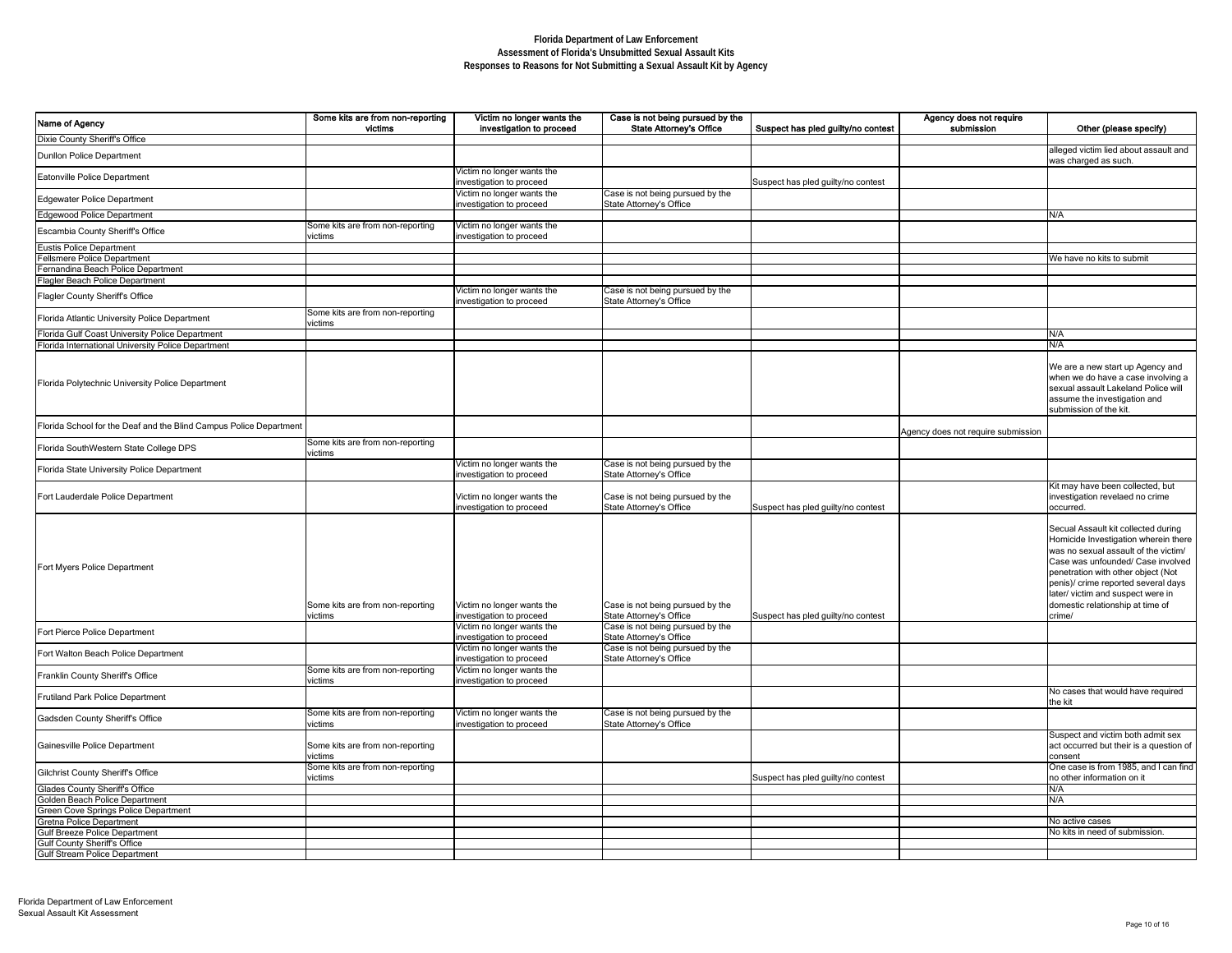| Victim no longer wants the<br>investigation to proceed | Case is not being pursued by the<br><b>State Attorney's Office</b> | Suspect has pled guilty/no contest | Agency does not require<br>submission | Other (please specify)                                                       |
|--------------------------------------------------------|--------------------------------------------------------------------|------------------------------------|---------------------------------------|------------------------------------------------------------------------------|
| Victim no longer wants the                             | Case is not being pursued by the                                   |                                    |                                       |                                                                              |
| investigation to proceed                               | <b>State Attorney's Office</b>                                     | Suspect has pled guilty/no contest |                                       | consensual sex, no sex occurred                                              |
|                                                        |                                                                    |                                    |                                       | All kits submitted                                                           |
|                                                        |                                                                    |                                    |                                       | NA All sexual assault kits are<br>submitted                                  |
|                                                        | Case is not being pursued by the<br><b>State Attorney's Office</b> |                                    | Agency does not require submission    |                                                                              |
|                                                        |                                                                    |                                    |                                       | None                                                                         |
| Victim no longer wants the<br>investigation to proceed |                                                                    |                                    |                                       |                                                                              |
| Victim no longer wants the                             | Case is not being pursued by the                                   |                                    | Agency does not require submission    |                                                                              |
| investigation to proceed                               | <b>State Attorney's Office</b>                                     | Suspect has pled guilty/no contest |                                       |                                                                              |
|                                                        |                                                                    |                                    |                                       | Suspect standards for submittion are<br>not available for comparison.<br>N/A |
|                                                        |                                                                    |                                    |                                       | False police report filed and semen                                          |
| Victim no longer wants the<br>investigation to proceed | Case is not being pursued by the<br><b>State Attorney's Office</b> |                                    |                                       | was obtained from another piece of<br>evidence                               |
|                                                        |                                                                    |                                    |                                       |                                                                              |
| Victim no longer wants the                             | Case is not being pursued by the                                   |                                    |                                       | Homicides (sexual battery not an<br>issues), appeals, evidence retention,    |
| investigation to proceed                               | <b>State Attorney's Office</b>                                     | Suspect has pled guilty/no contest | Agency does not require submission    | assist other agencies                                                        |
| Victim no longer wants the<br>investigation to proceed | Case is not being pursued by the<br><b>State Attorney's Office</b> |                                    |                                       |                                                                              |
|                                                        |                                                                    |                                    |                                       | N/A                                                                          |
| Victim no longer wants the                             | Case is not being pursued by the                                   |                                    |                                       |                                                                              |
| investigation to proceed                               | <b>State Attorney's Office</b>                                     |                                    |                                       |                                                                              |
|                                                        |                                                                    |                                    |                                       | N/A                                                                          |
| Victim no longer wants the<br>investigation to proceed |                                                                    |                                    |                                       |                                                                              |
|                                                        |                                                                    |                                    |                                       | No reported sexual assaults in<br>jurisdiction<br>N/A                        |
| Victim no longer wants the                             | Case is not being pursued by the                                   |                                    |                                       |                                                                              |
| investigation to proceed                               | <b>State Attorney's Office</b>                                     | Suspect has pled guilty/no contest |                                       | not of probative value<br>Not applicable                                     |
|                                                        |                                                                    |                                    |                                       | All have been submitted                                                      |
| Victim no longer wants the                             |                                                                    |                                    |                                       |                                                                              |
| investigation to proceed                               |                                                                    |                                    |                                       | One victim is deceased<br>No cases for submission                            |
|                                                        |                                                                    |                                    |                                       | We are in the process of submitting<br>all of these kits                     |
|                                                        |                                                                    |                                    |                                       |                                                                              |
|                                                        |                                                                    |                                    |                                       | N/A<br>All submitted                                                         |
| Victim no longer wants the                             | Case is not being pursued by the                                   |                                    |                                       |                                                                              |
| investigation to proceed                               | <b>State Attorney's Office</b>                                     |                                    | Agency does not require submission    |                                                                              |
|                                                        |                                                                    |                                    |                                       | N/A                                                                          |
|                                                        |                                                                    |                                    |                                       | n/a                                                                          |
|                                                        |                                                                    |                                    |                                       |                                                                              |
|                                                        | Case is not being pursued by the<br><b>State Attorney's Office</b> |                                    |                                       | Environmental damage to packaging                                            |
|                                                        |                                                                    |                                    |                                       | We had no sexual assaults                                                    |
| Victim no longer wants the                             | Case is not being pursued by the                                   |                                    |                                       |                                                                              |
| investigation to proceed                               | <b>State Attorney's Office</b>                                     | Suspect has pled guilty/no contest |                                       | DO NOT HAVE ANY KITS                                                         |
|                                                        |                                                                    |                                    |                                       | <b>NA</b>                                                                    |
|                                                        |                                                                    |                                    |                                       | All kits are submitted to FDLE                                               |
| Victim no longer wants the<br>investigation to proceed |                                                                    |                                    |                                       |                                                                              |

| Name of Agency                                                                            | Some kits are from non-reporting<br>victims | Victim no longer wants the<br>investigation to proceed | Case is not being pursued by the<br><b>State Attorney's Office</b> | Suspect has pled guilty/no contest | Agency does not require<br>submission | Other (please specify)                                                                             |
|-------------------------------------------------------------------------------------------|---------------------------------------------|--------------------------------------------------------|--------------------------------------------------------------------|------------------------------------|---------------------------------------|----------------------------------------------------------------------------------------------------|
| <b>Gulfport Police Department</b>                                                         |                                             |                                                        |                                                                    |                                    |                                       |                                                                                                    |
| Haines City Police Department                                                             |                                             | Victim no longer wants the<br>investigation to proceed | Case is not being pursued by the<br><b>State Attorney's Office</b> | Suspect has pled guilty/no contest |                                       | consensual sex, no sex occurred                                                                    |
| Hallandale Beach Police Department                                                        |                                             |                                                        |                                                                    |                                    |                                       | All kits submitted                                                                                 |
| Hamilton County Sheriffs Office                                                           |                                             |                                                        |                                                                    |                                    |                                       | NA All sexual assault kits are<br>submitted                                                        |
| Hardee County Sheriff's Office                                                            |                                             |                                                        | Case is not being pursued by the<br><b>State Attorney's Office</b> |                                    | Agency does not require submission    |                                                                                                    |
| Havana Police Department                                                                  |                                             |                                                        |                                                                    |                                    |                                       | None                                                                                               |
| Hendry County Sheriff's Office                                                            |                                             | Victim no longer wants the<br>investigation to proceed |                                                                    |                                    | Agency does not require submission    |                                                                                                    |
| Hernando County Sheriff's Office                                                          |                                             | Victim no longer wants the<br>investigation to proceed | Case is not being pursued by the<br>State Attorney's Office        | Suspect has pled guilty/no contest |                                       |                                                                                                    |
| Hialeah Police Department                                                                 |                                             |                                                        |                                                                    |                                    |                                       | Suspect standards for submittion are<br>not available for comparison.                              |
| High Springs Police Department                                                            |                                             |                                                        |                                                                    |                                    |                                       | N/A                                                                                                |
| Highlands County Sheriff's Office                                                         |                                             | Victim no longer wants the<br>investigation to proceed | Case is not being pursued by the<br><b>State Attorney's Office</b> |                                    |                                       | False police report filed and semen<br>was obtained from another piece of<br>evidence              |
| Hillsboro Beach Police Department                                                         |                                             |                                                        |                                                                    |                                    |                                       |                                                                                                    |
| Hillsborough County Sheriff's Office                                                      |                                             | Victim no longer wants the<br>investigation to proceed | Case is not being pursued by the<br>State Attorney's Office        | Suspect has pled guilty/no contest | Agency does not require submission    | Homicides (sexual battery not an<br>issues), appeals, evidence retention,<br>assist other agencies |
| Holly Hill Police Department                                                              |                                             | Victim no longer wants the<br>investigation to proceed | Case is not being pursued by the<br>State Attorney's Office        |                                    |                                       |                                                                                                    |
| Hollywood Police Department                                                               |                                             |                                                        |                                                                    |                                    |                                       |                                                                                                    |
| Holmes Beach Police Department                                                            |                                             |                                                        |                                                                    |                                    |                                       | N/A                                                                                                |
| Holmes County Sheriff's Office                                                            |                                             | Victim no longer wants the<br>investigation to proceed | Case is not being pursued by the<br><b>State Attorney's Office</b> |                                    |                                       |                                                                                                    |
| Howey in the Hills Police Department                                                      |                                             |                                                        |                                                                    |                                    |                                       | N/A                                                                                                |
| Indialantic Police Department                                                             |                                             | Victim no longer wants the<br>investigation to proceed |                                                                    |                                    |                                       |                                                                                                    |
| Indian Creek Village Police Department                                                    |                                             |                                                        |                                                                    |                                    |                                       | No reported sexual assaults in<br>jurisdiction                                                     |
| Indian Harbour Beach Police Department                                                    |                                             |                                                        |                                                                    |                                    |                                       | N/A                                                                                                |
| Indian River County Sheriff's Office                                                      | Some kits are from non-reporting<br>victims | Victim no longer wants the<br>investigation to proceed | Case is not being pursued by the<br>State Attorney's Office        | Suspect has pled guilty/no contest |                                       | not of probative value                                                                             |
| Indian River Shores Pulbic Safety                                                         |                                             |                                                        |                                                                    |                                    |                                       | Not applicable                                                                                     |
| Indian Shores Police Department                                                           |                                             |                                                        |                                                                    |                                    |                                       | All have been submitted                                                                            |
| Jackson County Sheriff's Office                                                           |                                             | Victim no longer wants the<br>investigation to proceed |                                                                    |                                    |                                       | One victim is deceased                                                                             |
| Jacksonville Aviation Authority Police Department<br>Jacksonville Beach Police Department |                                             |                                                        |                                                                    |                                    |                                       | No cases for submission                                                                            |
| Jacksonville Sheriff's Office                                                             |                                             |                                                        |                                                                    |                                    |                                       | We are in the process of submitting<br>all of these kits                                           |
| Jasper Police Department<br>Jefferson County Sheriffs Office                              |                                             |                                                        |                                                                    |                                    |                                       |                                                                                                    |
| Jupiter Inlet Colony Police Department                                                    |                                             |                                                        |                                                                    |                                    |                                       | N/A                                                                                                |
| Kenneth City Police Department                                                            |                                             |                                                        |                                                                    |                                    |                                       | All submitted                                                                                      |
| <b>Key West Police Department</b>                                                         |                                             | Victim no longer wants the<br>investigation to proceed | Case is not being pursued by the<br>State Attorney's Office        |                                    | Agency does not require submission    |                                                                                                    |
| Kissimmee Police Department                                                               |                                             |                                                        |                                                                    |                                    |                                       | N/A                                                                                                |
| Lady Lake Police Department                                                               |                                             |                                                        |                                                                    |                                    |                                       | n/a                                                                                                |
| Lafayette County Sherif's Office<br>Lake Alfred Police Department                         |                                             |                                                        | Case is not being pursued by the                                   |                                    |                                       |                                                                                                    |
| Lake City Police Department                                                               |                                             |                                                        | <b>State Attorney's Office</b>                                     |                                    |                                       | Environmental damage to packaging                                                                  |
| Lake Clarke Shores Police Department                                                      |                                             |                                                        |                                                                    |                                    |                                       | We had no sexual assaults                                                                          |
| Lake County Sheriff's Office                                                              | Some kits are from non-reporting<br>victims | Victim no longer wants the<br>investigation to proceed | Case is not being pursued by the<br><b>State Attorney's Office</b> | Suspect has pled guilty/no contest |                                       |                                                                                                    |
| Lake Hamilton Police Department                                                           |                                             |                                                        |                                                                    |                                    |                                       | <b>DO NOT HAVE ANY KITS</b>                                                                        |
| Lake Helen Police Department                                                              |                                             |                                                        |                                                                    |                                    |                                       | <b>NA</b>                                                                                          |
| Lake Mary Police Department                                                               |                                             |                                                        |                                                                    |                                    |                                       |                                                                                                    |
| Lake Placid Police Department                                                             |                                             | Victim no longer wants the                             |                                                                    |                                    |                                       | All kits are submitted to FDLE                                                                     |
| Lake Wales Police Department                                                              |                                             | investigation to proceed                               |                                                                    |                                    |                                       |                                                                                                    |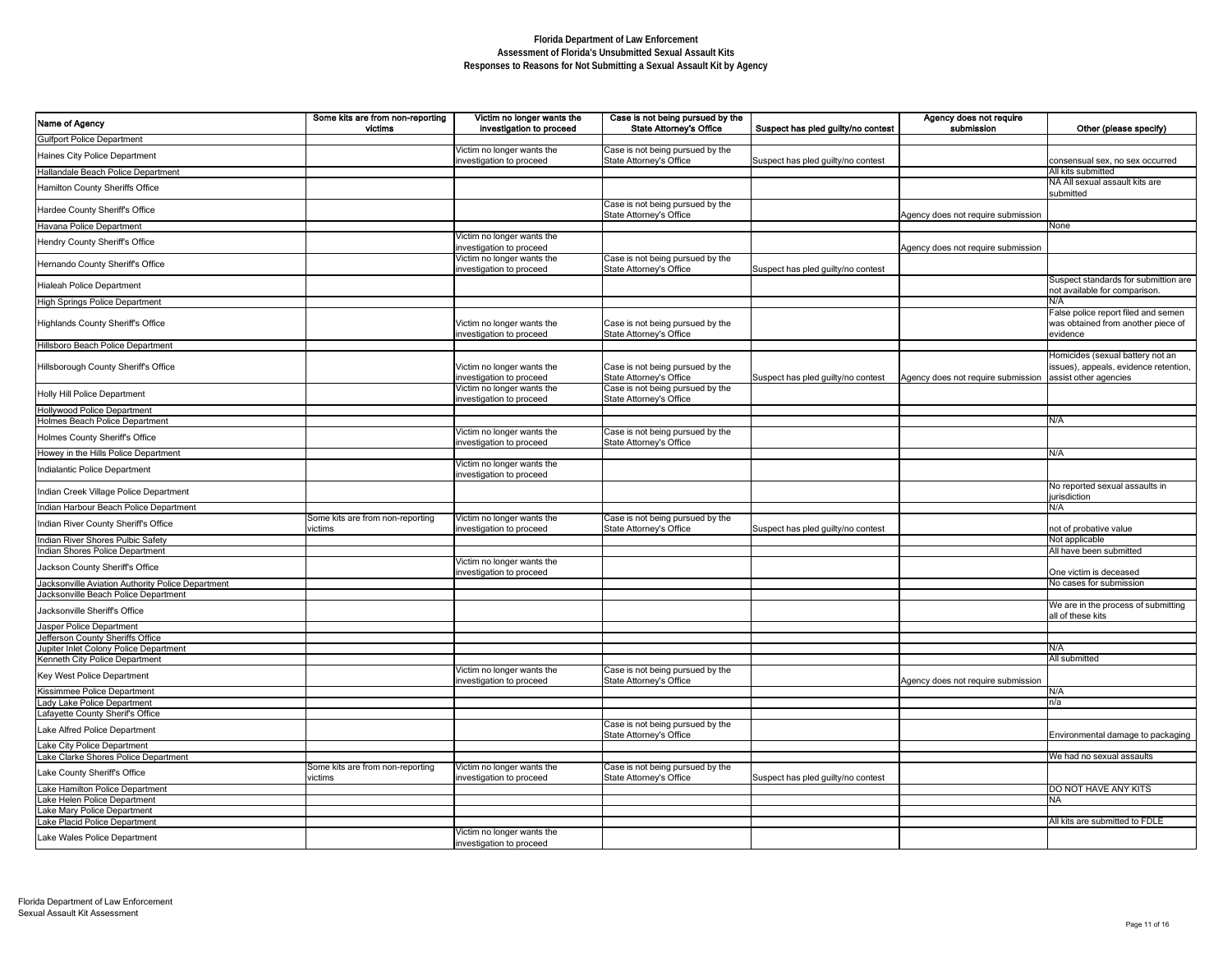| Name of Agency                              | Some kits are from non-reporting<br>victims | Victim no longer wants the<br>investigation to proceed | Case is not being pursued by the<br><b>State Attorney's Office</b> | Suspect has pled guilty/no contest | Agency does not require<br>submission | Other (please specify)                                                                                              |
|---------------------------------------------|---------------------------------------------|--------------------------------------------------------|--------------------------------------------------------------------|------------------------------------|---------------------------------------|---------------------------------------------------------------------------------------------------------------------|
| Lakeland Police Department                  |                                             | Victim no longer wants the<br>investigation to proceed |                                                                    |                                    |                                       | Arrest made, Charges filed, outside<br>agency kit, case unfouned by<br>investigation, waiver signed                 |
| Largo Police Department                     |                                             |                                                        |                                                                    |                                    |                                       |                                                                                                                     |
| Lee County Port Authority Police Department |                                             |                                                        |                                                                    |                                    |                                       | N/A - Airport have not had any<br>reported sexual assault cases                                                     |
| Lee County Sheriff's Office                 | Some kits are from non-reporting<br>victims | Victim no longer wants the<br>investigation to proceed | Case is not being pursued by the<br><b>State Attorney's Office</b> | Suspect has pled guilty/no contest |                                       | All untested kits are submitted to<br>FDLE for analysis once a purge letter<br>is received from the case detective. |
| Leesburg Police Department                  |                                             | Victim no longer wants the<br>investigation to proceed | Case is not being pursued by the<br>State Attorney's Office        | Suspect has pled guilty/no contest |                                       |                                                                                                                     |
| Leon County Sheriff's Office                |                                             | Victim no longer wants the<br>investigation to proceed | Case is not being pursued by the<br><b>State Attorney's Office</b> | Suspect has pled guilty/no contest | Agency does not require submission    |                                                                                                                     |
| Levy County Sheriff's Office                |                                             | Victim no longer wants the<br>investigation to proceed | Case is not being pursued by the<br><b>State Attorney's Office</b> | Suspect has pled guilty/no contest | Agency does not require submission    | Homicide victims, investigation did<br>not call for submission                                                      |
| Liberty County Sheriffs Office              |                                             |                                                        |                                                                    |                                    |                                       | <b>NONE</b>                                                                                                         |
| Lighthouse Point Police Department          |                                             |                                                        |                                                                    |                                    |                                       | N/A                                                                                                                 |
| Longboat Key Police Department              |                                             |                                                        |                                                                    |                                    |                                       | All kits have been submitted                                                                                        |
| Longwood Police Department                  | Some kits are from non-reporting<br>victims |                                                        | Case is not being pursued by the<br>State Attorney's Office        |                                    |                                       |                                                                                                                     |
| Madison County Sheriff's Office             |                                             | Victim no longer wants the<br>investigation to proceed |                                                                    | Suspect has pled guilty/no contest |                                       |                                                                                                                     |
| <b>Maitland Police Department</b>           |                                             | Victim no longer wants the<br>investigation to proceed |                                                                    |                                    |                                       |                                                                                                                     |
| Manatee County Sheriff's Office             |                                             |                                                        |                                                                    |                                    |                                       | Expunged                                                                                                            |
| Margate Police Department                   |                                             | Victim no longer wants the<br>investigation to proceed | Case is not being pursued by the<br><b>State Attorney's Office</b> | Suspect has pled guilty/no contest |                                       |                                                                                                                     |
| Marianna Police Department                  |                                             |                                                        |                                                                    | Suspect has pled guilty/no contest |                                       |                                                                                                                     |
| Marion County Sheriff's Office              | Some kits are from non-reporting<br>victims | Victim no longer wants the<br>investigation to proceed | Case is not being pursued by the<br><b>State Attorney's Office</b> | Suspect has pled guilty/no contest |                                       |                                                                                                                     |
| Martin County Sheriff's Office              | Some kits are from non-reporting<br>victims | Victim no longer wants the<br>investigation to proceed |                                                                    |                                    | Agency does not require submission    |                                                                                                                     |
| Mascotte Police Department                  |                                             | Victim no longer wants the<br>investigation to proceed |                                                                    |                                    |                                       |                                                                                                                     |
| <b>Medley Police Department</b>             |                                             |                                                        |                                                                    |                                    |                                       |                                                                                                                     |
| Melbourne Airport Police Department         |                                             |                                                        |                                                                    |                                    | Agency does not require submission    | Agency does not have any rape kits<br>to submit                                                                     |
| Melbourne Beach Police Department           |                                             |                                                        |                                                                    |                                    |                                       | We have no Sexual Assault kits in<br>evidence                                                                       |
| Melbourne Police Department                 |                                             | Victim no longer wants the<br>investigation to proceed |                                                                    |                                    |                                       |                                                                                                                     |
| Melbourne Village Police Department         |                                             |                                                        |                                                                    |                                    | Agency does not require submission    |                                                                                                                     |
| Mexico Beach Police Deartment               |                                             |                                                        |                                                                    |                                    |                                       | No cases for this year for submission                                                                               |
| Miami Shores Police Department              |                                             |                                                        |                                                                    |                                    |                                       |                                                                                                                     |
| Miami-Dade Police Department                |                                             | Victim no longer wants the<br>investigation to proceed | Case is not being pursued by the<br>State Attorney's Office        |                                    |                                       | Forensic testing not required;<br>consensual sex                                                                    |
| Miramar Police Department                   |                                             |                                                        | Case is not being pursued by the<br><b>State Attorney's Office</b> |                                    |                                       | sak normal protocol for dna collection<br>in homicide investigations.                                               |
| Monroe County Sheriff's Office              | Some kits are from non-reporting<br>victims | Victim no longer wants the<br>investigation to proceed | Case is not being pursued by the<br><b>State Attorney's Office</b> |                                    | Agency does not require submission    |                                                                                                                     |
| Monticello Police Department                |                                             |                                                        |                                                                    |                                    |                                       | not applicable                                                                                                      |
| Mount Dora Police Department                |                                             |                                                        |                                                                    |                                    |                                       |                                                                                                                     |
| Naples Police Department                    | Some kits are from non-reporting<br>victims | Victim no longer wants the<br>investigation to proceed | Case is not being pursued by the<br><b>State Attorney's Office</b> |                                    |                                       | Case Unfounded/False report by<br>victim                                                                            |
| Nassau County Sheriff's Office              | Some kits are from non-reporting<br>victims |                                                        | Case is not being pursued by the<br><b>State Attorney's Office</b> |                                    |                                       |                                                                                                                     |

| Case is not being pursued by the                                   |                                    | Agency does not require            |                                                 |
|--------------------------------------------------------------------|------------------------------------|------------------------------------|-------------------------------------------------|
| <b>State Attorney's Office</b>                                     | Suspect has pled guilty/no contest | submission                         | Other (please specify)                          |
|                                                                    |                                    |                                    | Arrest made, Charges filed, outside             |
|                                                                    |                                    |                                    | agency kit, case unfouned by                    |
|                                                                    |                                    |                                    | investigation, waiver signed                    |
|                                                                    |                                    |                                    |                                                 |
|                                                                    |                                    |                                    | N/A - Airport have not had any                  |
|                                                                    |                                    |                                    | reported sexual assault cases                   |
|                                                                    |                                    |                                    | All untested kits are submitted to              |
| Case is not being pursued by the                                   |                                    |                                    | FDLE for analysis once a purge letter           |
| <b>State Attorney's Office</b>                                     | Suspect has pled guilty/no contest |                                    | is received from the case detective.            |
| Case is not being pursued by the                                   |                                    |                                    |                                                 |
| <b>State Attorney's Office</b>                                     | Suspect has pled guilty/no contest |                                    |                                                 |
| Case is not being pursued by the                                   |                                    |                                    |                                                 |
| State Attorney's Office                                            | Suspect has pled guilty/no contest | Agency does not require submission |                                                 |
| Case is not being pursued by the                                   |                                    |                                    | Homicide victims, investigation did             |
| <b>State Attorney's Office</b>                                     | Suspect has pled guilty/no contest | Agency does not require submission | not call for submission                         |
|                                                                    |                                    |                                    | <b>NONE</b>                                     |
|                                                                    |                                    |                                    | N/A                                             |
|                                                                    |                                    |                                    | All kits have been submitted                    |
| Case is not being pursued by the                                   |                                    |                                    |                                                 |
| <b>State Attorney's Office</b>                                     |                                    |                                    |                                                 |
|                                                                    |                                    |                                    |                                                 |
|                                                                    | Suspect has pled guilty/no contest |                                    |                                                 |
|                                                                    |                                    |                                    |                                                 |
|                                                                    |                                    |                                    |                                                 |
|                                                                    |                                    |                                    | Expunged                                        |
| Case is not being pursued by the                                   |                                    |                                    |                                                 |
| <b>State Attorney's Office</b>                                     | Suspect has pled guilty/no contest |                                    |                                                 |
|                                                                    |                                    |                                    |                                                 |
|                                                                    | Suspect has pled guilty/no contest |                                    |                                                 |
| Case is not being pursued by the                                   |                                    |                                    |                                                 |
| <b>State Attorney's Office</b>                                     | Suspect has pled guilty/no contest |                                    |                                                 |
|                                                                    |                                    |                                    |                                                 |
|                                                                    |                                    | Agency does not require submission |                                                 |
|                                                                    |                                    |                                    |                                                 |
|                                                                    |                                    |                                    |                                                 |
|                                                                    |                                    |                                    |                                                 |
|                                                                    |                                    |                                    | Agency does not have any rape kits<br>to submit |
|                                                                    |                                    | Agency does not require submission | We have no Sexual Assault kits in               |
|                                                                    |                                    |                                    | evidence                                        |
|                                                                    |                                    |                                    |                                                 |
|                                                                    |                                    |                                    |                                                 |
|                                                                    |                                    |                                    |                                                 |
|                                                                    |                                    | Agency does not require submission |                                                 |
|                                                                    |                                    |                                    |                                                 |
|                                                                    |                                    |                                    | No cases for this year for submission           |
|                                                                    |                                    |                                    |                                                 |
| Case is not being pursued by the                                   |                                    |                                    | Forensic testing not required;                  |
| <b>State Attorney's Office</b>                                     |                                    |                                    | consensual sex                                  |
|                                                                    |                                    |                                    |                                                 |
| Case is not being pursued by the                                   |                                    |                                    | sak normal protocol for dna collection          |
| <b>State Attorney's Office</b>                                     |                                    |                                    | in homicide investigations.                     |
| Case is not being pursued by the                                   |                                    |                                    |                                                 |
| <b>State Attorney's Office</b>                                     |                                    | Agency does not require submission |                                                 |
|                                                                    |                                    |                                    | not applicable                                  |
|                                                                    |                                    |                                    |                                                 |
| Case is not being pursued by the                                   |                                    |                                    | Case Unfounded/False report by                  |
| <b>State Attorney's Office</b><br>Case is not being pursued by the |                                    |                                    | victim                                          |
| <b>State Attorney's Office</b>                                     |                                    |                                    |                                                 |
|                                                                    |                                    |                                    |                                                 |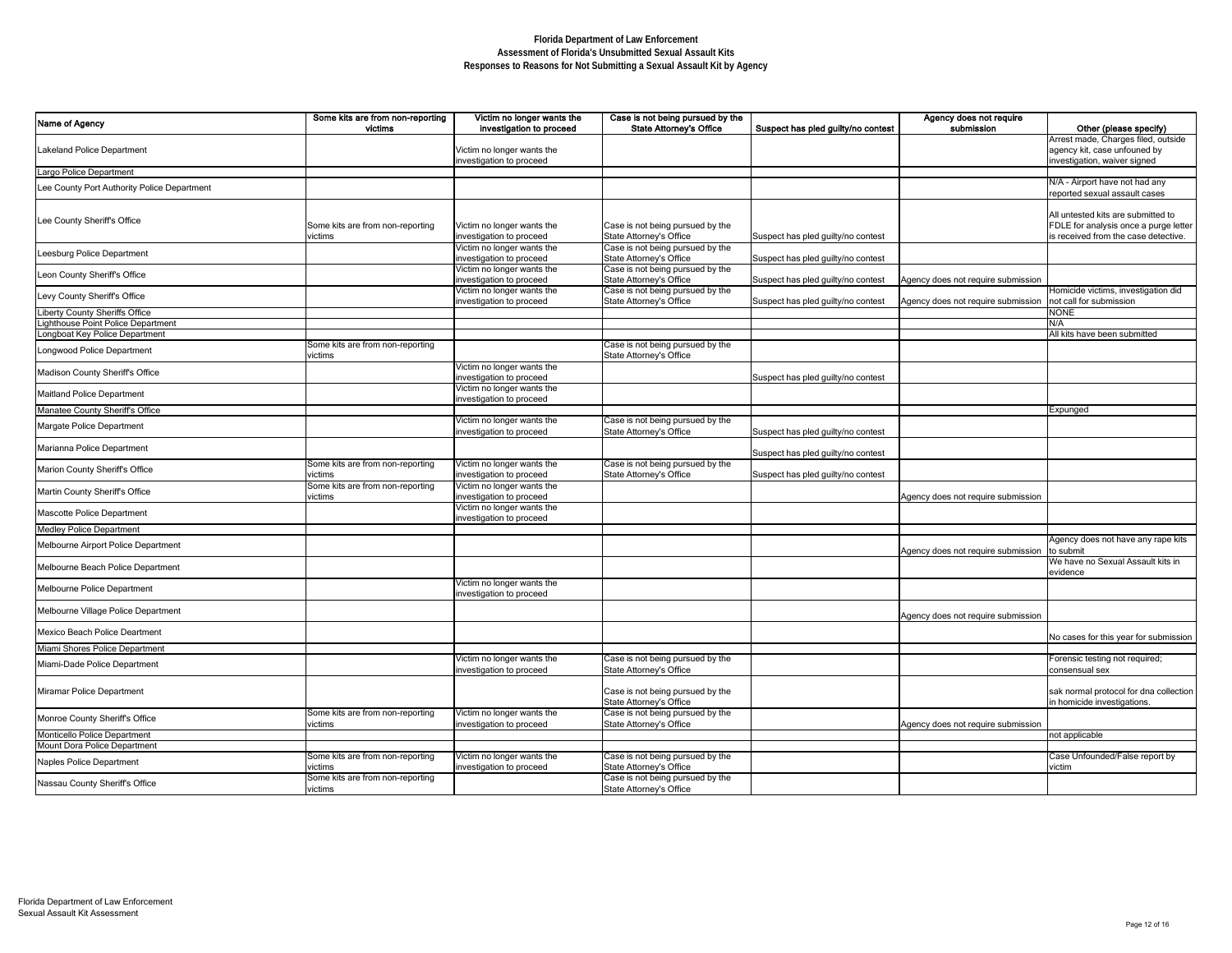| Victim no longer wants the<br>investigation to proceed                             | Case is not being pursued by the<br><b>State Attorney's Office</b>                                   | Suspect has pled guilty/no contest | Agency does not require<br>submission | Other (please specify)                                                                                                                                                                                                      |
|------------------------------------------------------------------------------------|------------------------------------------------------------------------------------------------------|------------------------------------|---------------------------------------|-----------------------------------------------------------------------------------------------------------------------------------------------------------------------------------------------------------------------------|
|                                                                                    |                                                                                                      |                                    |                                       | The suspect admitted to having sex<br>with the victim. We already knew that<br>the suspects DNA was going to be<br>present and did not want to use funds<br>that maybe needed for a kit without<br>any suspect information. |
|                                                                                    |                                                                                                      |                                    |                                       | No cases to test                                                                                                                                                                                                            |
| Victim no longer wants the<br>investigation to proceed                             |                                                                                                      |                                    |                                       | Some cases were unfounded.                                                                                                                                                                                                  |
| Victim no longer wants the<br>investigation to proceed                             |                                                                                                      |                                    |                                       | One kit is a homicide case and we<br>are waiting on State Attorney<br>instructions on how to proceed                                                                                                                        |
|                                                                                    |                                                                                                      |                                    |                                       | Recent case - in process of<br>submission                                                                                                                                                                                   |
| Victim no longer wants the<br>investigation to proceed                             | Case is not being pursued by the<br><b>State Attorney's Office</b>                                   |                                    |                                       |                                                                                                                                                                                                                             |
|                                                                                    |                                                                                                      |                                    |                                       | <b>CASES WERE UNFOUNDED</b>                                                                                                                                                                                                 |
|                                                                                    |                                                                                                      |                                    |                                       | all 3 are from non-reporting victims                                                                                                                                                                                        |
| Victim no longer wants the<br>investigation to proceed                             | Case is not being pursued by the<br>State Attorney's Office                                          |                                    |                                       |                                                                                                                                                                                                                             |
|                                                                                    |                                                                                                      |                                    |                                       |                                                                                                                                                                                                                             |
|                                                                                    |                                                                                                      |                                    | Agency does not require submission    | No pending cases that apply                                                                                                                                                                                                 |
|                                                                                    |                                                                                                      |                                    |                                       | ln/a                                                                                                                                                                                                                        |
| Victim no longer wants the                                                         | Case is not being pursued by the                                                                     |                                    |                                       |                                                                                                                                                                                                                             |
| investigation to proceed                                                           | <b>State Attorney's Office</b>                                                                       | Suspect has pled guilty/no contest | Agency does not require submission    | Crime occurred in other jurisdiction                                                                                                                                                                                        |
| Victim no longer wants the<br>investigation to proceed                             | Case is not being pursued by the<br><b>State Attorney's Office</b>                                   |                                    |                                       | $\mathbf 0$                                                                                                                                                                                                                 |
|                                                                                    |                                                                                                      |                                    |                                       |                                                                                                                                                                                                                             |
| Victim no longer wants the<br>investigation to proceed                             | Case is not being pursued by the<br><b>State Attorney's Office</b>                                   | Suspect has pled guilty/no contest |                                       | <b>OCPS District Police is a new</b><br>agency, and is not currently<br>investigating any sexual assaults;<br>thus, we have no sexual assault kits.                                                                         |
|                                                                                    |                                                                                                      |                                    |                                       |                                                                                                                                                                                                                             |
|                                                                                    |                                                                                                      |                                    |                                       | No cases of sexual assault in the<br>Town.                                                                                                                                                                                  |
| Victim no longer wants the                                                         | Case is not being pursued by the                                                                     |                                    |                                       |                                                                                                                                                                                                                             |
| investigation to proceed<br>Victim no longer wants the<br>investigation to proceed | <b>State Attorney's Office</b><br>Case is not being pursued by the<br><b>State Attorney's Office</b> | Suspect has pled guilty/no contest | Agency does not require submission    | The allegation was unfounded.<br>Was collected by Medical Examiner's<br>Office involved in a Murder / Suicide<br>investigation.                                                                                             |
| Victim no longer wants the<br>investigation to proceed                             | Case is not being pursued by the<br><b>State Attorney's Office</b>                                   |                                    |                                       | Unfounded                                                                                                                                                                                                                   |
|                                                                                    |                                                                                                      |                                    |                                       | none were not submitted                                                                                                                                                                                                     |
|                                                                                    |                                                                                                      |                                    | Agency does not require submission    |                                                                                                                                                                                                                             |
| Victim no longer wants the<br>investigation to proceed                             | Case is not being pursued by the<br><b>State Attorney's Office</b>                                   | Suspect has pled guilty/no contest |                                       | <b>NA</b>                                                                                                                                                                                                                   |
|                                                                                    |                                                                                                      |                                    | Agency does not require submission    |                                                                                                                                                                                                                             |
| Victim no longer wants the                                                         | Case is not being pursued by the                                                                     |                                    |                                       |                                                                                                                                                                                                                             |
| investigation to proceed                                                           | <b>State Attorney's Office</b>                                                                       |                                    |                                       | One was transferred to agency                                                                                                                                                                                               |
|                                                                                    |                                                                                                      |                                    |                                       | having jurisdiction, 5 were false<br>reports and no evidence found at<br>time SAK was performed by medical<br>staff.                                                                                                        |
|                                                                                    |                                                                                                      |                                    |                                       | We submit all rape kits to FDLE                                                                                                                                                                                             |
| Victim no longer wants the<br>investigation to proceed                             | Case is not being pursued by the<br><b>State Attorney's Office</b>                                   | Suspect has pled guilty/no contest |                                       |                                                                                                                                                                                                                             |

| Name of Agency                                          | Some kits are from non-reporting<br>victims | Victim no longer wants the<br>investigation to proceed | Case is not being pursued by the<br><b>State Attorney's Office</b> | Suspect has pled guilty/no contest | Agency does not require<br>submission                                   | Other (please specify)                                                   |
|---------------------------------------------------------|---------------------------------------------|--------------------------------------------------------|--------------------------------------------------------------------|------------------------------------|-------------------------------------------------------------------------|--------------------------------------------------------------------------|
|                                                         |                                             |                                                        |                                                                    |                                    |                                                                         |                                                                          |
|                                                         |                                             |                                                        |                                                                    |                                    |                                                                         | The suspect admitted to having se<br>with the victim. We already knew tl |
| Neptune Beach Police Department                         |                                             |                                                        |                                                                    |                                    |                                                                         | the suspects DNA was going to be                                         |
|                                                         |                                             |                                                        |                                                                    |                                    |                                                                         | present and did not want to use fur                                      |
|                                                         | Some kits are from non-reporting<br>victims |                                                        |                                                                    |                                    |                                                                         | that maybe needed for a kit withou<br>any suspect information.           |
| New College of Florida Police Department                |                                             |                                                        |                                                                    |                                    |                                                                         | No cases to test                                                         |
| New Port Richey Police Department                       |                                             | Victim no longer wants the<br>investigation to proceed |                                                                    |                                    |                                                                         | Some cases were unfounded.                                               |
|                                                         |                                             |                                                        |                                                                    |                                    |                                                                         | One kit is a homicide case and we                                        |
| New Smyrna Beach Police Department                      |                                             | Victim no longer wants the                             |                                                                    |                                    |                                                                         | are waiting on State Attorney                                            |
|                                                         |                                             | investigation to proceed                               |                                                                    |                                    |                                                                         | instructions on how to proceed<br>Recent case - in process of            |
| Niceville Police Department                             |                                             |                                                        |                                                                    |                                    |                                                                         | submission                                                               |
| North Miami Police Department                           |                                             | Victim no longer wants the<br>investigation to proceed | Case is not being pursued by the<br>State Attorney's Office        |                                    |                                                                         |                                                                          |
| North Palm Beach Police Department                      |                                             |                                                        |                                                                    |                                    |                                                                         | <b>CASES WERE UNFOUNDED</b>                                              |
| North Port Police Department                            | Some kits are from non-reporting            |                                                        |                                                                    |                                    |                                                                         |                                                                          |
| Oakland Police Department                               | victims                                     |                                                        |                                                                    |                                    |                                                                         | all 3 are from non-reporting victims                                     |
| Ocala Police Department                                 | Some kits are from non-reporting            | Victim no longer wants the                             | Case is not being pursued by the                                   |                                    |                                                                         |                                                                          |
|                                                         | victims                                     | investigation to proceed                               | State Attorney's Office                                            |                                    |                                                                         |                                                                          |
| Ocean Ridge Police Department                           |                                             |                                                        |                                                                    |                                    | Agency does not require submission                                      |                                                                          |
| Office of the State Attorney, 20th Judicial Circuit     |                                             |                                                        |                                                                    |                                    |                                                                         | No pending cases that apply                                              |
| Okaloosa County Airports Police Department              | Some kits are from non-reporting            | Victim no longer wants the                             | Case is not being pursued by the                                   |                                    |                                                                         | ∣n/a                                                                     |
| Okaloosa County Sheriff's Office                        | victims                                     | investigation to proceed                               | State Attorney's Office                                            | Suspect has pled guilty/no contest | Agency does not require submission Crime occurred in other jurisdiction |                                                                          |
| Okeechobee County Sheriffs Office                       |                                             | Victim no longer wants the<br>investigation to proceed | Case is not being pursued by the<br><b>State Attorney's Office</b> |                                    |                                                                         |                                                                          |
| Orange City Police Department                           |                                             |                                                        |                                                                    |                                    |                                                                         |                                                                          |
|                                                         |                                             |                                                        |                                                                    |                                    |                                                                         | OCPS District Police is a new                                            |
| Orange County Public Schools District Police Department |                                             |                                                        |                                                                    |                                    |                                                                         | agency, and is not currently                                             |
|                                                         |                                             |                                                        |                                                                    |                                    |                                                                         | investigating any sexual assaults;                                       |
|                                                         | Some kits are from non-reporting            | Victim no longer wants the                             | Case is not being pursued by the                                   |                                    |                                                                         | thus, we have no sexual assault ki                                       |
| Orange County Sheriff's Office                          | victims                                     | investigation to proceed                               | State Attorney's Office                                            | Suspect has pled guilty/no contest |                                                                         |                                                                          |
| Orange Park Police Department                           |                                             |                                                        |                                                                    |                                    |                                                                         |                                                                          |
| <b>Orchid Police Department</b>                         |                                             |                                                        |                                                                    |                                    |                                                                         | No cases of sexual assault in the<br>Town.                               |
| <b>Orlando Police Department</b>                        |                                             | Victim no longer wants the                             | Case is not being pursued by the                                   |                                    |                                                                         |                                                                          |
|                                                         |                                             | investigation to proceed                               | State Attorney's Office                                            | Suspect has pled guilty/no contest |                                                                         | The allegation was unfounded.<br>Was collected by Medical Examine        |
| Ormond Beach Police Department                          |                                             | Victim no longer wants the                             | Case is not being pursued by the                                   |                                    |                                                                         | Office involved in a Murder / Suicid                                     |
|                                                         |                                             | investigation to proceed                               | State Attorney's Office                                            |                                    | Agency does not require submission                                      | investigation.                                                           |
| Osceola County Sheriff's Office                         |                                             | Victim no longer wants the<br>investigation to proceed | Case is not being pursued by the<br>State Attorney's Office        |                                    |                                                                         | Unfounded                                                                |
| <b>Oviedo Police Deparment</b>                          |                                             |                                                        |                                                                    |                                    |                                                                         | none were not submitted                                                  |
| Palm Bay Police Department                              |                                             |                                                        |                                                                    |                                    | Agency does not require submission                                      |                                                                          |
| Palm Beach County Sheriff's Office                      | Some kits are from non-reporting            | Victim no longer wants the                             | Case is not being pursued by the                                   |                                    |                                                                         |                                                                          |
| Palm Beach Gardens Police Department                    | victims                                     | investigation to proceed                               | <b>State Attorney's Office</b>                                     | Suspect has pled guilty/no contest |                                                                         | <b>NA</b>                                                                |
|                                                         |                                             |                                                        |                                                                    |                                    |                                                                         |                                                                          |
| Palm Beach Shores Police Department                     |                                             |                                                        |                                                                    |                                    | Agency does not require submission                                      |                                                                          |
| Palmetto Police Department                              |                                             | Victim no longer wants the<br>investigation to proceed | Case is not being pursued by the<br>State Attorney's Office        |                                    |                                                                         |                                                                          |
|                                                         |                                             |                                                        |                                                                    |                                    |                                                                         | One was transferred to agency                                            |
|                                                         |                                             |                                                        |                                                                    |                                    |                                                                         | having jurisdiction, 5 were false<br>reports and no evidence found at    |
| Panama City Police Department                           |                                             |                                                        |                                                                    |                                    |                                                                         | time SAK was performed by medic                                          |
|                                                         |                                             |                                                        |                                                                    |                                    |                                                                         | staff.                                                                   |
| Parker Police Department                                |                                             | Victim no longer wants the                             | Case is not being pursued by the                                   |                                    |                                                                         | We submit all rape kits to FDLE                                          |
| Pasco Sheriff's Office                                  |                                             | investigation to proceed                               | State Attorney's Office                                            | Suspect has pled guilty/no contest |                                                                         |                                                                          |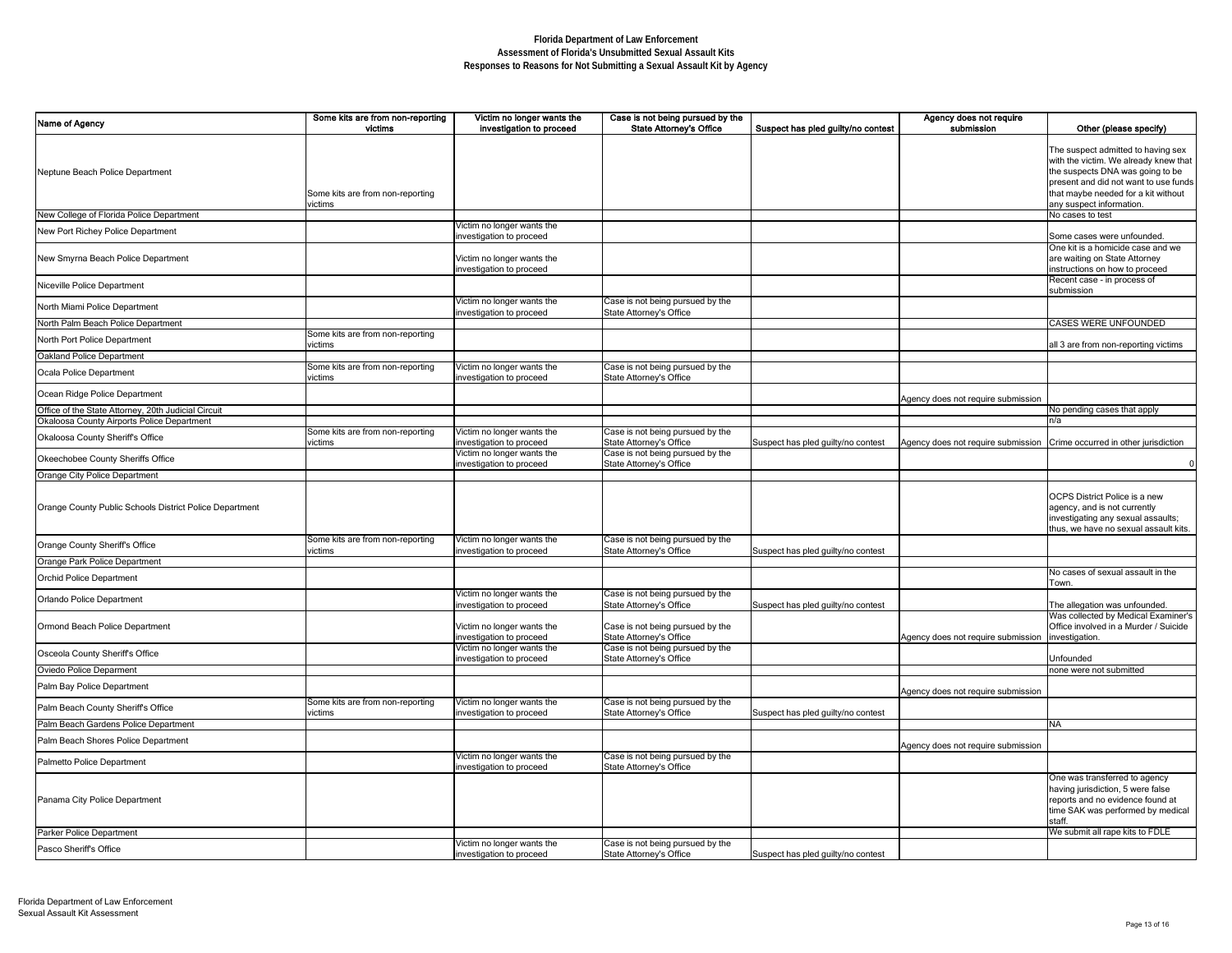| Name of Agency                            | Some kits are from non-reporting<br>victims | Victim no longer wants the<br>investigation to proceed | Case is not being pursued by the<br><b>State Attorney's Office</b> | Suspect has pled guilty/no contest | Agency does not require<br>submission | Other (please specify)                                                                                                                      |
|-------------------------------------------|---------------------------------------------|--------------------------------------------------------|--------------------------------------------------------------------|------------------------------------|---------------------------------------|---------------------------------------------------------------------------------------------------------------------------------------------|
| Pembroke Pines Police Department          |                                             | Victim no longer wants the<br>investigation to proceed | Case is not being pursued by the<br>State Attorney's Office        |                                    |                                       | Victim uncooperative, AOA to other<br>agencies, unfounded cases,                                                                            |
| Pensacola Police Department               |                                             |                                                        |                                                                    |                                    |                                       |                                                                                                                                             |
| <b>Perry Police Department</b>            | Some kits are from non-reporting<br>victims |                                                        |                                                                    |                                    |                                       | known offenders there is a question<br>on consent and not who the offender<br>was                                                           |
| Pinellas County Schools Police Department |                                             |                                                        |                                                                    |                                    |                                       | We contract with the larger agencies<br>to handle these types of cases                                                                      |
| Pinellas County Sheriff's Office          |                                             | Victim no longer wants the<br>investigation to proceed |                                                                    |                                    |                                       | We do not subit if the suspect is<br>known to the victim and the victim<br>decides he/she does not want the<br>matter investigated further. |
| <b>Plant City Police Department</b>       |                                             | Victim no longer wants the<br>investigation to proceed | Case is not being pursued by the<br>State Attorney's Office        |                                    | Agency does not require submission    |                                                                                                                                             |
| Plantation Police Department              |                                             |                                                        |                                                                    |                                    |                                       | n/a                                                                                                                                         |
| Polk County Sheriff's Office              |                                             | Victim no longer wants the<br>investigation to proceed | Case is not being pursued by the<br>State Attorney's Office        | Suspect has pled guilty/no contest |                                       | FDLE customs and practices for<br>submission                                                                                                |
| Ponce Inlet Police Department             |                                             |                                                        |                                                                    |                                    |                                       |                                                                                                                                             |
| Port Orange Police Department             | Some kits are from non-reporting<br>victims | Victim no longer wants the<br>investigation to proceed |                                                                    |                                    |                                       |                                                                                                                                             |
| Port Richey Police Department             |                                             |                                                        |                                                                    |                                    |                                       | All sexual assault kits have been<br>submitted.                                                                                             |
| Port St. Lucie Police Department          | Some kits are from non-reporting<br>victims | Victim no longer wants the<br>investigation to proceed | Case is not being pursued by the<br>State Attorney's Office        | Suspect has pled guilty/no contest |                                       | <b>False Allegations / Unfounded</b><br>through investigation                                                                               |
| Punta Gorda Police Department             | Some kits are from non-reporting<br>victims | Victim no longer wants the<br>investigation to proceed |                                                                    |                                    |                                       |                                                                                                                                             |
| Putnam County Sheriff's Office            |                                             | Victim no longer wants the<br>investigation to proceed | Case is not being pursued by the<br>State Attorney's Office        | Suspect has pled guilty/no contest |                                       |                                                                                                                                             |
| Rockledge Police Department               |                                             | Victim no longer wants the<br>investigation to proceed | Case is not being pursued by the<br>State Attorney's Office        |                                    |                                       |                                                                                                                                             |
| Sanford Airport Police Department         |                                             |                                                        |                                                                    |                                    |                                       |                                                                                                                                             |
| Sanford Police Department                 |                                             | Victim no longer wants the<br>investigation to proceed |                                                                    |                                    |                                       |                                                                                                                                             |
| Santa Fe College Police Department        |                                             |                                                        |                                                                    |                                    |                                       |                                                                                                                                             |
| Santa Rosa County Sheriff's Office        |                                             | Victim no longer wants the<br>investigation to proceed |                                                                    |                                    | Agency does not require submission    |                                                                                                                                             |
| Sarasota County Sheriff's Office          | Some kits are from non-reporting<br>victims | Victim no longer wants the<br>investigation to proceed |                                                                    | Suspect has pled guilty/no contest |                                       |                                                                                                                                             |
| Sarasota Manatee Alrport Authority        |                                             |                                                        |                                                                    |                                    |                                       |                                                                                                                                             |
| Sarasota Police Department                | Some kits are from non-reporting<br>victims | Victim no longer wants the<br>investigation to proceed | Case is not being pursued by the<br>State Attorney's Office        | Suspect has pled guilty/no contest | Agency does not require submission    |                                                                                                                                             |
| Satellite Beach Police Department         |                                             | Victim no longer wants the<br>investigation to proceed |                                                                    |                                    |                                       |                                                                                                                                             |
| Sea Ranch Lakes Police Department         |                                             |                                                        |                                                                    |                                    |                                       | no sexual offenses reported                                                                                                                 |
| Sebastian Police Department               |                                             |                                                        |                                                                    |                                    |                                       |                                                                                                                                             |
| Sebring Police Department                 |                                             | Victim no longer wants the<br>investigation to proceed | Case is not being pursued by the<br>State Attorney's Office        |                                    |                                       | Case pending with<br>confession/Records no longer<br>available and don't know results of<br>complaint                                       |
| Seminole County Sheriff's Office          |                                             |                                                        |                                                                    |                                    |                                       | none                                                                                                                                        |
| South Daytona Police Department           |                                             |                                                        |                                                                    |                                    |                                       |                                                                                                                                             |
| South Miami Police Department             |                                             |                                                        |                                                                    |                                    |                                       | Primary responsibility of investigation<br>is by Miami Dade Police Dept. in<br>Sexual battery cases                                         |
| South Palm Beach Police Department        |                                             |                                                        |                                                                    |                                    |                                       | No report cases                                                                                                                             |
| Springfield Police Department             |                                             |                                                        |                                                                    |                                    |                                       | n/a - we submit immediately on each<br>case                                                                                                 |
| St. Augustine Police Department           |                                             | Victim no longer wants the<br>investigation to proceed |                                                                    |                                    |                                       | Taken at scene of suspicious death,<br>processing not needed                                                                                |
| St Lucie County Sheriff's Office          | Some kits are from non-reporting<br>victims | Victim no longer wants the<br>investigation to proceed | Case is not being pursued by the<br>State Attorney's Office        | Suspect has pled guilty/no contest |                                       |                                                                                                                                             |
| St. Petersburg Police Department          |                                             | Victim no longer wants the<br>investigation to proceed |                                                                    |                                    |                                       |                                                                                                                                             |
| St. Augustine Beach Police Department     |                                             |                                                        |                                                                    |                                    |                                       |                                                                                                                                             |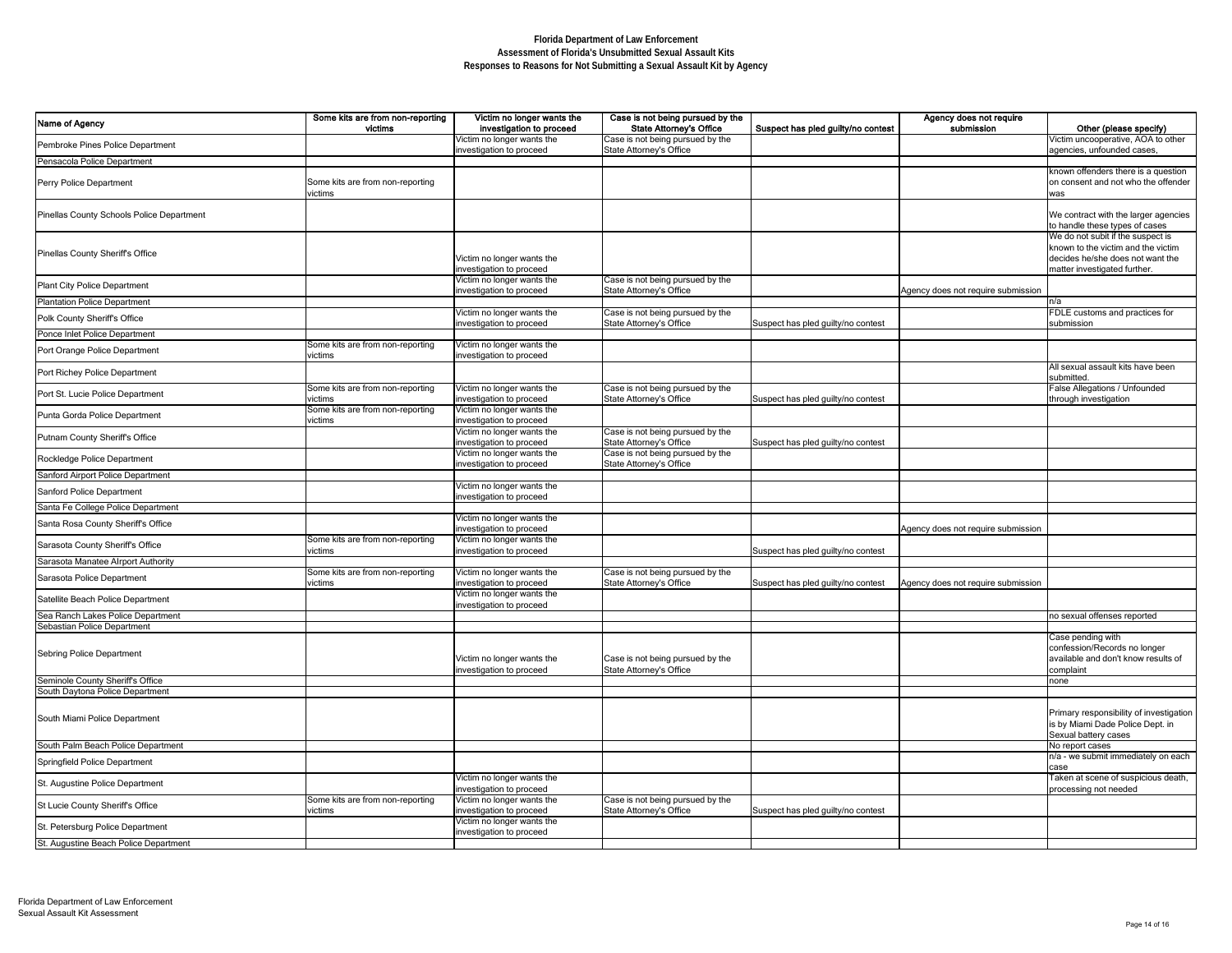| Name of Agency                                                                                                                                | Some kits are from non-reporting<br>victims | Victim no longer wants the<br>investigation to proceed | Case is not being pursued by the<br><b>State Attorney's Office</b> | Suspect has pled guilty/no contest | Agency does not require<br>submission | Other (please specify)                                                                                                            |
|-----------------------------------------------------------------------------------------------------------------------------------------------|---------------------------------------------|--------------------------------------------------------|--------------------------------------------------------------------|------------------------------------|---------------------------------------|-----------------------------------------------------------------------------------------------------------------------------------|
| St. Cloud Police Department                                                                                                                   |                                             | Victim no longer wants the                             | Case is not being pursued by the                                   |                                    |                                       |                                                                                                                                   |
| St. Johns County Sheriff's Office                                                                                                             |                                             | investigation to proceed<br>Victim no longer wants the | State Attorney's Office<br>Case is not being pursued by the        | Suspect has pled guilty/no contest |                                       | Sexual assault was falsely reported                                                                                               |
| <b>Stuart Police Department</b>                                                                                                               |                                             | investigation to proceed<br>Victim no longer wants the | State Attorney's Office                                            | Suspect has pled guilty/no contest |                                       | case determined to be unfounded                                                                                                   |
|                                                                                                                                               |                                             | investigation to proceed                               |                                                                    |                                    |                                       |                                                                                                                                   |
| Sumter County Sheriff's Office                                                                                                                |                                             |                                                        | Case is not being pursued by the<br>State Attorney's Office        |                                    |                                       | Collected for other jurisdiction,<br>suspect claims consensual<br>encounter, victim recanted allegatior                           |
| Sunrise Police Department                                                                                                                     |                                             |                                                        |                                                                    |                                    |                                       | N/A                                                                                                                               |
| Surfside Police Deaprtment                                                                                                                    |                                             |                                                        |                                                                    |                                    |                                       | No sex crimes have been reported                                                                                                  |
| Suwannee County Sheriff's Office<br>Tallahassee Community College Police Department                                                           |                                             |                                                        |                                                                    |                                    |                                       | Victim's story was unfounded<br>have not investigated a sexual<br>battery on campus nor collected any                             |
|                                                                                                                                               |                                             |                                                        |                                                                    |                                    |                                       | kits                                                                                                                              |
| Tallahassee Police Department                                                                                                                 | Some kits are from non-reporting<br>victims | Victim no longer wants the<br>investigation to proceed | Case is not being pursued by the<br>State Attorney's Office        | Suspect has pled guilty/no contest | Agency does not require submission    | Kit impounded, but incident<br>happened in another jurisdiction                                                                   |
| Tampa Police Department                                                                                                                       |                                             | Victim no longer wants the<br>investigation to proceed |                                                                    | Suspect has pled guilty/no contest | Agency does not require submission    |                                                                                                                                   |
| Tavares Police Department                                                                                                                     |                                             |                                                        |                                                                    |                                    |                                       |                                                                                                                                   |
| <b>Taylor County Sheriff's Office</b>                                                                                                         |                                             | Victim no longer wants the                             |                                                                    |                                    |                                       |                                                                                                                                   |
| Temple Terrace Police Department                                                                                                              |                                             | investigation to proceed                               | Case is not being pursued by the<br>State Attorney's Office        | Suspect has pled guilty/no contest |                                       |                                                                                                                                   |
| Tequesta Police Department                                                                                                                    | Some kits are from non-reporting<br>victims | Victim no longer wants the<br>investigation to proceed |                                                                    |                                    |                                       |                                                                                                                                   |
| Titusville Police Department                                                                                                                  |                                             | Victim no longer wants the<br>investigation to proceed |                                                                    |                                    |                                       | <b>Cases Unfounded</b>                                                                                                            |
| Treasure Island Police Department                                                                                                             |                                             |                                                        |                                                                    |                                    |                                       |                                                                                                                                   |
| <b>Trenton Police Department</b>                                                                                                              |                                             |                                                        |                                                                    |                                    |                                       | No kits to submit                                                                                                                 |
| Umatilla Police Deprtment                                                                                                                     |                                             |                                                        |                                                                    |                                    |                                       | n/a                                                                                                                               |
| University of North Florida Police Department                                                                                                 |                                             | Victim no longer wants the<br>investigation to proceed |                                                                    |                                    |                                       |                                                                                                                                   |
| UnionCounty Sheriff's Office                                                                                                                  |                                             |                                                        |                                                                    |                                    |                                       | N/A                                                                                                                               |
| University of Central Florida Police Department                                                                                               |                                             |                                                        |                                                                    |                                    |                                       |                                                                                                                                   |
| University of South Florida Police Department<br>University of South Florida St. Petersburg Police Department<br>Valparaiso Police Department |                                             |                                                        |                                                                    |                                    |                                       | no cases in past 12 months                                                                                                        |
|                                                                                                                                               |                                             |                                                        |                                                                    |                                    |                                       |                                                                                                                                   |
| Vero Beach Police Department                                                                                                                  |                                             |                                                        |                                                                    |                                    |                                       | Subject convicted on other charges,<br>but SA has instructed to hold<br>indefinitely until cleared completely.                    |
| Village of Pinecrest Police Department                                                                                                        |                                             |                                                        |                                                                    |                                    |                                       | Miami-Dade Police investigate all<br>sexual battery cases for Pinecrest<br>and MDPD collects all evidence<br>related to the case. |
| Volusia County Beach Safety Ocean Rescue                                                                                                      |                                             | Victim no longer wants the<br>investigation to proceed |                                                                    |                                    |                                       |                                                                                                                                   |
| Volusia County Division of Corrections                                                                                                        |                                             |                                                        |                                                                    |                                    |                                       | Not applicable-Jail is independet of<br>Sheriff and does not submit sexaul<br>assault kits. We only do DNA swabs                  |
| Volusia County Sheriff's Office                                                                                                               | Some kits are from non-reporting<br>victims |                                                        |                                                                    |                                    |                                       |                                                                                                                                   |
| <b>Wakulla County Sheriff's Office</b>                                                                                                        |                                             | Victim no longer wants the<br>investigation to proceed |                                                                    | Suspect has pled guilty/no contest |                                       | False Report to LEO                                                                                                               |
| <b>Walton County Sheriff's Office</b>                                                                                                         |                                             | Victim no longer wants the<br>investigation to proceed |                                                                    |                                    | Agency does not require submission    |                                                                                                                                   |
| Washington County sheriff's office                                                                                                            |                                             |                                                        |                                                                    |                                    |                                       |                                                                                                                                   |
| <b>Wauchula Police Department</b>                                                                                                             |                                             | Victim no longer wants the<br>investigation to proceed |                                                                    |                                    |                                       |                                                                                                                                   |
| <b>Webster Police Dept</b>                                                                                                                    |                                             |                                                        |                                                                    |                                    |                                       | N/A                                                                                                                               |
| <b>West Melbourne Police Department</b>                                                                                                       |                                             |                                                        |                                                                    |                                    |                                       | Kit was for Orlando PD, OPD never<br>requested kit sent. Holding in<br>evidence.                                                  |

| Victim no longer wants the | Case is not being pursued by the |                                    | Agency does not require            |                                        |
|----------------------------|----------------------------------|------------------------------------|------------------------------------|----------------------------------------|
| investigation to proceed   | <b>State Attorney's Office</b>   | Suspect has pled guilty/no contest | submission                         | Other (please specify)                 |
| Victim no longer wants the | Case is not being pursued by the |                                    |                                    |                                        |
| investigation to proceed   | <b>State Attorney's Office</b>   | Suspect has pled guilty/no contest |                                    | Sexual assault was falsely reported.   |
| Victim no longer wants the | Case is not being pursued by the |                                    |                                    |                                        |
| investigation to proceed   | <b>State Attorney's Office</b>   | Suspect has pled guilty/no contest |                                    | case determined to be unfounded        |
| Victim no longer wants the |                                  |                                    |                                    |                                        |
| investigation to proceed   |                                  |                                    |                                    |                                        |
|                            |                                  |                                    |                                    |                                        |
|                            |                                  |                                    |                                    | Collected for other jurisdiction,      |
|                            | Case is not being pursued by the |                                    |                                    | suspect claims consensual              |
|                            | <b>State Attorney's Office</b>   |                                    |                                    | encounter, victim recanted allegation  |
|                            |                                  |                                    |                                    | N/A                                    |
|                            |                                  |                                    |                                    |                                        |
|                            |                                  |                                    |                                    | No sex crimes have been reported       |
|                            |                                  |                                    |                                    | Victim's story was unfounded           |
|                            |                                  |                                    |                                    | have not investigated a sexual         |
|                            |                                  |                                    |                                    | battery on campus nor collected any    |
|                            |                                  |                                    |                                    | kits                                   |
| Victim no longer wants the | Case is not being pursued by the |                                    |                                    | Kit impounded, but incident            |
| investigation to proceed   | <b>State Attorney's Office</b>   | Suspect has pled guilty/no contest | Agency does not require submission | happened in another jurisdiction       |
| Victim no longer wants the |                                  |                                    |                                    |                                        |
|                            |                                  |                                    |                                    |                                        |
| investigation to proceed   |                                  | Suspect has pled guilty/no contest | Agency does not require submission |                                        |
|                            |                                  |                                    |                                    |                                        |
|                            |                                  |                                    |                                    |                                        |
| Victim no longer wants the | Case is not being pursued by the |                                    |                                    |                                        |
| investigation to proceed   | <b>State Attorney's Office</b>   | Suspect has pled guilty/no contest |                                    |                                        |
| Victim no longer wants the |                                  |                                    |                                    |                                        |
| investigation to proceed   |                                  |                                    |                                    |                                        |
| Victim no longer wants the |                                  |                                    |                                    |                                        |
| investigation to proceed   |                                  |                                    |                                    | <b>Cases Unfounded</b>                 |
|                            |                                  |                                    |                                    |                                        |
|                            |                                  |                                    |                                    | No kits to submit                      |
|                            |                                  |                                    |                                    | n/a                                    |
| Victim no longer wants the |                                  |                                    |                                    |                                        |
| investigation to proceed   |                                  |                                    |                                    |                                        |
|                            |                                  |                                    |                                    | N/A                                    |
|                            |                                  |                                    |                                    |                                        |
|                            |                                  |                                    |                                    |                                        |
|                            |                                  |                                    |                                    | no cases in past 12 months             |
|                            |                                  |                                    |                                    |                                        |
|                            |                                  |                                    |                                    |                                        |
|                            |                                  |                                    |                                    | Subject convicted on other charges,    |
|                            |                                  |                                    |                                    | but SA has instructed to hold          |
|                            |                                  |                                    |                                    | indefinitely until cleared completely. |
|                            |                                  |                                    |                                    | Miami-Dade Police investigate all      |
|                            |                                  |                                    |                                    | sexual battery cases for Pinecrest     |
|                            |                                  |                                    |                                    | and MDPD collects all evidence         |
|                            |                                  |                                    |                                    | related to the case.                   |
| Victim no longer wants the |                                  |                                    |                                    |                                        |
| investigation to proceed   |                                  |                                    |                                    |                                        |
|                            |                                  |                                    |                                    |                                        |
|                            |                                  |                                    |                                    | Not applicable-Jail is independet of   |
|                            |                                  |                                    |                                    | Sheriff and does not submit sexaul     |
|                            |                                  |                                    |                                    | assault kits. We only do DNA swabs.    |
|                            |                                  |                                    |                                    |                                        |
|                            |                                  |                                    |                                    |                                        |
| Victim no longer wants the |                                  |                                    |                                    |                                        |
| investigation to proceed   |                                  | Suspect has pled guilty/no contest |                                    | False Report to LEO                    |
| Victim no longer wants the |                                  |                                    |                                    |                                        |
| investigation to proceed   |                                  |                                    | Agency does not require submission |                                        |
|                            |                                  |                                    |                                    |                                        |
| Victim no longer wants the |                                  |                                    |                                    |                                        |
| investigation to proceed   |                                  |                                    |                                    |                                        |
|                            |                                  |                                    |                                    | N/A                                    |
|                            |                                  |                                    |                                    | Kit was for Orlando PD, OPD never      |
|                            |                                  |                                    |                                    | requested kit sent. Holding in         |
|                            |                                  |                                    |                                    | evidence.                              |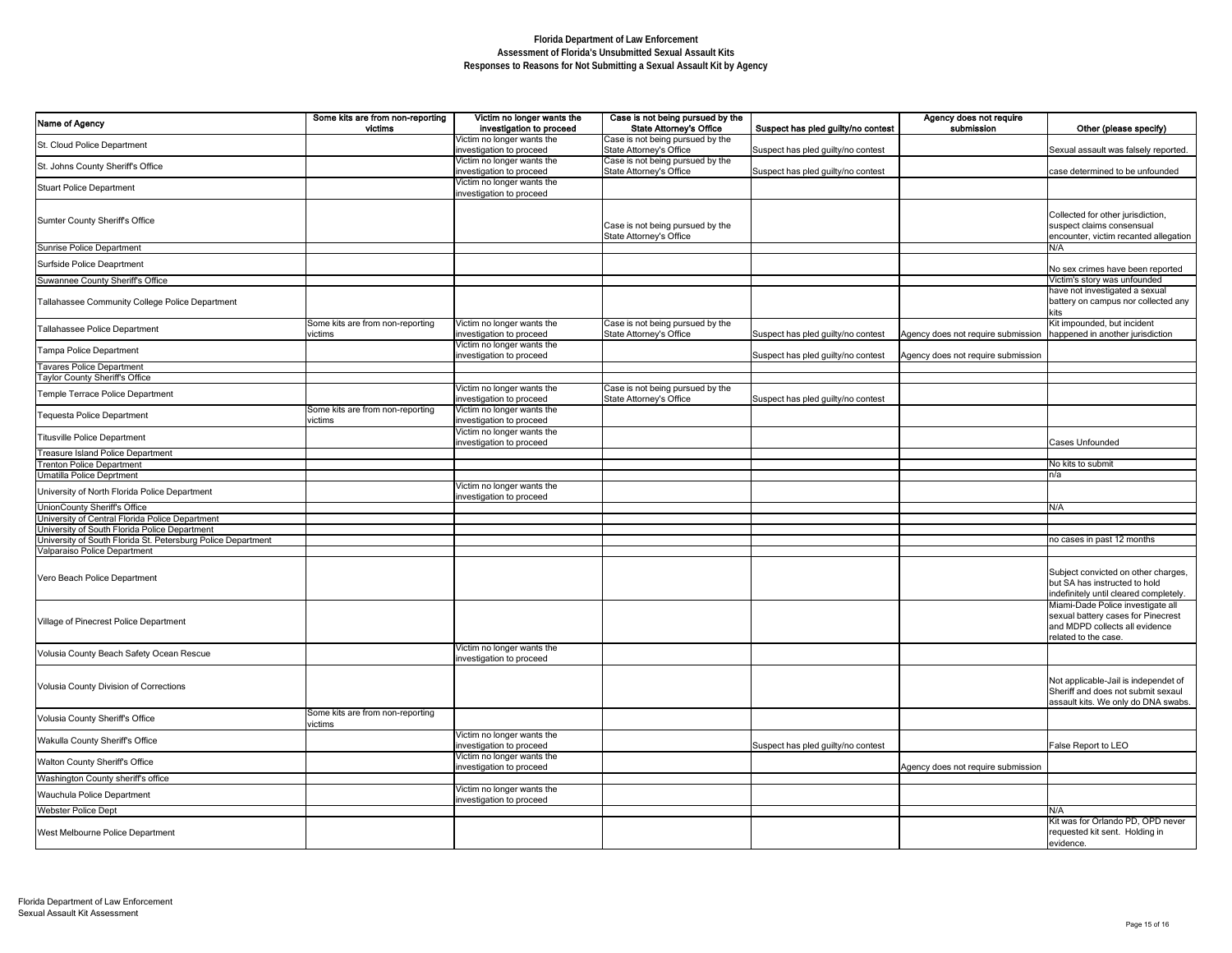| Case is not being pursued by the |                                    | Agency does not require            |                                  |
|----------------------------------|------------------------------------|------------------------------------|----------------------------------|
| <b>State Attorney's Office</b>   | Suspect has pled guilty/no contest | submission                         | Other (please specify)           |
|                                  |                                    |                                    | <b>Historical labratory</b>      |
| Case is not being pursued by the |                                    |                                    | restrictions/requirements for    |
| <b>State Attorney's Office</b>   | Suspect has pled guilty/no contest | Agency does not require submission | processing cases                 |
|                                  |                                    |                                    | <b>AGENCY HAS NO SEXUAL</b>      |
|                                  |                                    |                                    | <b>ASSAULT KITS TO SUBMIT/NO</b> |
|                                  |                                    |                                    | <b>OCCURANCES</b>                |
|                                  |                                    |                                    |                                  |
| Case is not being pursued by the |                                    |                                    |                                  |
| <b>State Attorney's Office</b>   |                                    |                                    |                                  |
|                                  |                                    |                                    | N/A no cases on file             |
| Case is not being pursued by the |                                    |                                    |                                  |
| State Attorney's Office          | Suspect has pled guilty/no contest |                                    |                                  |
|                                  |                                    |                                    | kit taken as an assist for other |
| Case is not being pursued by the |                                    |                                    | agency, false report, report     |
| <b>State Attorney's Office</b>   | Suspect has pled guilty/no contest |                                    | unfounded                        |
|                                  |                                    |                                    |                                  |
| Case is not being pursued by the |                                    |                                    |                                  |
| State Attorney's Office          |                                    |                                    |                                  |
|                                  |                                    |                                    |                                  |
|                                  |                                    | Agency does not require submission | Does not apply                   |

| Name of Agency                          | Some kits are from non-reporting | Victim no longer wants the | Case is not being pursued by the |                                    | Agency does not require                           |                             |
|-----------------------------------------|----------------------------------|----------------------------|----------------------------------|------------------------------------|---------------------------------------------------|-----------------------------|
|                                         | victims                          | investigation to proceed   | <b>State Attorney's Office</b>   | Suspect has pled guilty/no contest | submission                                        | Other (pleas                |
|                                         |                                  |                            |                                  |                                    |                                                   | <b>Historical labratory</b> |
| West Palm Beach Police Department       | Some kits are from non-reporting | Victim no longer wants the | Case is not being pursued by the |                                    |                                                   | restrictions/requiren       |
|                                         | victims                          | investigation to proceed   | State Attorney's Office          | Suspect has pled guilty/no contest | Agency does not require submission                | processing cases            |
|                                         |                                  |                            |                                  |                                    |                                                   | <b>AGENCY HAS NO</b>        |
| <b>White Springs Police Department</b>  |                                  |                            |                                  |                                    |                                                   | <b>ASSAULT KITS TO</b>      |
|                                         |                                  |                            |                                  |                                    |                                                   | <b>OCCURANCES</b>           |
|                                         | Some kits are from non-reporting |                            |                                  |                                    |                                                   |                             |
| <b>Wildwood Police Department</b>       | victims                          |                            |                                  |                                    |                                                   |                             |
| <b>Wilton Manors Police Department</b>  |                                  |                            | Case is not being pursued by the |                                    |                                                   |                             |
|                                         |                                  |                            | State Attorney's Office          |                                    |                                                   |                             |
| Windermere Police Department            |                                  |                            |                                  |                                    |                                                   | N/A no cases on file        |
| Winter Garden Police Department         |                                  | Victim no longer wants the | Case is not being pursued by the |                                    |                                                   |                             |
|                                         |                                  | investigation to proceed   | State Attorney's Office          | Suspect has pled guilty/no contest |                                                   |                             |
|                                         |                                  |                            |                                  |                                    |                                                   | kit taken as an assis       |
| <b>Winter Haven Police Department</b>   |                                  | Victim no longer wants the | Case is not being pursued by the |                                    |                                                   | agency, false report        |
|                                         |                                  | investigation to proceed   | State Attorney's Office          | Suspect has pled guilty/no contest |                                                   | unfounded                   |
|                                         |                                  | Victim no longer wants the |                                  |                                    |                                                   |                             |
| <b>Winter Park Police Department</b>    |                                  | investigation to proceed   |                                  |                                    |                                                   |                             |
|                                         |                                  | Victim no longer wants the | Case is not being pursued by the |                                    |                                                   |                             |
| <b>Winter Springs Police Department</b> |                                  | investigation to proceed   | State Attorney's Office          |                                    |                                                   |                             |
| Zephyrhills Police Department           |                                  |                            |                                  |                                    |                                                   |                             |
|                                         |                                  |                            |                                  |                                    | Agency does not require submission Does not apply |                             |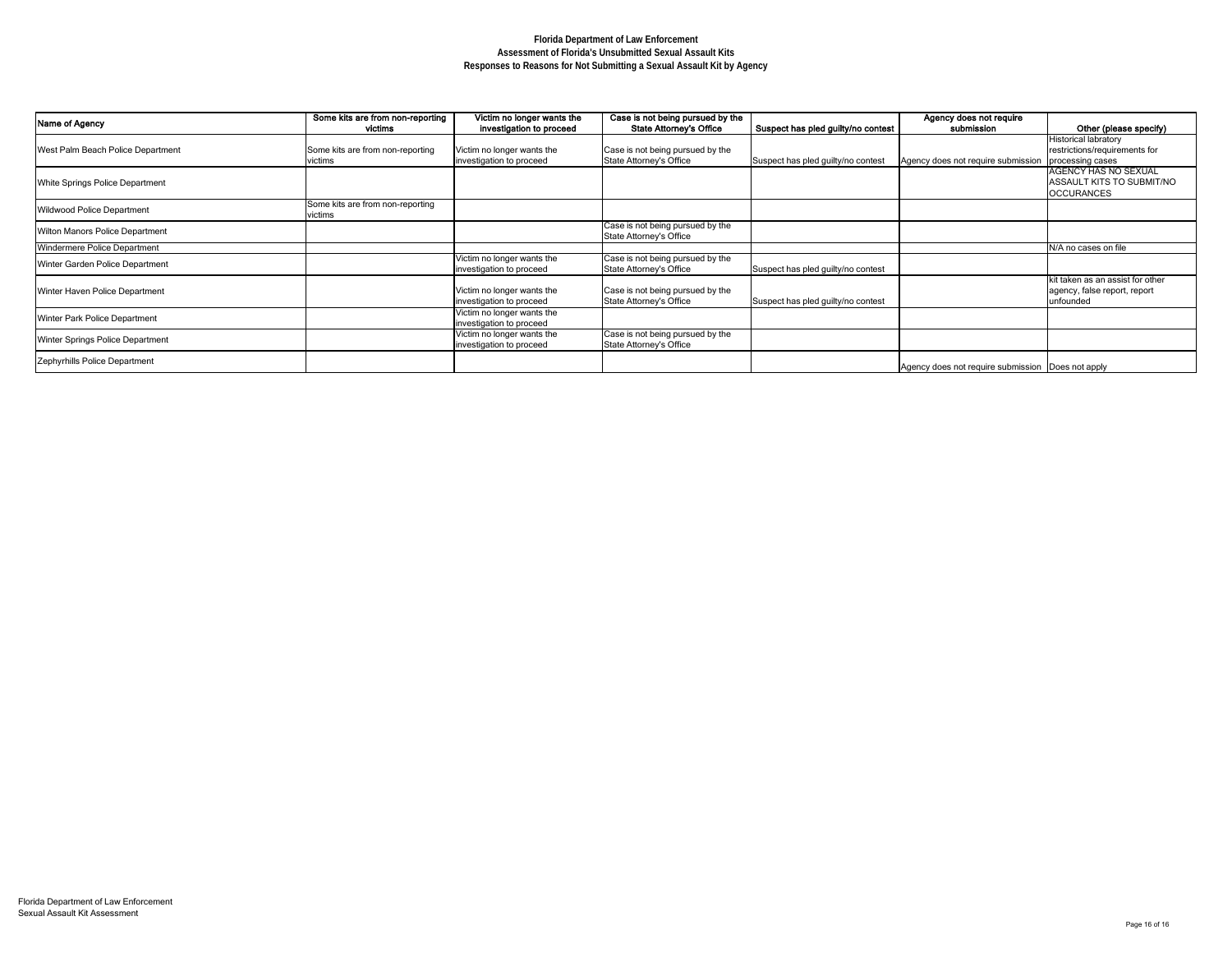#### **Appendix C: Summary of Biology/DNA Process**

Biology/DNA forensic processing requires multi-step analysis. Several laboratory members, numerous consumables and an array of equipment and software are involved before data interpretation begins, quality reviews are completed and a report of the analysis released. The process begins with a screening phase to identify samples most likely to produce probative evidence, inventorying and documenting each sample and placing the samples in tubes which are then sent for DNA testing.

The first step of DNA testing is called extraction, whereby the cellular material is separated from the cotton swab or cutting of evidence and the DNA released from the cells. Extraction involves several stages of washing and purifying the samples and can be done manually, but automated versions of this process require less time and sample manipulation. A differential extraction is required to separate DNA from sperm cells from that of non-sperm cells. It is laborious, yet imperative, to processing sexual assault evidence. Clean DNA samples provide the best possible opportunity to obtain interpretable DNA profiles later in the process.

The next step, quantitation, determines the amount of total human and male-specific DNA present in each sample. If too little male DNA or no human DNA is contained in the sample, testing can be discontinued.

The third step, amplification, creates millions of copies of the specific DNA types (alleles) found in each sample. The copies of fluorescently-labeled DNA fragments undergo separation and detection through a process referred to as capillary electrophoresis conducted on a genetic analyzer instrument. By differentiating between the colored dyes, the genetic analyzer prepares a graph of peaks that represent the DNA types present and their relative amounts.

During data analysis and interpretation, the peaks are assigned numbers and transferred to a table for comparisons. The nature of sexual assault often leads to mixtures of DNA from more than one individual. Separation of male DNA is often not perfect and the mixed DNA profiles must be examined to see if a foreign donor profile can be resolved. Training, experience and mathematical calculations are used in making these determinations. To ensure quality and accuracy, the results of the analysis of all DNA samples are reviewed by a second qualified analyst.

DNA profiles developed as a result of the analysis will be entered into appropriate CODIS in accordance with database criteria. CODIS is a three-tiered system consisting of local (LDIS), state (SDIS) and national (NDIS) databases. Criteria for entering and searching data become increasingly restrictive as the levels progress. Some profiles can be entered at the local and state levels but are not eligible for upload to NDIS. For example, a profile developed from a non-reporting victim's SAK can be entered into Florida's DNA Database, but is not eligible, under FBI guidelines, to be entered into the national database.

Finally, all of the results, interpretations and conclusions from the case documentation are transferred to a final report. The file, which contains any CODIS entries, and report are then submitted for technical review by an additional qualified analyst, followed by an administrative review. Once both reviews are complete, the report is released and evidence returned to the contributing agency. The process from screening through data interpretation can take three to five working days per item submitted. The various levels of review can add two to four weeks per case submission.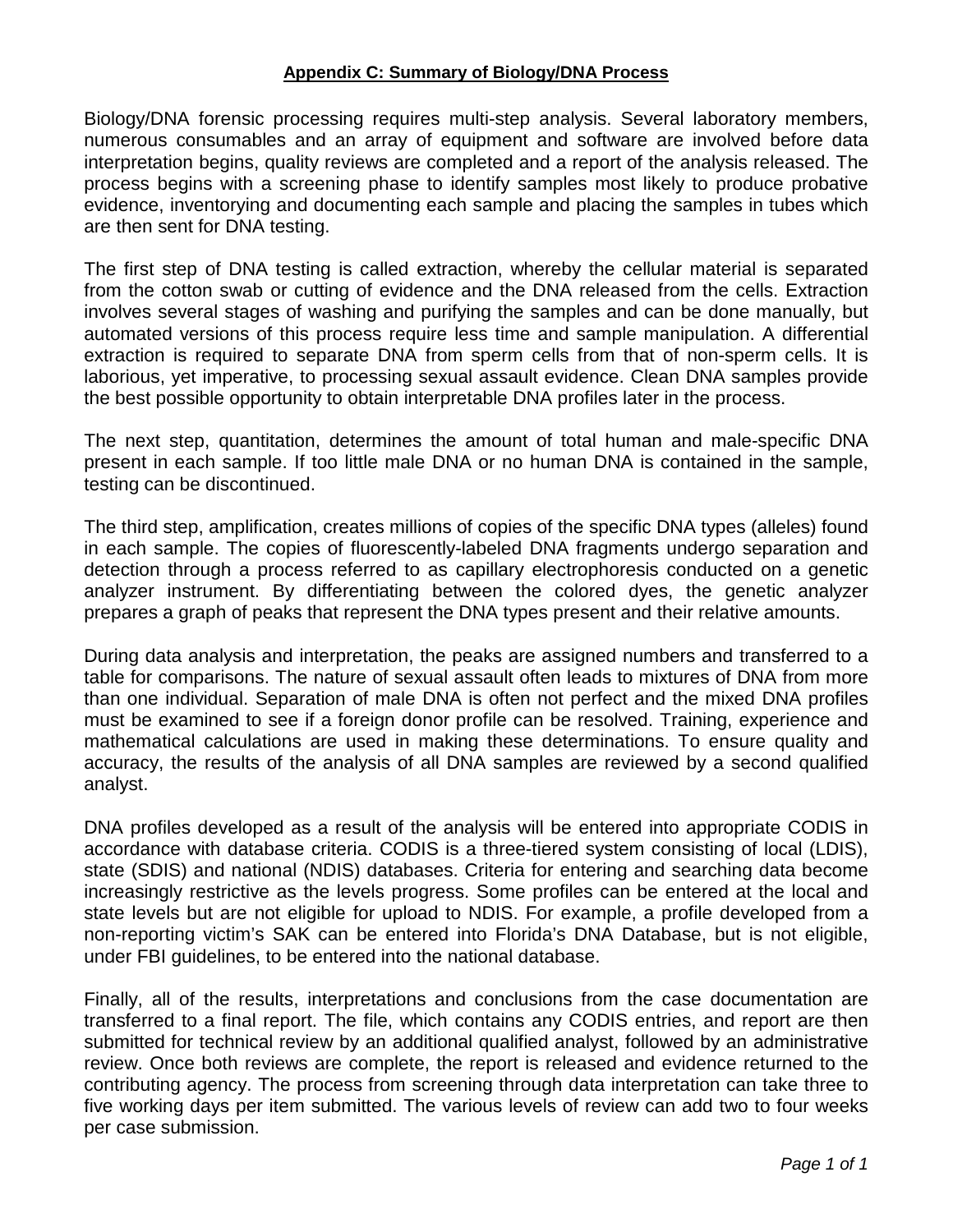# **Appendix D Sexual Assault Kit Reduction Plan Option A 8.5 years - \$32,057,598**

*Assumes outsourcing 4300 burglary cases annually Assumes no outsourcing of sexual assault kits. Includes 6661 reported from survey, 2000 received in lab Jan-Oct 2015 = 8600 (rounded) backlog*

*Assumes processing 1000 older SAKs in house annually for 8.5 years*

*Assumes processing 3500 new volume SAKs in house annually [including typical incoming + 1,000 projected annual increase]*

*Assumes effective productive capacity at 76 FTE (80%\*95 CLA)*

|                                                                   | <b>Funded</b> | 2016      | 2017      | 2018      | 2019      | 2020      | 2021      | 2022      | 2023      | $2024(6 \text{ mos})$   |
|-------------------------------------------------------------------|---------------|-----------|-----------|-----------|-----------|-----------|-----------|-----------|-----------|-------------------------|
|                                                                   |               |           |           |           |           |           |           |           |           |                         |
| <b>Expense</b>                                                    |               |           |           |           |           |           |           |           |           |                         |
| OT to review 4300 outsourced burglary cases @ .25 hrs/case = 1075 |               |           |           |           |           |           |           |           |           |                         |
| hrs* \$66/hr                                                      |               | 70,950    | 70,950    | 70,950    | 70,950    | 70,950    | 70,950    | 70,950    | 70,950    | 35,475                  |
| GMID-X full install software @\$2,334/CLA                         |               | 9,336     | 18,672    | 18,672    | 18,672    |           |           |           |           |                         |
| GMID-X analysis software 9342/CLA                                 |               | 37,368    | 74,736    | 74,736    | 74,736    |           |           |           |           |                         |
| SAK, reagents & consumables for processing additional 2000 sex    |               |           |           |           |           |           |           |           |           |                         |
| assault kits / year @\$400/SAK                                    |               | 800,000   | 800,000   | 800,000   | 800,000   | 800,000   | 800,000   | 800,000   | 800,000   | 400,000                 |
| Probabilistic Genotyping Software (\$400,000)                     | NIJ grant     |           |           |           |           |           |           |           |           |                         |
| 0 <sub>0</sub>                                                    |               |           |           |           |           |           |           |           |           |                         |
| 6 OIAcubes @17,200 ea; TOTAL 103,200)                             | NIJ grant     |           |           |           |           |           |           |           |           |                         |
| EZ1 robot @45,100 (3 first yr + 1/yr)                             |               | 135,300   | 45,100    | 45,100    | 45,100    |           |           |           |           |                         |
| thermal shaker (1,414 per 4 CLA)                                  |               | 1,414     | 2,828     | 2,828     | 2,828     |           |           |           |           |                         |
| QIAgility, pre-amp (4,125 per CLA)                                |               | 16,500    | 33,000    | 33,000    | 33,000    |           |           |           |           |                         |
| AB 7500 SDS (qPCR) (5,313 per CLA)                                |               | 21,252    | 42,504    | 42,504    | 42,504    |           |           |           |           |                         |
| AB 9700 thermal cycler (913 per CLA)                              |               | 3,652     | 7,304     | 7,304     | 7,304     |           |           |           |           |                         |
| centrifuge (245 per CLA)                                          |               | 980       | 1,960     | 1,960     | 1,960     |           |           |           |           |                         |
| pipette set (4 volumes) (per 4 CLA)                               |               | 1,333     | 2,666     | 2,666     | 2,666     |           |           |           |           |                         |
| <b>Contract Services</b>                                          |               |           |           |           |           |           |           |           |           |                         |
| Outsource 4300 burglary cases/year @\$646/case                    |               | 2,777,800 | 2,777,800 | 2,777,800 | 2,777,800 | 2,777,800 | 2,777,800 | 2,777,800 | 2,777,800 | 1,388,900               |
| EZ1 annual maintenance                                            |               | 3,068     | 3,068     | 3,068     | 3,068     | 3,068     | 3,068     | 3,068     | 3,068     | 1,534                   |
| QIAcube annual maintenance                                        |               | 3,564     | 3,564     | 3,564     | 3,564     | 3,564     | 3,564     | 3,564     | 3,564     | 1,782                   |
| <b>QIAgility annual maintenance</b>                               |               | 5,113     | 5,113     | 5,113     | 5,113     | 5,113     | 5,113     | 5,113     | 5,113     | 2,557                   |
| AB 7500 annual maintenance                                        |               | 3,523     | 3,523     | 3,523     | 3,523     | 3,523     | 3,523     | 3,523     | 3,523     | 1,762                   |
|                                                                   |               |           |           |           |           |           |           |           |           |                         |
| <b>Total</b>                                                      |               | 3,891,153 | 3,892,788 | 3,892,788 | 3,892,788 | 3,664,018 | 3,664,018 | 3,664,018 | 3,664,018 | 1,832,009<br>32,057,598 |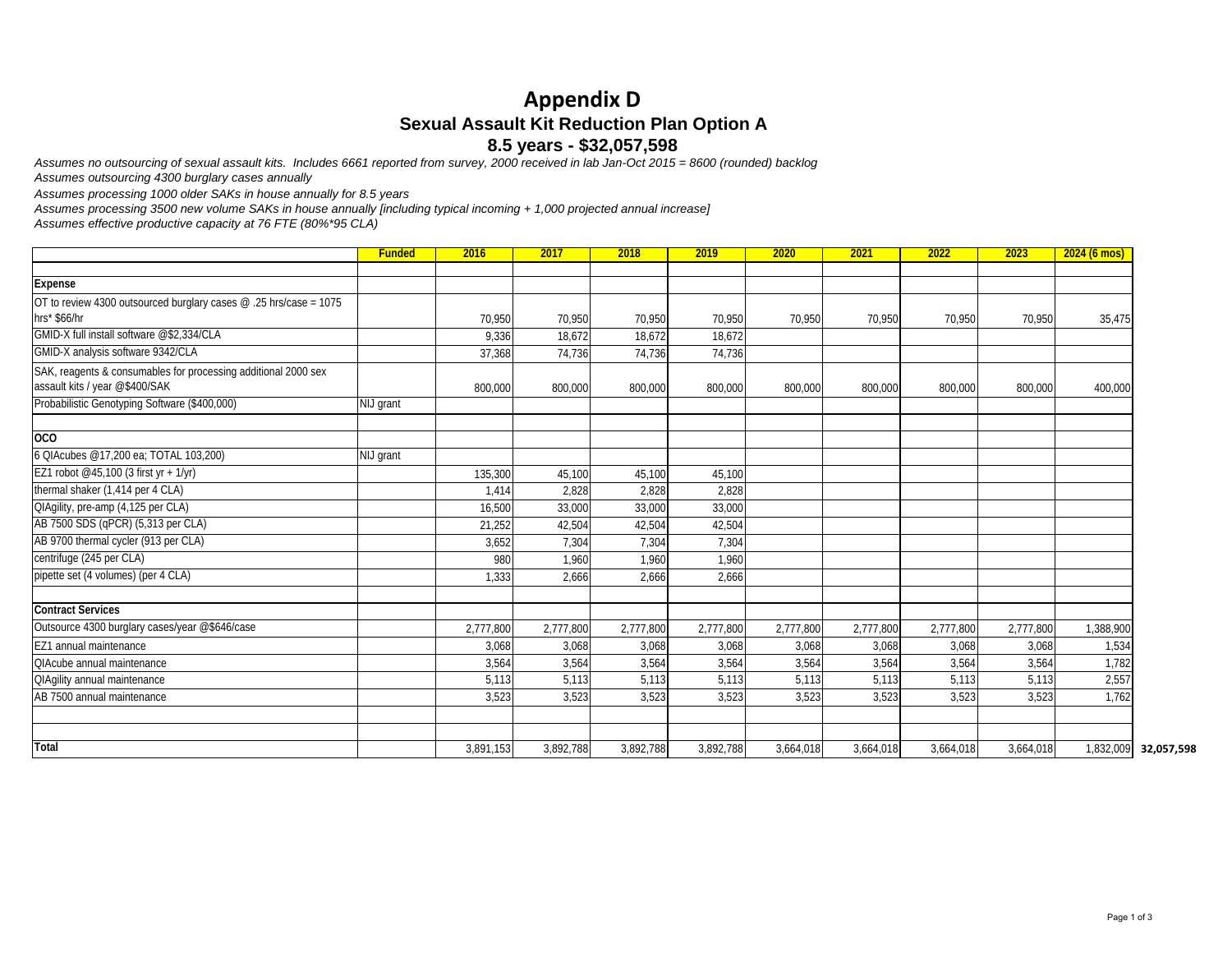# **Sexual Assault Kit Reduction Plan Option B 6.5 years - \$23,014,769**

*Assumes Use of DANY funds to outsource 1776 SAKs, reducing number of old kits from 8,600 to 6600 (rounded) SAKs*

*Assumes outsourcing 4300 burglary cases annually*

*Assumes processing 1000 older SAKs in house annually*

*Assumes processing 3500 new volume SAKs in house annually [including typical incoming + 1,000 projected annual increase]*

*Assumes effective productive capacity at 76 FTE (80%\*95 CLA)*

|                                                                                                  | <b>Funded</b> | 2016      | 2017      | 2018      | 2019      | 2020      | 2021      | 2022 (6 mos) |            |
|--------------------------------------------------------------------------------------------------|---------------|-----------|-----------|-----------|-----------|-----------|-----------|--------------|------------|
|                                                                                                  |               |           |           |           |           |           |           |              |            |
| Expense                                                                                          |               |           |           |           |           |           |           |              |            |
| OT to review 4300 outsourced burglary cases @ .25 hrs/case = 1075 hrs*                           |               |           |           |           |           |           |           |              |            |
| \$66/hr                                                                                          |               | 70,950    | 70,950    | 70,950    | 70,950    | 70,950    | 70,950    | 35,475       |            |
| OT to review 1776 outsourced SAK@.5hrs/case = 888 hrs/case @ \$66/hr                             |               | 71,280    | 45,936    |           |           |           |           |              |            |
| GMID-X full install software @\$2,334/CLA                                                        |               | 9,336     | 18,672    | 18,672    | 18,672    |           |           |              |            |
| GMID-X analysis software 9342/CLA                                                                |               | 37,368    | 74,736    | 74,736    | 74,736    |           |           |              |            |
| SAK, reagents & consumables for processing additional 2000 sex assault<br>kits / year @\$400/SAK |               | 800,000   | 800,000   | 800,000   | 800,000   | 800,000   | 800,000   | 400,000      |            |
| Probabilistic Genotyping Software (\$400,000)                                                    | NIJ grant     |           |           |           |           |           |           |              |            |
| OCO                                                                                              |               |           |           |           |           |           |           |              |            |
| 6 OlAcubes @17,200 ea; TOTAL \$103,200                                                           | NIJ grant     |           |           |           |           |           |           |              |            |
| EZ1 robot $@45,100$ (3 first yr + 1/yr)                                                          |               | 135,300   | 45,100    | 45,100    | 45,100    |           |           |              |            |
| thermal shaker per 4 CLA)                                                                        |               | 1,414     | 2,828     | 2,828     | 2,828     |           |           |              |            |
| QIAgility, pre-amp (per 8 CLA)                                                                   |               | 16,500    | 33,000    | 33,000    | 33,000    |           |           |              |            |
| AB 7500 SDS (qPCR) (per 8 CLA)                                                                   |               | 21,252    | 42,504    | 42,504    | 42,504    |           |           |              |            |
| AB 9700 thermal cycler (per 8 CLA)                                                               |               | 3,652     | 7,304     | 7,304     | 7,304     |           |           |              |            |
| centrifuge (per 8 CLA)                                                                           |               | 980       | 1,960     | 1,960     | 1,960     |           |           |              |            |
| pipette set (4 volumes) (per 4 CLA)                                                              |               | 1,333     | 2,666     | 2,666     | 2,666     |           |           |              |            |
| <b>Contract Services</b>                                                                         |               |           |           |           |           |           |           |              |            |
| Outsource 4300 burglary cases/year @\$646/case                                                   |               | 2,777,800 | 2,777,800 | 2,777,800 | 2,777,800 | 2,777,800 | 2,777,800 | 1,388,900    |            |
| EZ1 annual maintenance                                                                           |               | 3,068     | 3,068     | 3,068     | 3,068     | 3,068     | 3,068     | 1,534        |            |
| <b>QIAcube annual maintenance</b>                                                                |               | 3,564     | 3,564     | 3,564     | 3,564     | 3,564     | 3,564     | 1,782        |            |
| <b>QIAgility annual maintenance</b>                                                              |               | 5,113     | 5,113     | 5,113     | 5,113     | 5,113     | 5,113     | 2,557        |            |
| AB 7500 annual maintenance                                                                       |               | 3,523     | 3,523     | 3,523     | 3,523     | 3,523     | 3,523     | 1,762        |            |
| <b>Total</b>                                                                                     |               | 3,962,433 | 3,938,724 | 3,892,788 | 3,892,788 | 3,664,018 | 3,664,018 | 1,832,009    | 23,014,769 |